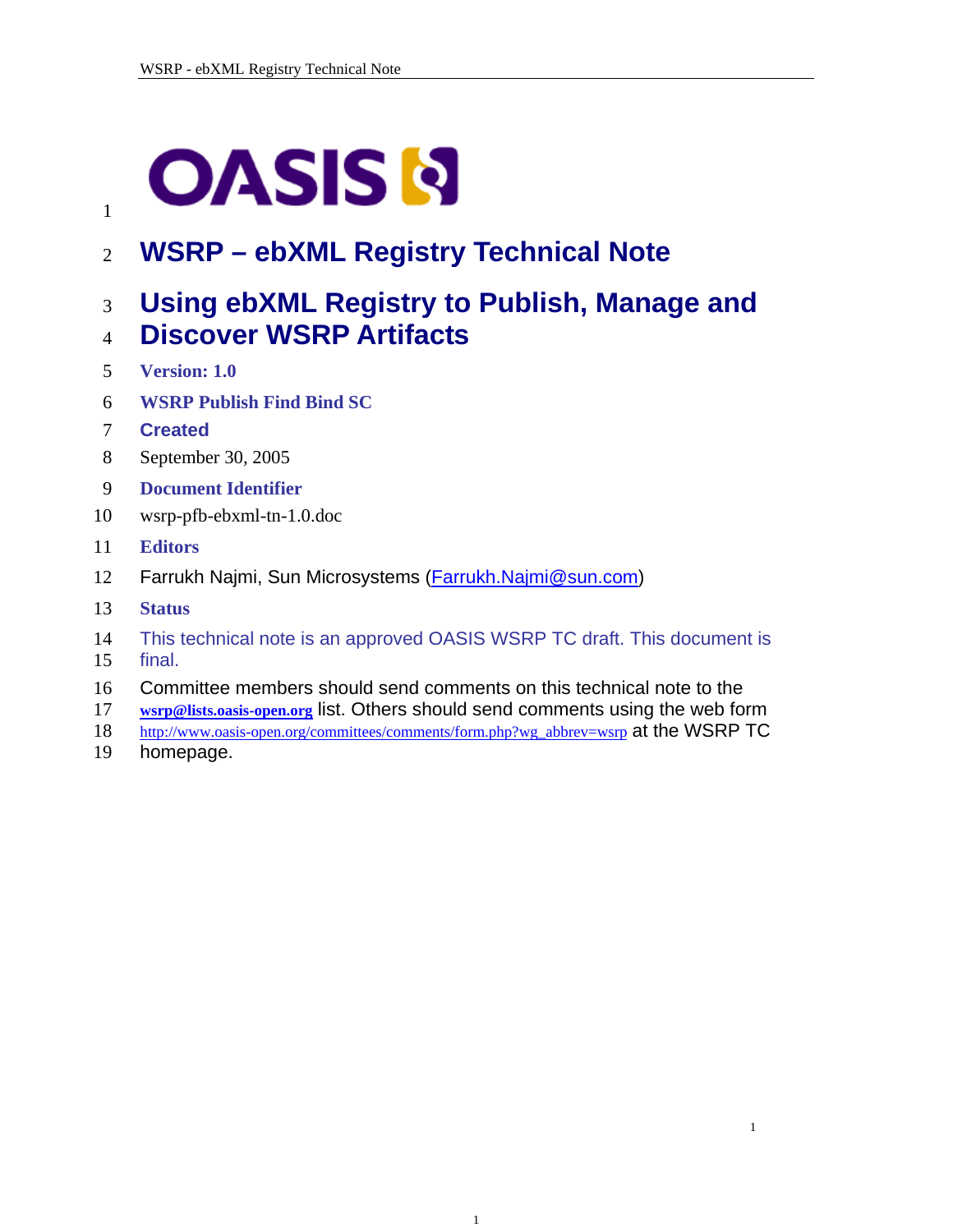| 20 |                         | <b>Table of Contents</b> |                                                                       |  |  |  |
|----|-------------------------|--------------------------|-----------------------------------------------------------------------|--|--|--|
| 21 |                         |                          |                                                                       |  |  |  |
| 22 | 1                       |                          |                                                                       |  |  |  |
| 23 |                         | 1.1                      |                                                                       |  |  |  |
| 24 |                         | 1.2                      |                                                                       |  |  |  |
| 25 | $\overline{2}$          |                          |                                                                       |  |  |  |
| 26 |                         | 2.1                      |                                                                       |  |  |  |
| 27 |                         |                          | 2.1.1                                                                 |  |  |  |
| 28 |                         |                          | 2.1.2                                                                 |  |  |  |
| 29 |                         | 2.2                      |                                                                       |  |  |  |
| 30 |                         | 2.3                      |                                                                       |  |  |  |
| 31 |                         |                          | 2.3.1                                                                 |  |  |  |
| 32 |                         |                          | 2.3.2                                                                 |  |  |  |
| 33 |                         |                          | 2.3.3                                                                 |  |  |  |
| 34 |                         |                          | 2.3.4                                                                 |  |  |  |
| 35 | $\overline{\mathbf{3}}$ |                          |                                                                       |  |  |  |
| 36 |                         | 3.1                      |                                                                       |  |  |  |
| 37 |                         | 3.2                      |                                                                       |  |  |  |
| 38 |                         |                          | 3.2.1                                                                 |  |  |  |
| 39 |                         |                          |                                                                       |  |  |  |
| 40 |                         | 3.3                      |                                                                       |  |  |  |
| 41 |                         |                          | 3.3.1                                                                 |  |  |  |
| 42 |                         |                          |                                                                       |  |  |  |
| 43 |                         | 3.4                      |                                                                       |  |  |  |
| 44 |                         |                          | 3.4.1                                                                 |  |  |  |
| 45 |                         | 3.5                      |                                                                       |  |  |  |
| 46 |                         | 3.6                      |                                                                       |  |  |  |
| 47 |                         | 3.7                      |                                                                       |  |  |  |
| 48 | $\overline{\mathbf{4}}$ |                          |                                                                       |  |  |  |
| 49 |                         | 4.1                      |                                                                       |  |  |  |
| 50 |                         |                          | 4.1.1                                                                 |  |  |  |
| 51 |                         |                          | Find All WSRP Producer Supporting Specified WSRP Version  19<br>4.1.2 |  |  |  |
| 52 |                         |                          | 4.1.3                                                                 |  |  |  |
| 53 |                         |                          | 4.1.4                                                                 |  |  |  |
| 54 |                         |                          | 4.1.5                                                                 |  |  |  |
| 55 |                         | 4.2                      |                                                                       |  |  |  |
| 56 |                         |                          | 4.2.1                                                                 |  |  |  |
| 57 |                         |                          | Find All Portlets Supporting Specified WSRP Version 22<br>4.2.2       |  |  |  |
| 58 |                         |                          | 4.2.3                                                                 |  |  |  |
| 59 |                         |                          | 4.2.4                                                                 |  |  |  |
| 60 |                         |                          | 4.2.5                                                                 |  |  |  |
| 61 | 5                       |                          |                                                                       |  |  |  |
| 62 |                         | 5.1                      |                                                                       |  |  |  |
| 63 |                         | 5.2                      |                                                                       |  |  |  |
| 64 |                         | 5.3                      |                                                                       |  |  |  |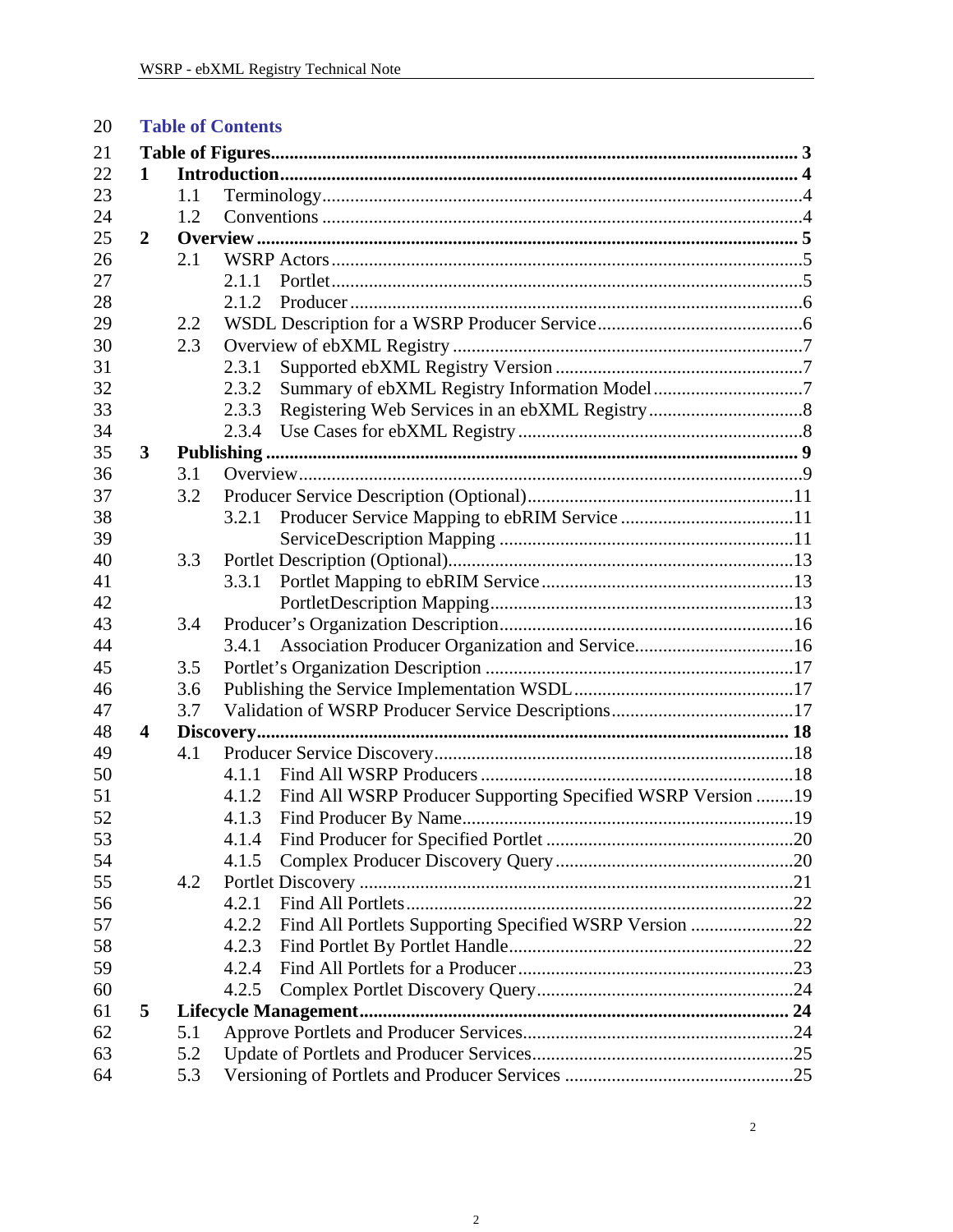<span id="page-2-0"></span>

| 65 |                   | 5.4 |  |
|----|-------------------|-----|--|
| 66 |                   | 5.5 |  |
| 67 |                   | 5.6 |  |
| 68 | 6                 |     |  |
| 69 |                   | 6.1 |  |
| 70 |                   | 6.2 |  |
| 71 |                   | 6.3 |  |
| 72 |                   | 6.4 |  |
| 73 |                   |     |  |
| 74 |                   | A.1 |  |
| 75 |                   | A.2 |  |
| 76 |                   | A.3 |  |
| 77 | <b>Appendix B</b> |     |  |
| 78 | Appendix C        |     |  |
| 79 | <b>Appendix D</b> |     |  |
| 80 |                   |     |  |
| 81 |                   | 6.5 |  |
| 82 |                   | 6.6 |  |

## 83  **Table of Figures**

| 84  | Figure 1: Relationship between RIM classes Service, ServiceBinding, and          |  |
|-----|----------------------------------------------------------------------------------|--|
| 85  |                                                                                  |  |
| 86  |                                                                                  |  |
| 87  | Figure 4: WSRP Producer Registration Simplified Instance Diagram  10             |  |
| 88  |                                                                                  |  |
| 89  |                                                                                  |  |
| 90  |                                                                                  |  |
| 91  |                                                                                  |  |
| 92  | Listing 5: Minimal XML Sample Representing a Portlet Service  15                 |  |
| 93  | Listing 7: Sample XML fragment representing the Organization offering the        |  |
| 94  |                                                                                  |  |
| 95  | Listing 9: Sample XML Fragment for Association between Producer's Organization   |  |
| 96  |                                                                                  |  |
| 97  |                                                                                  |  |
| 98  | Listing 12: Find All Producers Supporting Specified WSRP Version - Query  19     |  |
| 99  |                                                                                  |  |
| 100 |                                                                                  |  |
| 101 |                                                                                  |  |
| 102 |                                                                                  |  |
| 103 | Listing 22: Find All Portlets Supporting Specified WSRP Version - Query 22       |  |
| 104 |                                                                                  |  |
| 105 |                                                                                  |  |
| 106 |                                                                                  |  |
| 107 |                                                                                  |  |
| 108 | Listing 31: A Complete Example of a Publishing a Subscription for WSRP Events 27 |  |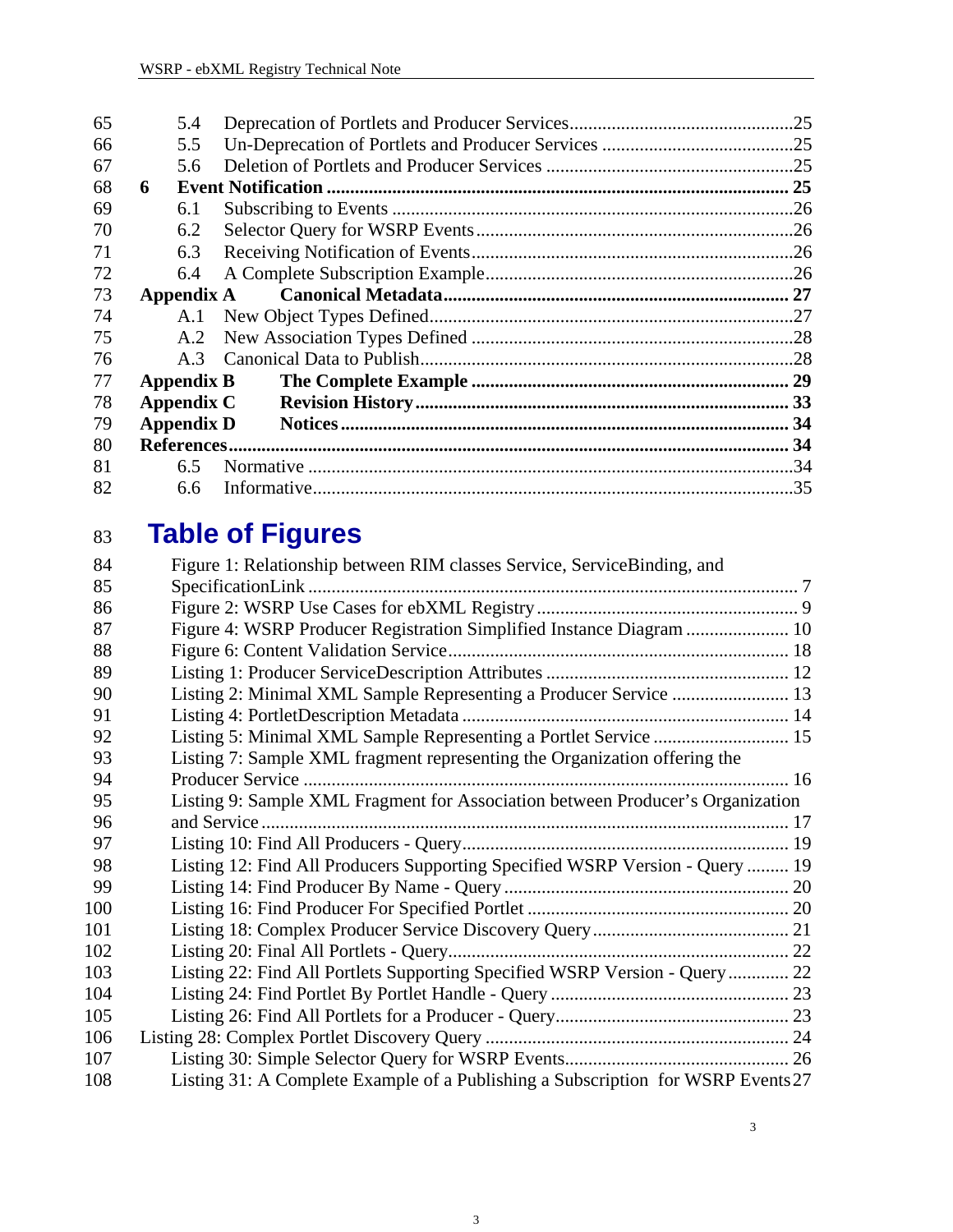<span id="page-3-0"></span>

| 109 |                                                                                |
|-----|--------------------------------------------------------------------------------|
| 110 | Listing 35: Complete Example of a Publishing a WSDL Producer Service, Portlets |
| 111 |                                                                                |
| 112 |                                                                                |

# 113 **1 Introduction**

- 114 This document proposes a standard methodology for publishing and finding WSRP
- 115 Producer and Portlet services in an ebXML Registry. It is not the purpose of this
- 116 document to educate on WSRP [1], WSDL [4] or ebXML Registry [5,6]. The reader of
- 117 this document should have a good understanding of the WSRP specification, the WSDL
- 118 specification and the ebXML Registry specifications and data structures.

#### 119 **1.1 Terminology**

- 120 121 The key words MUST, MUST NOT, REQUIRED, SHALL, SHALL NOT, SHOULD, SHOULD NOT, RECOMMENDED, MAY, and OPTIONAL in this document are to be
- 122 interpreted as described in *[\[RFC2119\]](#page-33-1)*.

#### 123 **1.2 Conventions**

- 124 125 Throughout the document the following conventions are employed to define the data structures used. The following text formatting conventions are used to aide readability:
- 126 • **UML Diagrams**
- 127 128 UML diagrams are used as a way to concisely describe concepts. They are not intended to convey any specific *Implementation* or methodology requirements.

#### 129 • **Identifier Placeholders**

- 130 131 132 133 Listings may contain values that reference ebXML Registry objects by their id attribute. These id values uniquely identify the objects within the ebXML Registry. For convenience and better readability, these key values are replaced by meaningful textual variables to represent such id values.
- 134 135 136 For example, the following placeholder refers to the unique id defined for the canonical ClassificationNode that defines the WSRP ObjectType defined in section  $A.1$ :
- 137
- 

138 <id="\${CANONICAL\_OBJECT\_TYPE\_ID \_WSRP}" >

#### 139 • **Constants**

140 141 142 143 144 Constant values are printed in the Courier New font always, regardless of whether they are defined by this document or a referenced document. In addition, constant values defined by this document are printed using **bold face**. The following example shows the canonical Slot name defined by this technical note for the requiresRegistration attribute of a WSRP Producer Service: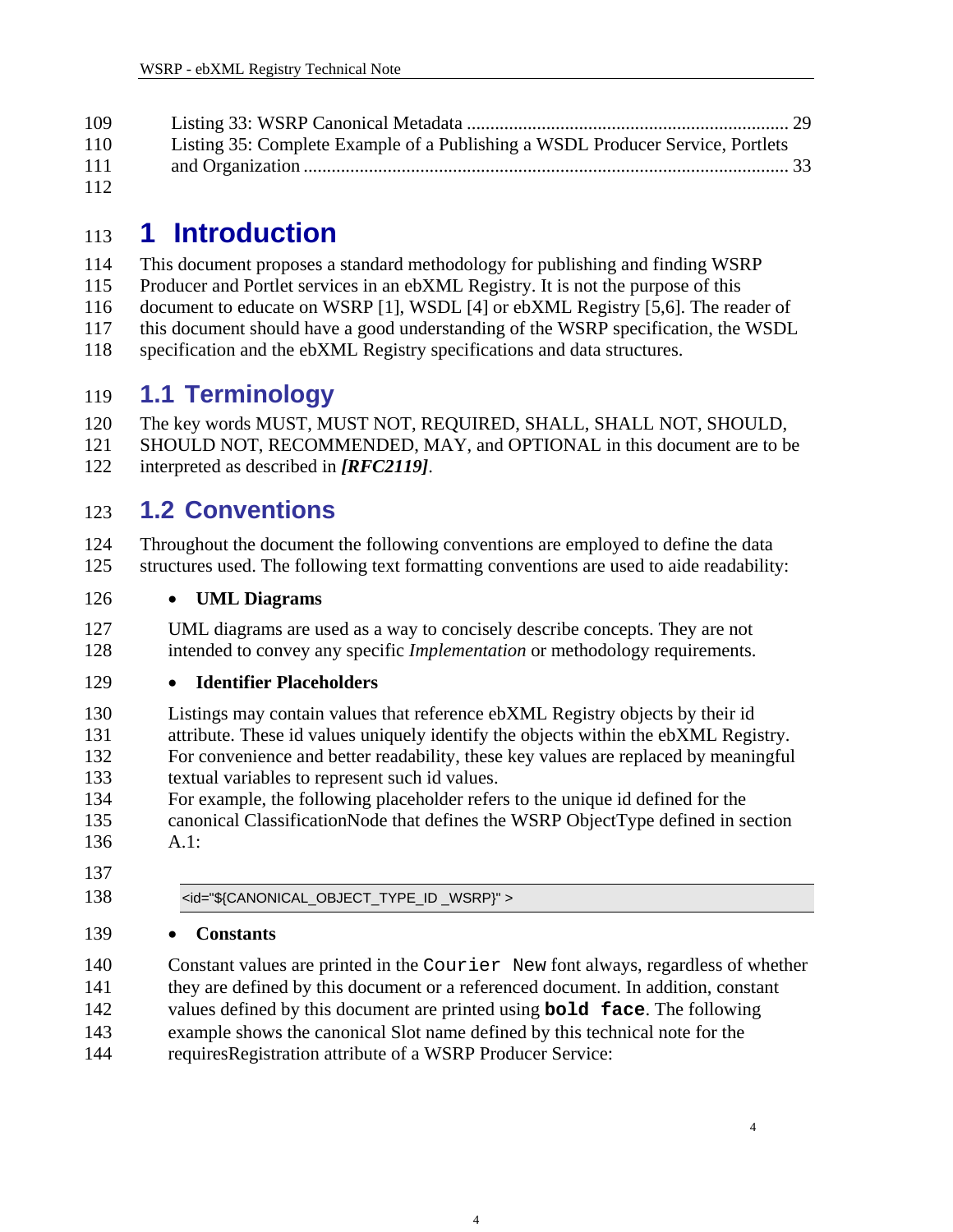<span id="page-4-0"></span>

| 145<br>146<br>147<br>148<br>149<br>150 | $\leq$ rim:Slot<br>name="urn:oasis:names:tc:wsrp:v1:ServiceDescription:requiresRegistration"><br><rim:valuelist><br/><rim:value>false</rim:value><br/><math>\le</math>/rim:ValueList&gt;<br/><math>\langle</math>rim:Slot<math>&gt;</math></rim:valuelist> |
|----------------------------------------|------------------------------------------------------------------------------------------------------------------------------------------------------------------------------------------------------------------------------------------------------------|
| 151                                    |                                                                                                                                                                                                                                                            |
| 152                                    | <b>Example Values</b>                                                                                                                                                                                                                                      |
| 153                                    | These values are represented in <i>italic</i> font. In the following, an access point                                                                                                                                                                      |
| 154                                    | example value is shown:                                                                                                                                                                                                                                    |
| 155                                    |                                                                                                                                                                                                                                                            |
| 156<br>157<br>158                      | <accesspoint usetype="http"><br/>http://vendor.com/producer/ServiceDescription<br/></accesspoint>                                                                                                                                                          |
| 159                                    |                                                                                                                                                                                                                                                            |

## 160 **2 Overview**

161 162 163 164 165 This document requires some prior knowledge of WSRP, WSDL and ebXML Registry specifications. This chapter is not intended to replace the WSRP Primer [RP-PRIM] , WSRP Specification [WSRP], WSDL specification [WSDL] or the ebXML Registry specifications [ebRIM, ebRS]. Instead, it is meant to be a very high level summary of concepts relevant to this document.

#### 166 **2.1 WSRP Actors**

167 168 The WSRP specification [WSRP] describes the following major actors relevant to this technical note.

169 170

- **End user**: The end user, who uses a user agent such as a *web browser* to see multiple visually and contextually integrated content sources.
	- **Consumer**: The software system such as a *Portal* that integrates content from multiple content sources.
	- **Portlet**: The content source that generates markup as well as processing instructions for use by the consumer.
- **Producer**: The *web service* that acts as a container for Portlets and exposes the interfaces used by consumers to interact with Portlets.
- 177 178
- 179 180 The purpose of this document is to describe how Producer web services and Portlets are published, managed and discovered within an ebXML Registry.

#### 181 **2.1.1 Portlet**

182 183 184 185 A Consumer does not interact directly with Portlets. Instead it interacts with the Producer web service that contains the target Portlet. For this reason, the emphasis of this document is on publishing, management and discovery of Producers web services rather than Portlets.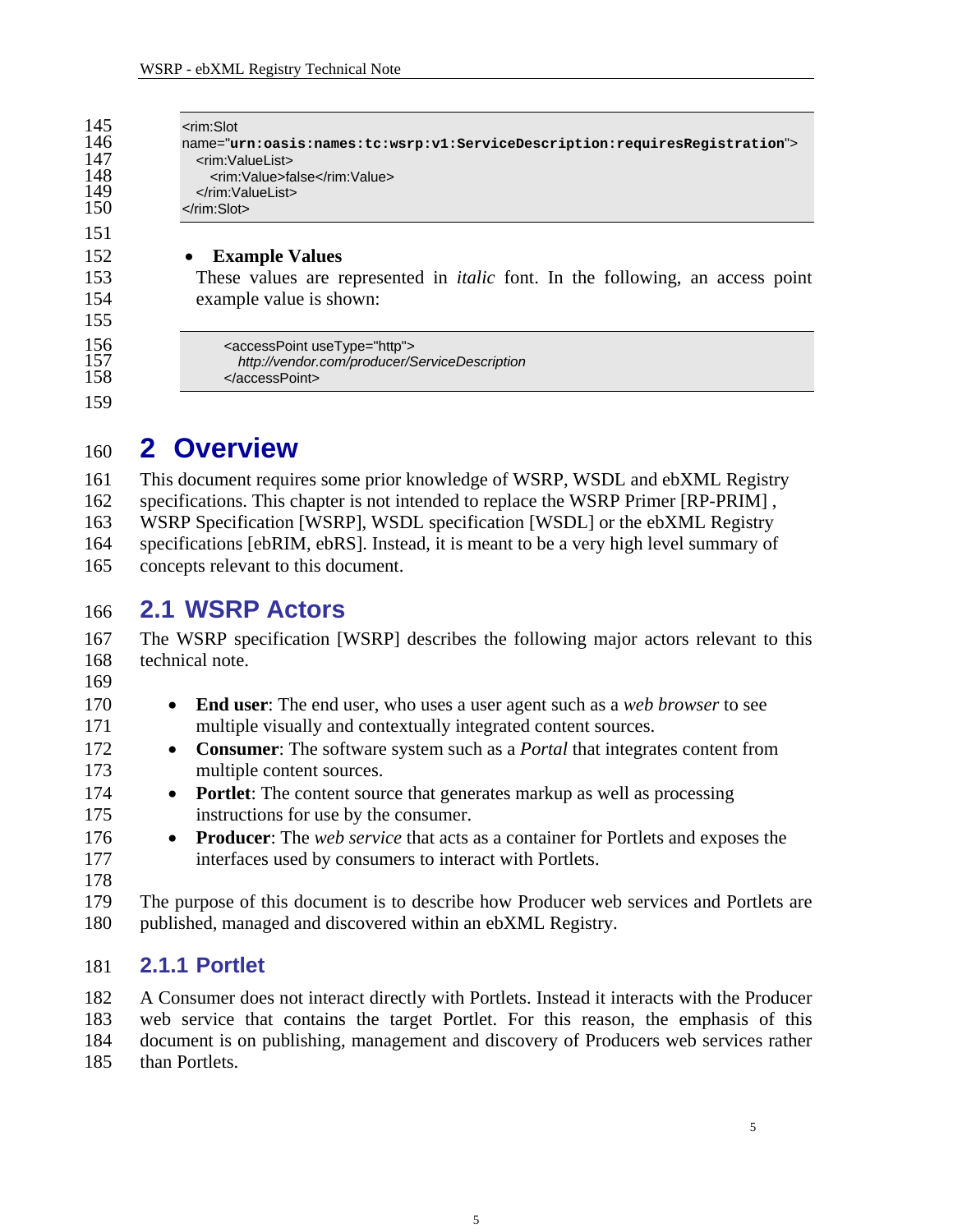<span id="page-5-0"></span>186 187 Portlets are referenced within the service description of the Producer web service by a "Portlet Handle" identifier.

#### 188 **2.1.2 Producer**

189 190 191 192 A Producer is a web service that hosts and manages Portlets. A Producer exposes two required and two optional web service interfaces that allow Consumers to interact with it and specifically with the Portlets hosted within that Producer. These interfaces are described as PortTypes within the WSDL service description in **[RP-INT].**

# 193

194 The WSRP Producer Service has the following interfaces:

- **Service Description:** Enables Consumer to discover service capabilities including the Portlets that are available.
	- Markup: Enables Consumer to access Portlet markup content.
- **Registration:** Enables Consumer to register with Producer if needed (optional).
	- **Portlet Management:** Enables Consumer to manage lifecycle and configuration of hosted Portlets.
- 202 203 204 The WSRP specification [WSRP] specifies a WSDL definition that includes a PortType for each of the above service interfaces. It also defines one or more Bindings for each PortType. It further requires that a Producer MUST define at least a SOAP Binding to
- 205 the required PortTypes.

#### 206 **2.2 WSDL Description for a WSRP Producer Service**

207 208 209 [WSRP] defines the normative WSDL description for a WSRP Producer web service description in three separate parts:

- 1. **Type Description:** Defines the data types, message and fault definitions for the WSDL service description. Defined by [RP-TYPE].
	- 2. **Interface Description:** Defines the abstract interface (PortType) definitions for the WSDL service description. Defined by [RP-INT]. Imports [RP-TYPE].
- 214 215 216 3. **Bindings Description:** Defines the standard SOAP bindings for the abstract interfaces defined for the WSDL service description. Defined by [RP-BIND]. Imports [RP-INT].
- 217

218 219 220 221 The above three WSDL files provide the common WSDL definition for all WSRP Producer services. Each of these file are imported within the next (higher-order) file in the sequence.

- 222 223 224 225 226 Each Producer service has to provide its own unique *Service Implementation WSDL* that contains a Service definition containing WSDL Ports for the various Bindings. This WSDL MUST import the WSRP *Binding WSDL* [RP-BIND] and supply the address URL for each Port. [WSRP] provides a template for this *Service Implementation WSDL* is provided in [RP-SERV].
- 227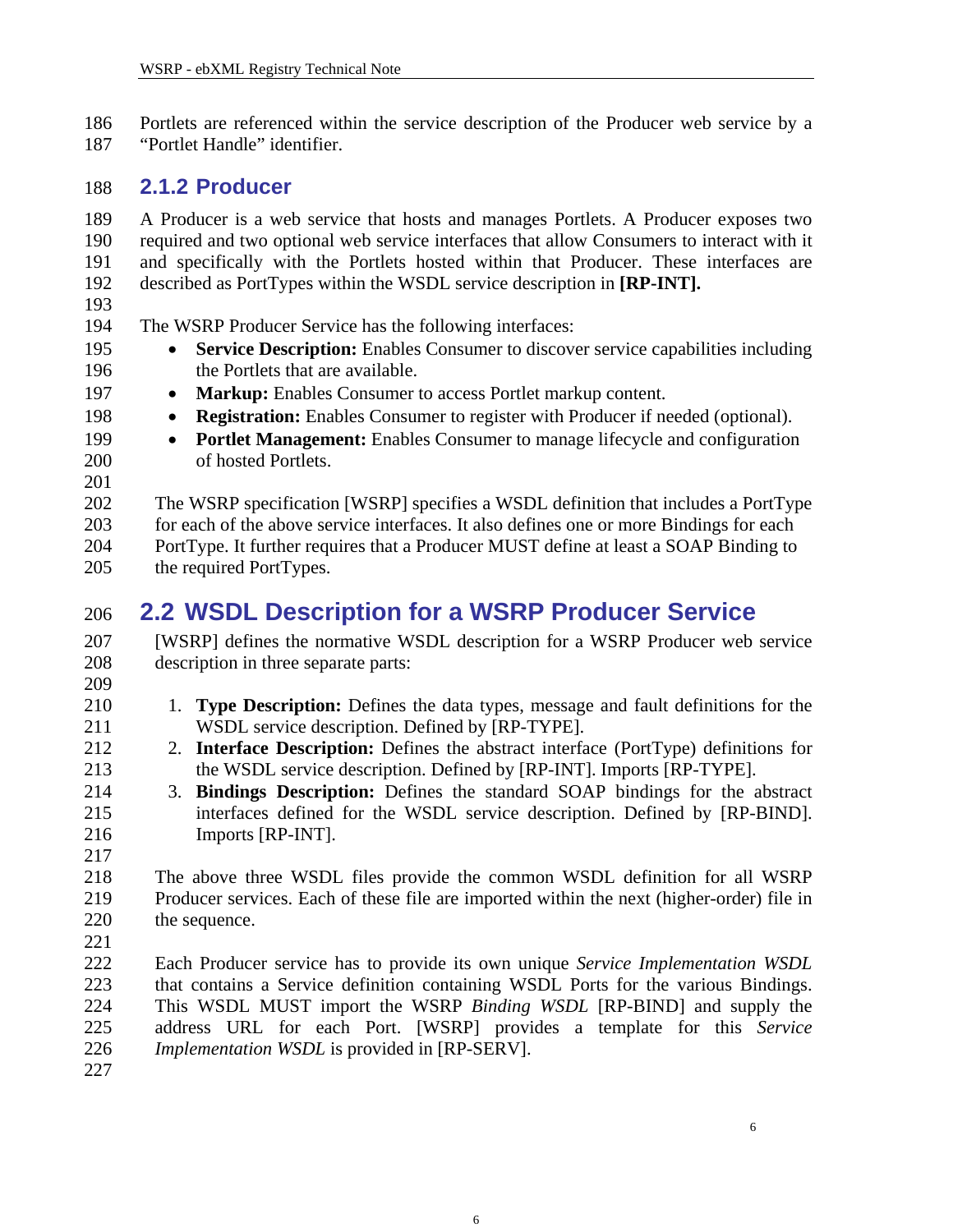<span id="page-6-0"></span>228 229 230 231 232 The focus of this document is the unique *Service Implementation WSDL* for the Producer service and its associated metadata that is published within an ebXML Registry. The purpose of this document is to specify how the unique *Service Implementation WSDL* for the Producer service and its associated metadata is published, managed and discovered within an ebXML Registry.

#### 233 **2.3 Overview of ebXML Registry**

#### 234 **2.3.1 Supported ebXML Registry Version**

235 This document is based upon on version 2.5 of the ebXML Registry specifications

236 237 [ebRS, ebRIM]. However, it is expected that it will be largely applicable to other version of the ebXML Registry specification.

#### 238 **2.3.2 Summary of ebXML Registry Information Model**

239 240 241 This section summarizes the ebXML Registry Information Model [ebRIM] with an emphasis on those aspects of the model that are required for publishing, managing and discovery of WSRP Producer services.

242

243 244 A Web service can be represented in an ebXML Registry through the following Registry Information Model [ebRIM] classes:

245 246

247 248 249

- **Service:** Service instances provide information on services (e.g., Web services). A Service has a collection of ServiceBindings.
- **ServiceBinding:** ServiceBinding instances represent a specific protocol binding to a Service instance.
- 250 251 252 • **SpecificationLink:** A SpecificationLink associates a ServiceBinding with its technical specifications (e.g. a WSDL definition).
- 253 The relationship between these RIM classes is illustrated in the figure below.



254<br>255

255 **Figure 1: Relationship between RIM classes Service, ServiceBinding, and SpecificationLink**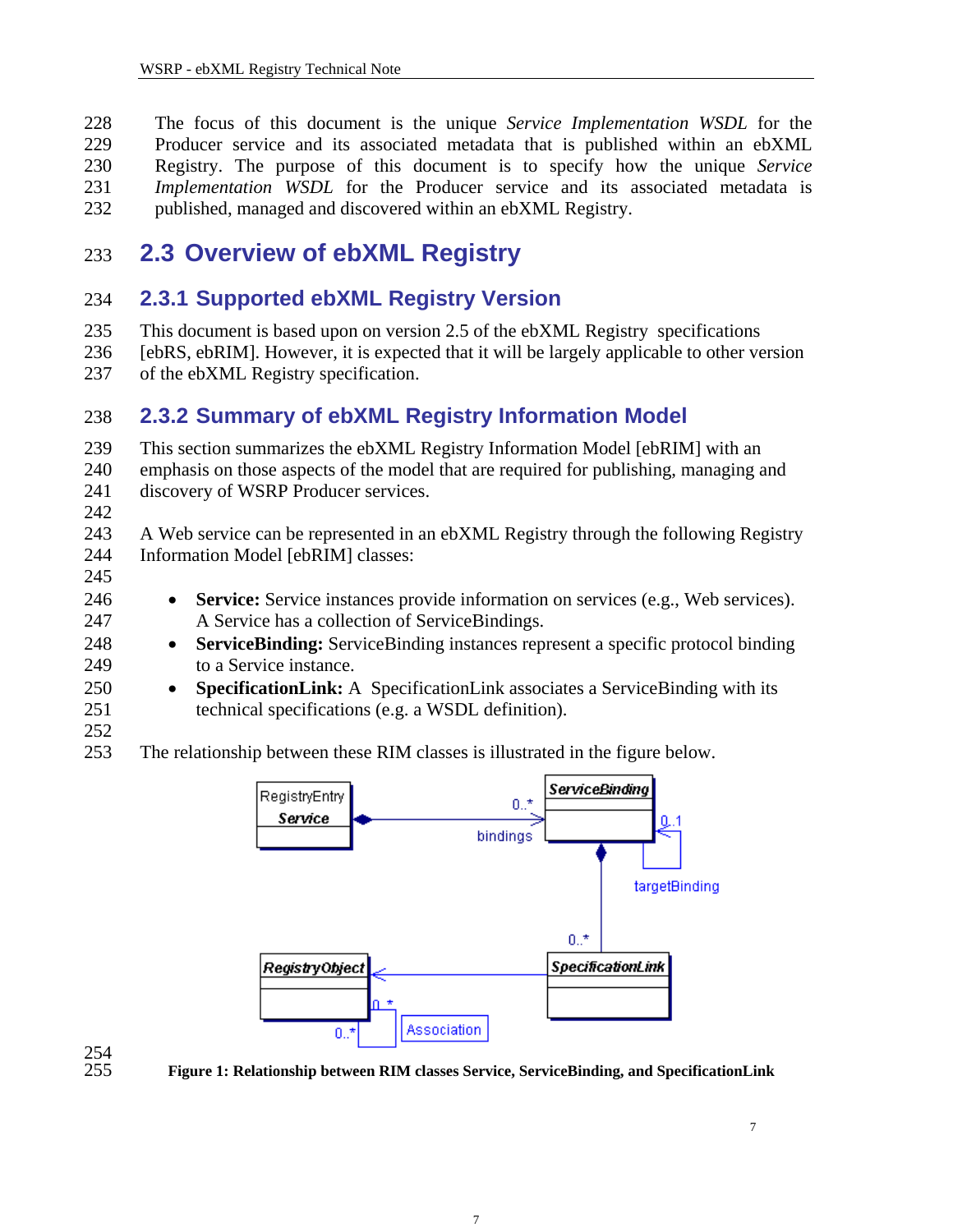# <span id="page-7-0"></span>256

257 258 In addition to the Service related classes defined by [ebRIM] there are other classes in the model that provide additional metadata.

259 The reader is referred to the Registry Information Model Specification v3.0 for the

260 complete set of classes and their attributes and methods.

#### 261 **2.3.3 Registering Web Services in an ebXML Registry**

262 263 264 265 The ebXML Registry technical note "Registering Web Services in an ebXML Registry, Version 1.0" **[RR-WSDL]** describes how a generic WSDL service description and its associated metadata MAY be published, managed and discovered within an ebXML Registry.

266

267 This document specializes in describing how the WSDL service description and

- 268 associated metadata for a WSRP web service MAY be published, managed and
- 269 discovered within an ebXML Registry. This document supplements and takes precedence
- 270 over the **[RR-WSDL]** document.

#### 271 **2.3.4 Use Cases for ebXML Registry**

272 This section describes the various use case scenarios for using ebXML Registry with

273 274 WSRP Producer service descriptions. Note that not all use cases are required to be supported by this technical note.

275 These use cases are:

- 276 277 278 279 280 281 282 • Publishing WSRP Producer Service and Portlet descriptions to an ebXML Registry • Managing the life cycle of WSRP Producer Service and Portlet descriptions that have been published to an ebXML Registry. Life cycle operations include approval, deprecation and deletion of WSRP Producer service and Portlet descriptions.
	- Discovering WSRP Producer service and Portlet descriptions within an ebXML Registry
	- Managing access control to WSRP artifacts that have been published to an ebXML Registry[1.](#page-7-1)
- 286 287 • Receiving notification of changes to WSRP Producer service descriptions that have been published to an ebXML Registry
- 288

<u>.</u>

283 284 285

289 290 [Figure 2](#page-8-1) shows these use cases as a UML diagram. Each of above use cases will be explored in detail in subsequent chapters of this document.

<span id="page-7-1"></span><sup>&</sup>lt;sup>1</sup> This is not the same as any access control provided by the actual Producer Service. It is only access control on the published WSRP artifacts to control which roles, groups and individuals are able to read, write or delete the WSRP artifacts.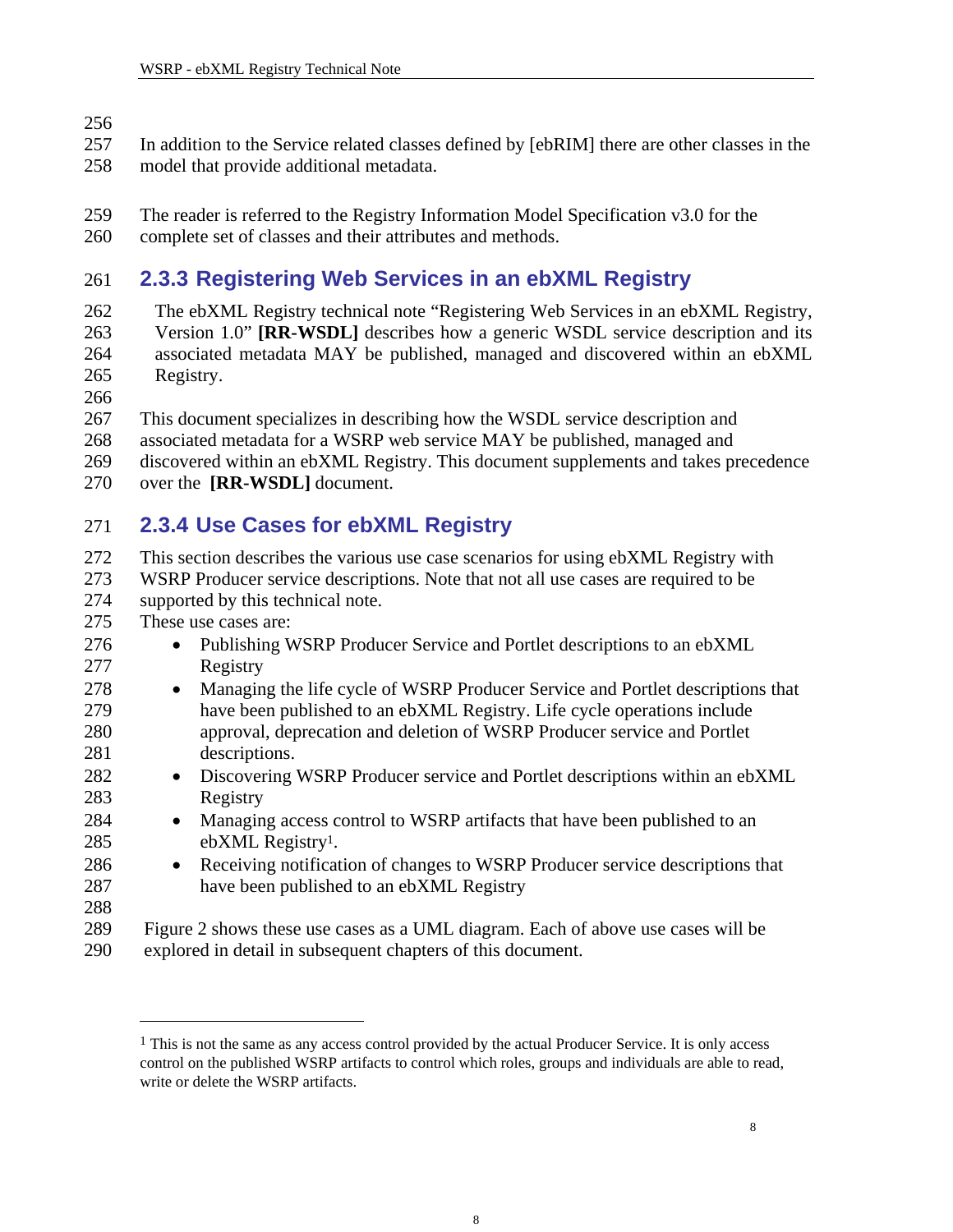<span id="page-8-1"></span><span id="page-8-0"></span>

291 292

**Figure 2: WSRP Use Cases for ebXML Registry**

## 293 **3 Publishing**

294 295 296 This chapter describes the detailed steps required to publish WSRP Producer service descriptions to an ebXML Registry. It includes publishing of all metadata including Portlet descriptions as well as the actual Producer Service Implementation WSDL.

#### 297 **3.1 Overview**

298 299 The ebXML registry is both a metadata registry as well as a content repository. This document describes the publishing of the following major WSRP artifacts:

- WSDL description for a WSRP Producer service
- Metadata describing a Producer service and the Organization provides it (optional)
- 302 303 304

300 301

- Metadata describing one or more WSRP Portlets hosted within Producer services (optional)
- 305
- 306 [Figure 3](#page-9-1) shows a simplified UML instance diagram showing the various ebXML Registry
- 307 Information Model [ebRIM] objects representing a WSRP Producers and its Portlets.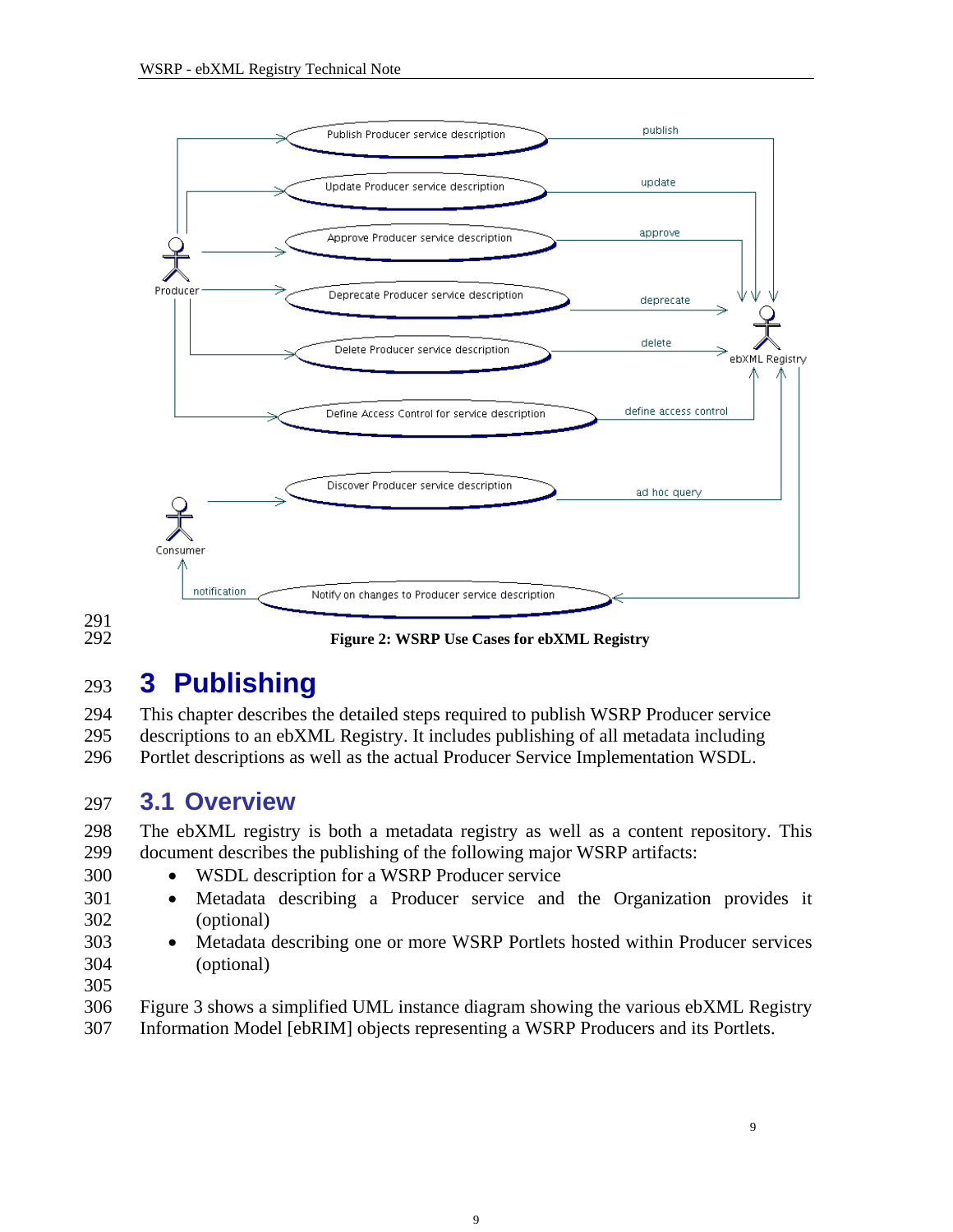<span id="page-9-1"></span><span id="page-9-0"></span>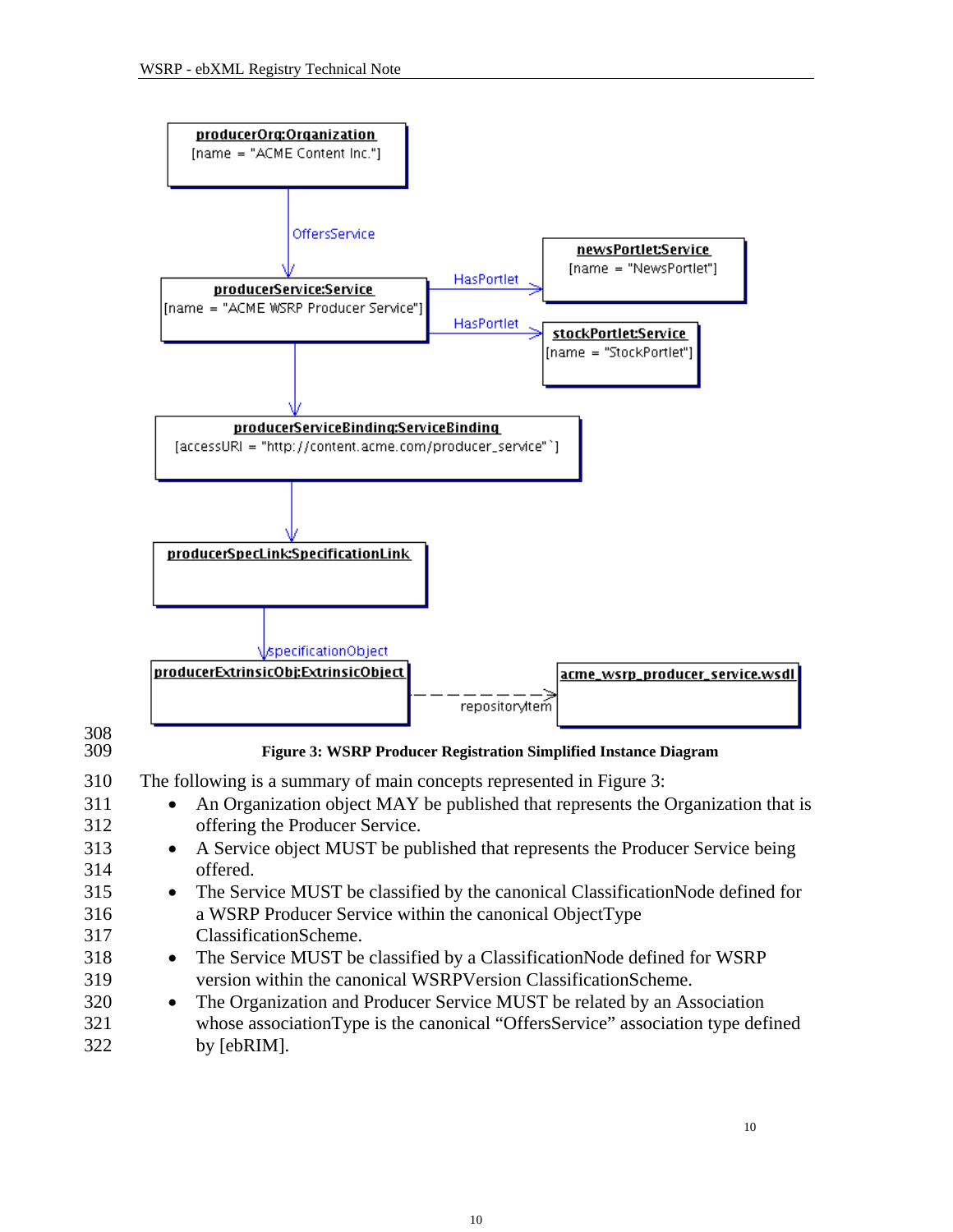<span id="page-10-0"></span>

| 323 | A Service object MAY be published for each Portlet hosted by the Producer                    |
|-----|----------------------------------------------------------------------------------------------|
| 324 | Service.                                                                                     |
| 325 | The Producer Service and each published Portlet Service MUST be related by an<br>$\bullet$   |
| 326 | Association whose association Type is the "HasPortlet" association type defined              |
| 327 | by this document in section A.2.                                                             |
| 328 | The Producer Service MUST contain one or more ServiceBinding instance<br>$\bullet$           |
| 329 | depending upon the number of service endpoints available. The ServiceBinding                 |
| 330 | instance MAY specify the endpoint URL for the Producer service through its                   |
| 331 | accessURI attribute. The value of the accessURI attribute, if specified, MUST                |
| 332 | match the value of the location attribute of the wsdl:port Address defined within            |
| 333 | the Service implementation WSDL. For example, in case of HTTP/S transport it                 |
| 334 | must match the URL specified by the location attribute of the http:address                   |
| 335 | element.                                                                                     |
| 336 | The ServiceBinding instance MUST contain a SpecificationLink that associates it<br>$\bullet$ |
| 337 | to either:                                                                                   |
| 338 | The ExtrinsicObject instance that serves at metadata for the Service<br>$\circ$              |
| 339 | Implementation WSDL that is uniquely defined for this Producer Service.                      |
| 340 | Or the External Link instance that references the URL for the Service<br>$\circ$             |
| 341 | <i>Implementation WSDL</i> that is uniquely defined for this Producer Service.               |
| 342 | The ExtrinsicObject instance for the WSDL MUST be published with a<br>$\bullet$              |
| 343 | companion repository item that is the actual Service Implementation WSDL that is             |
| 344 | uniquely defined for this Producer Service.                                                  |
| 345 |                                                                                              |
| 346 | The above descriptions omits several details to match the simplicity of Figure 3. The        |
| 347 | omitted details include several additional metadata such as Classifications,                 |
| 348 | ExternalLinks, ExternalIdentifiers, Slots and access control defined for the objects         |
| 349 | shown. The reader should refer to [RR-WSDL] and [ebRIM, ebRS] for these details.             |

### 350 **3.2 Producer Service Description (Optional)**

351 352 A WSRP Producer Service is a web service that conforms to the interface and behavior described by [WSRP].

#### 353 **3.2.1 Producer Service Mapping to ebRIM Service**

- 354 355 A Producer Service instance maps to an instance of a Service as defined by [ebRIM]. A Producer Service is a web service that is described by a Service Implementation WSDL
- 356 specification. The ebXML Registry TC has defined how WSDL descriptions of web
- 357 services are published, managed and discovered in **[RR-WSDL].** This document defines
- 358 how to published, managed and discovered WSRP Producer Service in an ebXML
- 359 Registry.

#### 360 **3.2.1.1 ServiceDescription Mapping**

361 [WSRP] define the following attributes for a Producer Service Description: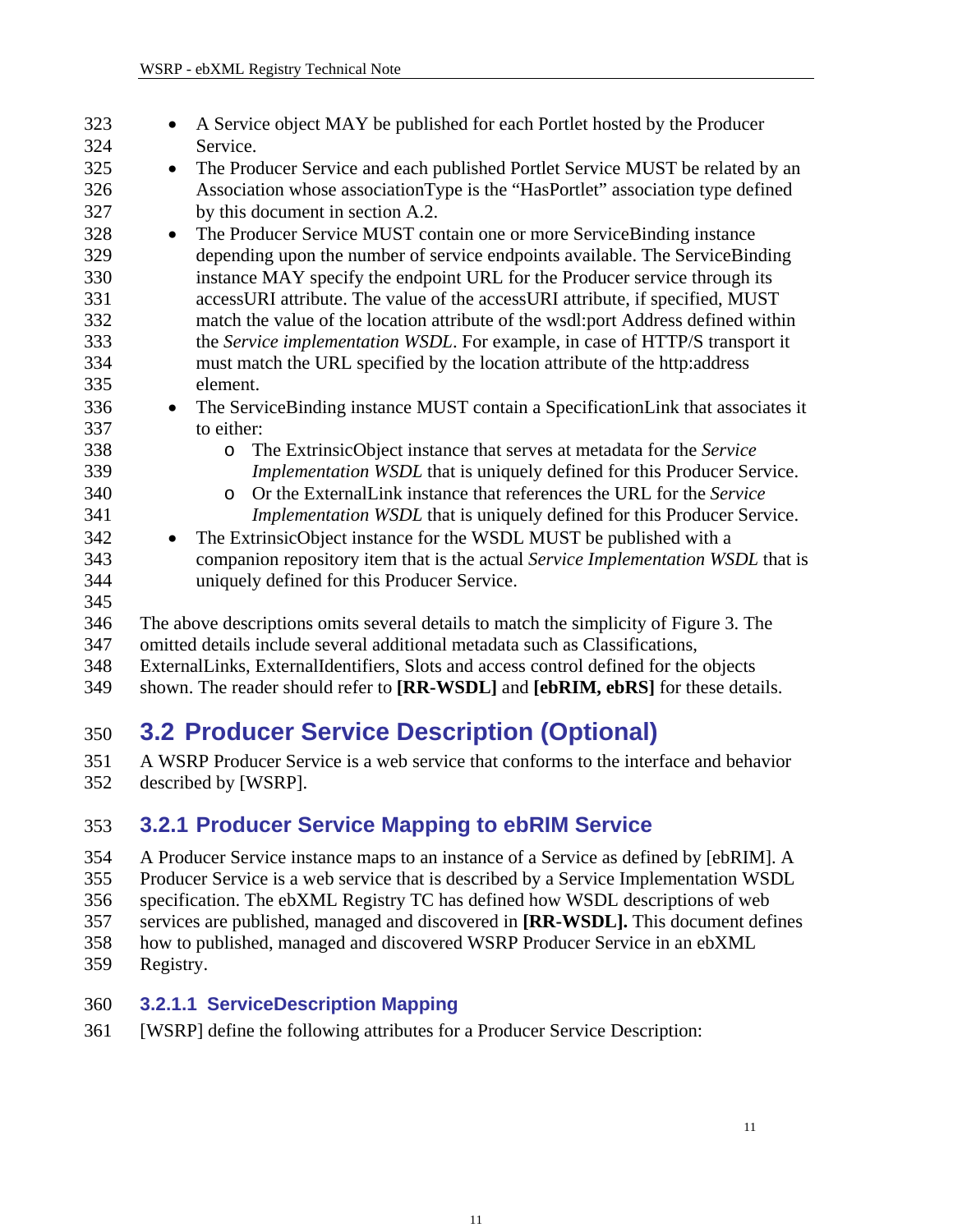<span id="page-11-1"></span><span id="page-11-0"></span>

| 362            | ServiceDescription                                                                                                                                                                  |                                                                                                                          |
|----------------|-------------------------------------------------------------------------------------------------------------------------------------------------------------------------------------|--------------------------------------------------------------------------------------------------------------------------|
| 363            | [R] boolean                                                                                                                                                                         | requiresRegistration                                                                                                     |
| 364            | [O] PortletDescription                                                                                                                                                              | offeredPortlets[]                                                                                                        |
| 365            | [O] ItemDescription                                                                                                                                                                 | userCategoryDescriptions[]                                                                                               |
| 366            | [O] ItemDescription                                                                                                                                                                 | customUserProfileItemDescriptions[]                                                                                      |
| 367            | [O] ItemDescription                                                                                                                                                                 | customWindowStateDescriptions[]                                                                                          |
| 368            | [O] ItemDescription                                                                                                                                                                 | customModeDescriptions[]                                                                                                 |
| 369            | [O] CookieProtocol                                                                                                                                                                  | requiresInitCookie                                                                                                       |
| 370            | [O] ModelDescription                                                                                                                                                                | registrationPropertyDescription                                                                                          |
| 371            | [O] string                                                                                                                                                                          | locales[]                                                                                                                |
| 372            | [O] ResourceList                                                                                                                                                                    | resourceList                                                                                                             |
| 373            | [O] Extension                                                                                                                                                                       | extensions[]                                                                                                             |
| 374            |                                                                                                                                                                                     | <b>Listing 1: Producer ServiceDescription Attributes</b>                                                                 |
| 375            |                                                                                                                                                                                     |                                                                                                                          |
| 376            |                                                                                                                                                                                     | Mapping of all of the attributes in Listing 1 is optional. The mapping of some important                                 |
| 377            | attributes is described as follows:                                                                                                                                                 |                                                                                                                          |
| 378            | $\bullet$                                                                                                                                                                           | requires Registration: Maps to a Slot with name urn:oasis:names:tc:wsrp: <wsrp< td=""></wsrp<>                           |
| 379            |                                                                                                                                                                                     | version>:ServiceDescription:requiresRegistration and value of "true" or "false"                                          |
| 380            | $\bullet$                                                                                                                                                                           | PortletDescription: Each PortletDescription is mapped to a separate ebRIM                                                |
| 381            | Service. See section 3.3 for detail.                                                                                                                                                |                                                                                                                          |
| 382            | $\bullet$                                                                                                                                                                           | requiresInitCookie: Maps to a Slot with name urn:oasis:names:tc:wsrp: <wsrp< td=""></wsrp<>                              |
| 383            |                                                                                                                                                                                     | version>:ServiceDescription:requiresInitCookie and value of "none", "perUser" or                                         |
| 384            | "perGroup".                                                                                                                                                                         |                                                                                                                          |
| 385            |                                                                                                                                                                                     |                                                                                                                          |
| 386            |                                                                                                                                                                                     | Listing 2 shows a minimal example of an ebRIM Service instance representing a WSRP                                       |
| 387            |                                                                                                                                                                                     | Producer Service. Within this ebRIM Service instance are composed the ebRIM                                              |
| 388            |                                                                                                                                                                                     | ServiceBinding and SpecificationLink instances that together with the Service instance                                   |
| 389            | provide a complete Service description for the Producer Service.                                                                                                                    |                                                                                                                          |
| 390            |                                                                                                                                                                                     |                                                                                                                          |
| 391<br>392     | <rim:service id="\${ACME_PRODUCER_SERVICE_ID}"></rim:service>                                                                                                                       |                                                                                                                          |
|                | <rim:name></rim:name>                                                                                                                                                               |                                                                                                                          |
| 393<br>394     |                                                                                                                                                                                     | <rim:localizedstring value="ACME WSRP Producer Service" xml:lang="en-US"></rim:localizedstring>                          |
| 395            | <br><rim:description></rim:description>                                                                                                                                             |                                                                                                                          |
| 396            |                                                                                                                                                                                     | <rim:localizedstring <="" td="" value="A WSRP Producer Service. Contains news and stock Portlets"></rim:localizedstring> |
| 397            | xml:lang="en-US"/>                                                                                                                                                                  |                                                                                                                          |
| 398<br>399     |                                                                                                                                                                                     | optional Slots for attributes of the Producer ServiceDescription goes here                                               |
| 400            | <rim:classification <="" id="\${PRODUCER_CLASSIFICATION_ID}" td=""><td><!--Classify this Service with the canonical objectType for a Producer Service --></td></rim:classification> | Classify this Service with the canonical objectType for a Producer Service                                               |
| 401            | classificationNode="\${CANONICAL_CLASSIFICATION_NODE_PRODUCER_ID}"                                                                                                                  |                                                                                                                          |
| 402            | classifiedObject="\${ACME_PRODUCER_SERVICE_ID}">                                                                                                                                    |                                                                                                                          |
| 403<br>404     |                                                                                                                                                                                     |                                                                                                                          |
| 405            | Classify this Service as supporting version 1.0 of WSRP specs<br><rim:classification <="" id="\${WSRP_VERSION_CLASSIFICATION_ID}" td=""><td></td></rim:classification>              |                                                                                                                          |
| 406            | classificationNode="\${CANONICAL_CLASSIFICATION_NODE_VERSION1.0_ID}"                                                                                                                |                                                                                                                          |
| 407            | classifiedObject="\${ACME_PRODUCER_SERVICE_ID}">                                                                                                                                    |                                                                                                                          |
| 408            |                                                                                                                                                                                     |                                                                                                                          |
| 409<br>410     | id="\${PRODUCER_SERVICE_SOAP_BINDING_ID}">                                                                                                                                          | <rim:servicebinding <="" accessuri="http://content.acme.com/producer_service" td=""></rim:servicebinding>                |
| $^{411}_{412}$ | optional name goes here                                                                                                                                                             |                                                                                                                          |
|                | optional description goes here                                                                                                                                                      |                                                                                                                          |
| 413<br>414     | specificationObject="\${V1_TYPES_XSD_ID}">                                                                                                                                          | <rim:specificationlink <="" id="\${PRODUCER_SERVICE_SOAP_BINDING_SPECLINK_ID}" td=""></rim:specificationlink>            |
|                |                                                                                                                                                                                     |                                                                                                                          |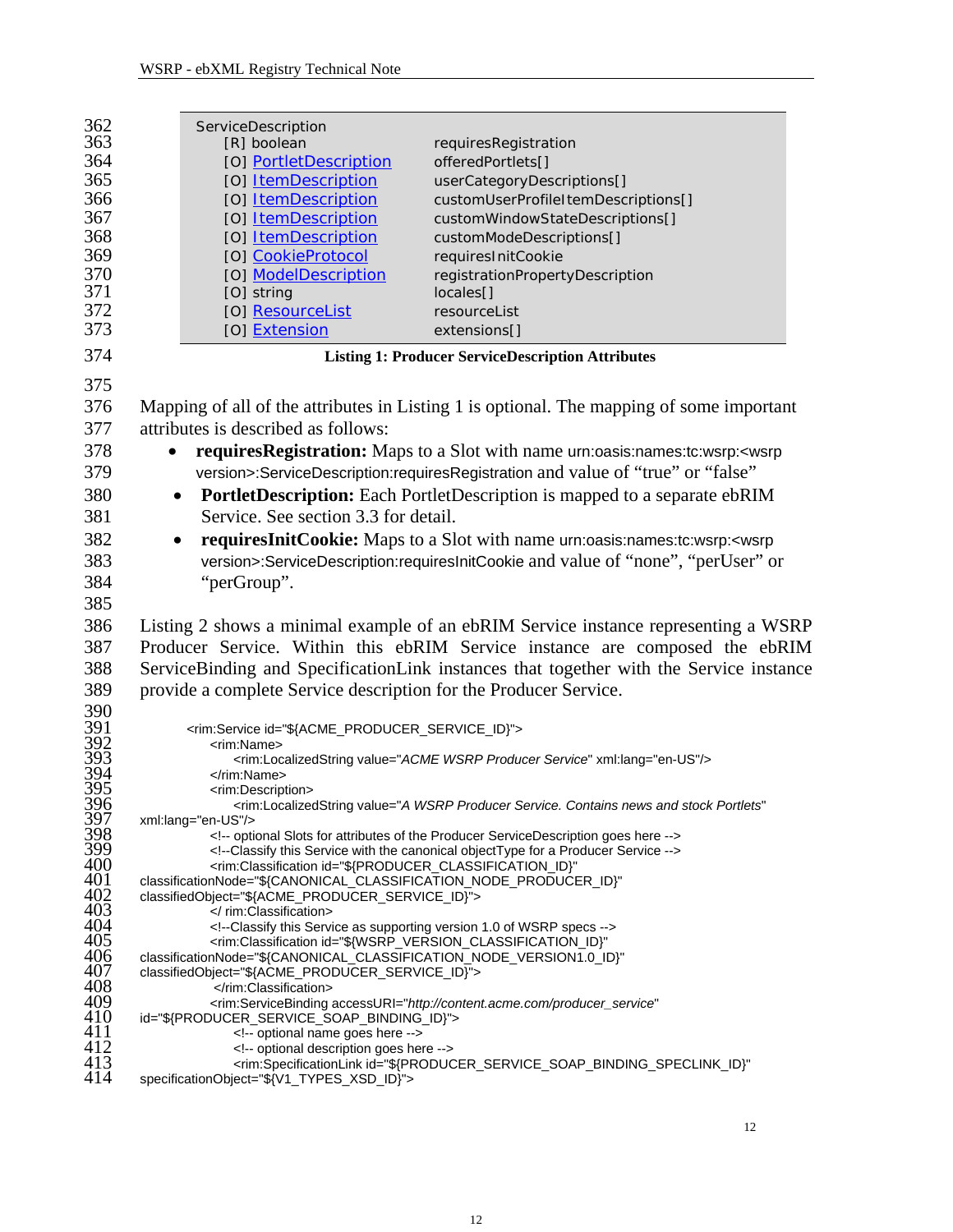<span id="page-12-2"></span><span id="page-12-0"></span>

| 415<br>$\frac{416}{417}$ |                | <br><br>                                                                      |
|--------------------------|----------------|-------------------------------------------------------------------------------|
| 418                      |                |                                                                               |
| 419                      |                | Listing 2: Minimal XML Sample Representing a Producer Service                 |
| 420                      | <b>Fields:</b> |                                                                               |
| 421                      |                | id: The unique id identifying this Service instance.                          |
| 422                      |                | Name: The name of the Service. Though optional this SHOULD be present.        |
| 423                      | $\bullet$      | Description: The description for this Service. Though optional this           |
| 424                      |                | SHOULD be present.                                                            |
| 425                      |                | Classification: Defines any number of Classifications that classify or        |
| 426                      |                | categorize this object. A Producer Service MUST be classified by the Producer |
| 427                      |                | ClassificationNode and a WSRPVersion ClassificationNode defined in section    |
| 428                      |                | A.1.                                                                          |
| 429                      | $\bullet$      | ServiceBinding: Defines a binding for the Producer Service. It includes       |
| 430                      |                | the URL for accessing the Service. We are skipping the usual id, Name,        |
| 431                      |                | Description, Classification and Slot elements that may be specified on any    |
| 432                      |                | object in ebRIM.                                                              |
| 433                      |                | SpecificationLink: Defines an association between the<br>$\circ$              |
| 434                      |                | ServiceBinding instance and the Producer Service Implementation               |
| 435                      |                | WSDL specification. Its specificationObject attribute is a refrence to the    |
| 436                      |                | ExtrinsicObject that represents the Service Implementation WSDL               |
| 437                      |                | specification.                                                                |
| 438                      |                |                                                                               |

### <span id="page-12-1"></span>439 **3.3 Portlet Description (Optional)**

440 441 442 443 444 Publishing Portlets associated with the Producer Service is optional since the Producer already provides an interface to discover and manage its associated Portlets. This document recommends that Portlets be published to the ebXML Registry in addition to the Producer Service because it improves the ability of the End User to perform a direct ad hoc query and discover Portlets based upon their description.

#### 445 **3.3.1 Portlet Mapping to ebRIM Service**

446 447 448 449 A Portlet instance maps to an instance of a Service as defined by [ebRIM]. Portlets do not expose interfaces, access points or bindings directly. Instead a Consumer interacts with Portlets indirectly via the Producer service, addressing them by their Portlet Handles. Thus the Service representation of Portlet MUST not contain any ServiceBinding or

- 450 SpecificationLink instances.
- 451

#### 452 **3.3.1.1 PortletDescription Mapping**

- 453 [WSRP] define the following attributes for a Portlet Description:
- 454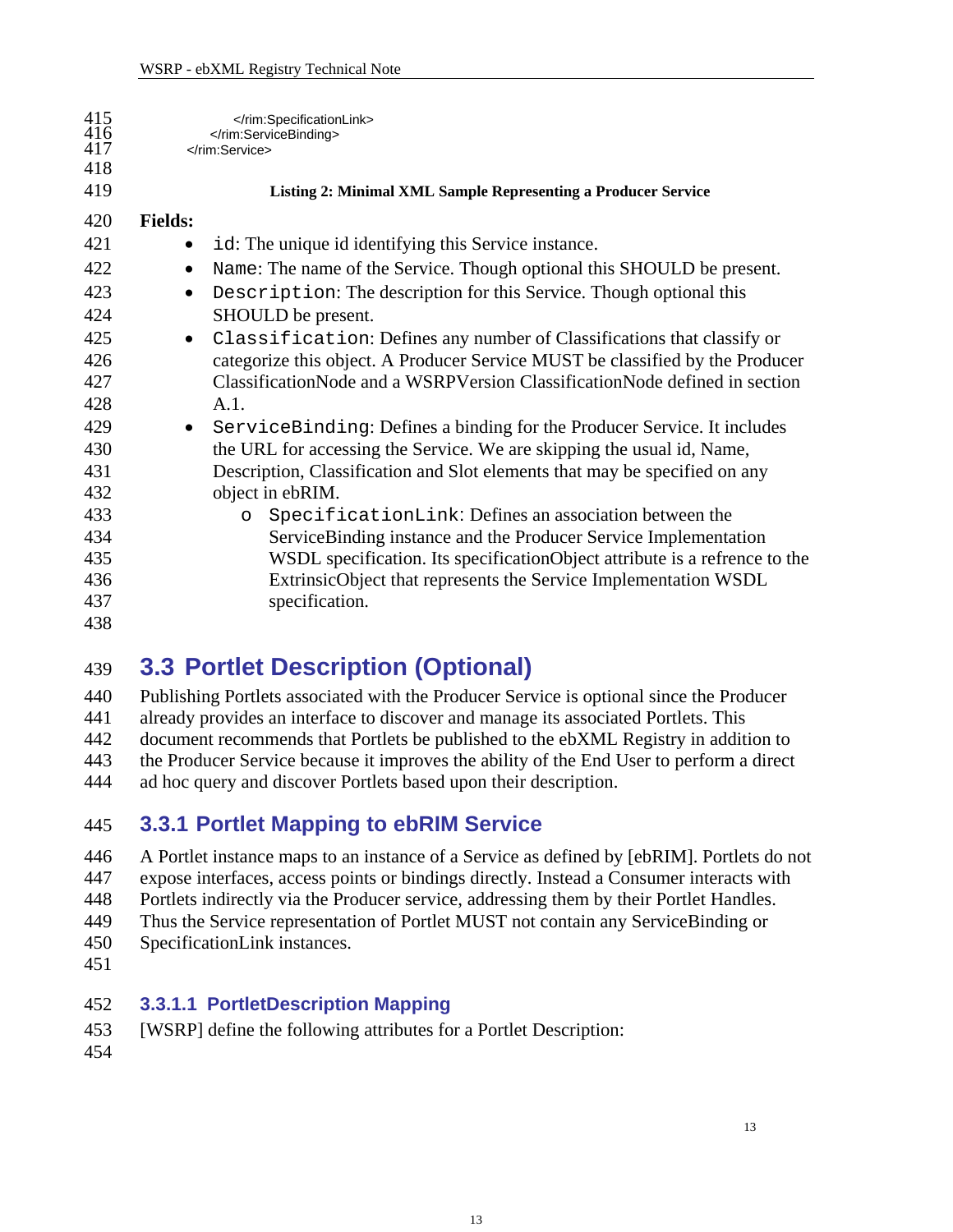<span id="page-13-1"></span><span id="page-13-0"></span>

| 455        |       | PortletDescription                 |                                                                                                               |                 |
|------------|-------|------------------------------------|---------------------------------------------------------------------------------------------------------------|-----------------|
| 456        |       | [R] Handle                         | portletHandle                                                                                                 |                 |
| 457        |       | [R] MarkupType                     | markupTypes[]                                                                                                 |                 |
| 458        |       | $[O]$ $ID$                         | groupID                                                                                                       |                 |
| 459        |       | [O] LocalizedString                | description                                                                                                   |                 |
| 460        |       | [O] LocalizedString                | shortTitle                                                                                                    |                 |
| 461        |       | [O] LocalizedString                | title                                                                                                         |                 |
| 462        |       | [O] LocalizedString                | displayName                                                                                                   |                 |
| 463        |       | [O] LocalizedString                | keywords[]                                                                                                    |                 |
| 464        |       | [O] string                         | userCategories[]                                                                                              |                 |
| 465        |       | [O] string                         | userProfileItems[]                                                                                            |                 |
| 466        |       | [O] boolean                        | usesMethodGet                                                                                                 |                 |
| 467        |       | [O] boolean                        | defaultMarkupSecure                                                                                           |                 |
| 468        |       | [O] boolean                        | onlySecure                                                                                                    |                 |
| 469        |       | [O] boolean                        | userContextStoredInSession                                                                                    |                 |
| 470<br>471 |       | [O] boolean<br>[O] boolean         | templatesStoredInSession<br>hasUserSpecificState                                                              |                 |
| 472        |       | [O] boolean                        | doesUrlTemplateProcessing                                                                                     |                 |
| 473        |       | [O] Extension                      | extensions[]                                                                                                  |                 |
|            |       |                                    |                                                                                                               |                 |
| 474        |       |                                    | <b>Listing 3: PortletDescription Metadata</b>                                                                 |                 |
| 475        |       |                                    | This section describes the rules that are used to map nearly all of the attributes of a                       |                 |
| 476        |       |                                    | Portlet Description to metadata associated with the Portlet Service instance.                                 |                 |
| 477        |       |                                    |                                                                                                               |                 |
|            |       |                                    | Table 1 shows the mapping for a subset of the attributes defined by [WSRP] for a Portlet                      |                 |
|            |       |                                    |                                                                                                               |                 |
| 478        |       |                                    |                                                                                                               |                 |
| 479        |       | Description.                       |                                                                                                               |                 |
| 480        |       |                                    |                                                                                                               |                 |
| 481        |       |                                    |                                                                                                               |                 |
|            |       | <b>Portlet Attribute</b>           | <b>Mapping to ebRIM</b>                                                                                       | <b>Comments</b> |
|            |       | Description                        | Service.description                                                                                           |                 |
|            |       | DisplayName                        | Service.name                                                                                                  |                 |
|            |       | <all attributes="" other=""></all> | Service.Slot                                                                                                  |                 |
| 482        |       |                                    | <b>Table 1: Portlet Description Attribute Mapping</b>                                                         |                 |
| 483        |       |                                    |                                                                                                               |                 |
| 484        |       |                                    | Any other attribute whose domain is a primitive value or a Collection of primitive values                     |                 |
| 485        |       |                                    | for which a mapping is not defined in this table MUST map to a Slot within the Portlet's                      |                 |
|            |       |                                    |                                                                                                               |                 |
| 486        |       |                                    | Service instance. The Slot name MUST match the following name pattern:                                        |                 |
| 487        |       |                                    |                                                                                                               |                 |
| 488        | name> |                                    | urn:oasis:names:tc:wsrp: <wsrp version="">:PortletDescription:<attribute< th=""><th></th></attribute<></wsrp> |                 |
| 489        |       |                                    |                                                                                                               |                 |
| 490        |       |                                    |                                                                                                               |                 |
| 491        |       |                                    | The Slots value contains the single or collection value as described by [WSRP]                                |                 |
| 492        |       |                                    | For example the portletHandle attribute name maps as follows:                                                 |                 |
| 493        |       |                                    |                                                                                                               |                 |
| 494        |       |                                    | urn:oasis:names:tc:wsrp:v1:PortletDescription:portletHandle                                                   |                 |
| 495        |       |                                    |                                                                                                               |                 |
| 496        |       |                                    | For example the markupType attribute name maps as follows:                                                    |                 |
| 497<br>498 |       |                                    | urn:oasis:names:tc:wsrp:v1:PortletDescription:markupType                                                      |                 |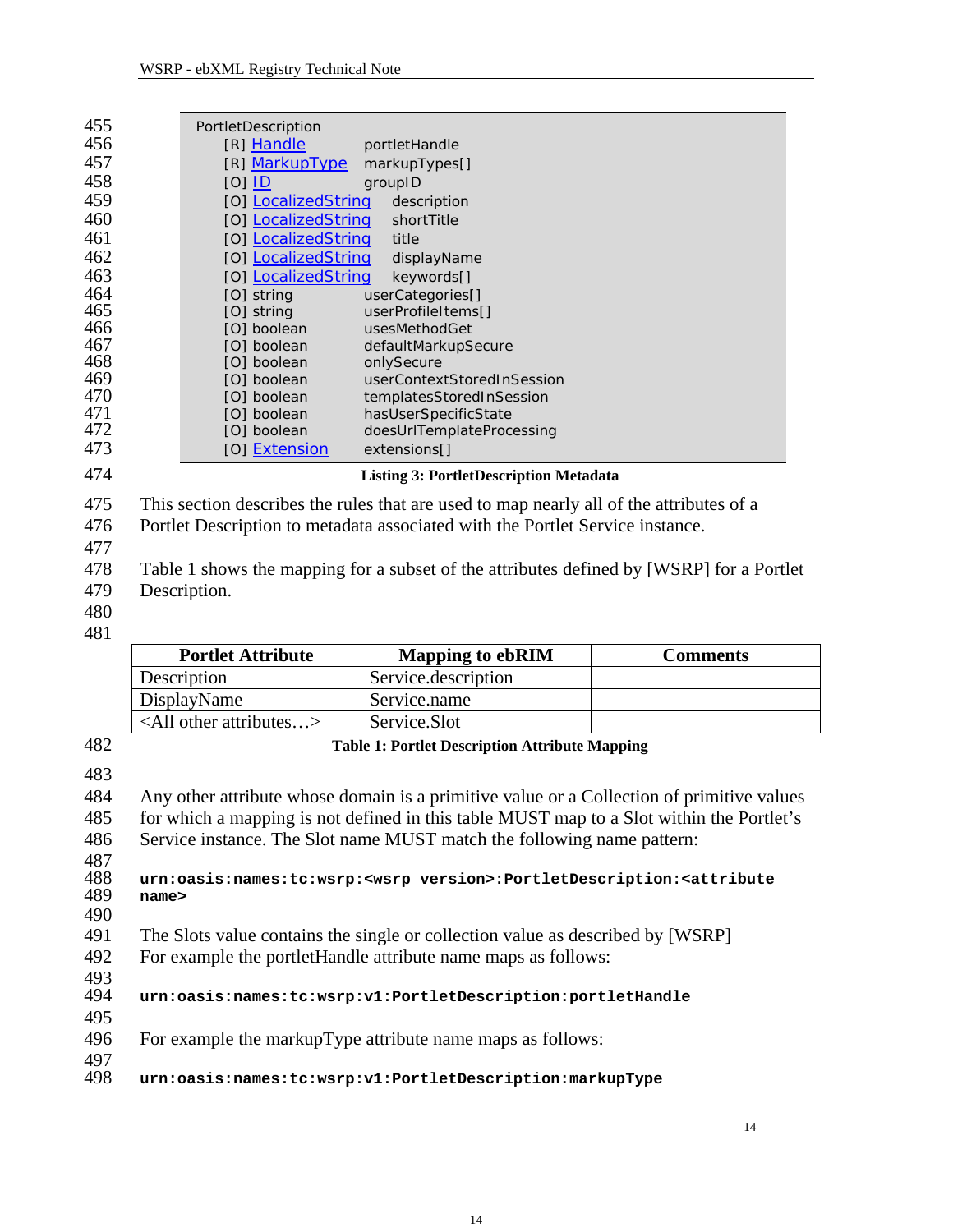<span id="page-14-1"></span><span id="page-14-0"></span>

| 499                                           |                                                                                                                                                                                                     |  |  |  |
|-----------------------------------------------|-----------------------------------------------------------------------------------------------------------------------------------------------------------------------------------------------------|--|--|--|
| 500                                           | The provider MUST provide the PortletHandle attribute. The provider SHOULD                                                                                                                          |  |  |  |
| 501                                           | minimally also provide the displayName and description for the Portlet. Beyond that it is                                                                                                           |  |  |  |
| 502                                           | up to the provider of the Portlet as to how much of the Portlet Description is published as                                                                                                         |  |  |  |
| 503                                           | metadata for the Portlet within an ebXML Registry.                                                                                                                                                  |  |  |  |
| 504                                           |                                                                                                                                                                                                     |  |  |  |
| 505                                           | Listing 4 below shows a minimal sample XML fragment for an ebRIM Service                                                                                                                            |  |  |  |
| 506                                           | representing a WSRP Portlet and its metadata.                                                                                                                                                       |  |  |  |
| 507                                           |                                                                                                                                                                                                     |  |  |  |
|                                               | The News Portlet                                                                                                                                                                                    |  |  |  |
|                                               | <rim:service id="\${ACME_PORTLET_SERVICE_ID}"><br/><rim:name></rim:name></rim:service>                                                                                                              |  |  |  |
|                                               | <rim:localizedstring value="ACME News Portlet" xml:lang="en-US"></rim:localizedstring>                                                                                                              |  |  |  |
|                                               |                                                                                                                                                                                                     |  |  |  |
| 508<br>509<br>510<br>511<br>512<br>513<br>514 | <rim:description><br/><rim:localizedstring value="A WSRP Portlets that provides News." xml:lang="en-US"></rim:localizedstring></rim:description>                                                    |  |  |  |
| 515                                           |                                                                                                                                                                                                     |  |  |  |
|                                               | optional Slots for attributes of the Producer ServiceDescription goes here                                                                                                                          |  |  |  |
| $\frac{516}{517}$<br>$\frac{517}{518}$        | Provide portletHandle for this Portlet<br><rim:slotname="urn:oasis:names:tc:wsrp:v1:portletdescription:portlethandle"></rim:slotname="urn:oasis:names:tc:wsrp:v1:portletdescription:portlethandle"> |  |  |  |
|                                               | <rim:valuelist></rim:valuelist>                                                                                                                                                                     |  |  |  |
|                                               | <rim:value>NewsPortlet</rim:value>                                                                                                                                                                  |  |  |  |
|                                               | <br>                                                                                                                                                                                                |  |  |  |
|                                               | Classify this Service with the canonical object Type for a Portlet                                                                                                                                  |  |  |  |
|                                               | <rim:classification <br="" id="\${PORTLET_CLASSIFICATION_ID}">classificationNode="\${CANONICAL_CLASSIFICATION_NODE_PORTLET_ID}"</rim:classification>                                                |  |  |  |
|                                               | classifiedObject="\${ACME_PORTLET_SERVICE_ID}">                                                                                                                                                     |  |  |  |
|                                               |                                                                                                                                                                                                     |  |  |  |
|                                               | Classify this Service as supporting version 1.0 of WSRP specs<br><rim:classification <="" id="\${WSRP_VERSION_CLASSIFICATION_ID_2}" td=""></rim:classification>                                     |  |  |  |
|                                               | classificationNode="\${CANONICAL_CLASSIFICATION_NODE_VERSION1.0_ID}"                                                                                                                                |  |  |  |
|                                               | classifiedObject="\${ACME_PORTLET_SERVICE_ID}"><br>                                                                                                                                                 |  |  |  |
|                                               |                                                                                                                                                                                                     |  |  |  |
| 534                                           | Listing 4: Minimal XML Sample Representing a Portlet Service                                                                                                                                        |  |  |  |
| 535                                           | <b>Fields:</b>                                                                                                                                                                                      |  |  |  |
| 536                                           |                                                                                                                                                                                                     |  |  |  |
|                                               |                                                                                                                                                                                                     |  |  |  |
| 537                                           | id: The unique id identifying this Service instance.                                                                                                                                                |  |  |  |
| 538                                           | Name: The name of the Service. Though optional this SHOULD be present.                                                                                                                              |  |  |  |
| 539                                           | Description: The description for this Service. Though optional this                                                                                                                                 |  |  |  |
| 540                                           | SHOULD be present.                                                                                                                                                                                  |  |  |  |
| 541                                           | Slot: Represents any other attribute of the PortletDescription that does not                                                                                                                        |  |  |  |
| 542                                           | map directly into an [ebRIM] standard attribute. Note that the Slot for                                                                                                                             |  |  |  |
| 543                                           | portletHandle attribute MUST be published.                                                                                                                                                          |  |  |  |
| 544                                           | Classification: Defines any number of Classifications that classify or                                                                                                                              |  |  |  |
| 545                                           | categorize this object. A Portlet Service MUST be classified by the Portlet                                                                                                                         |  |  |  |
| 546                                           | ClassificationNode and a WSRPVersion ClassificationNode defined in section                                                                                                                          |  |  |  |
| 547                                           | A.1.                                                                                                                                                                                                |  |  |  |
| 548                                           |                                                                                                                                                                                                     |  |  |  |
| 549                                           |                                                                                                                                                                                                     |  |  |  |
|                                               |                                                                                                                                                                                                     |  |  |  |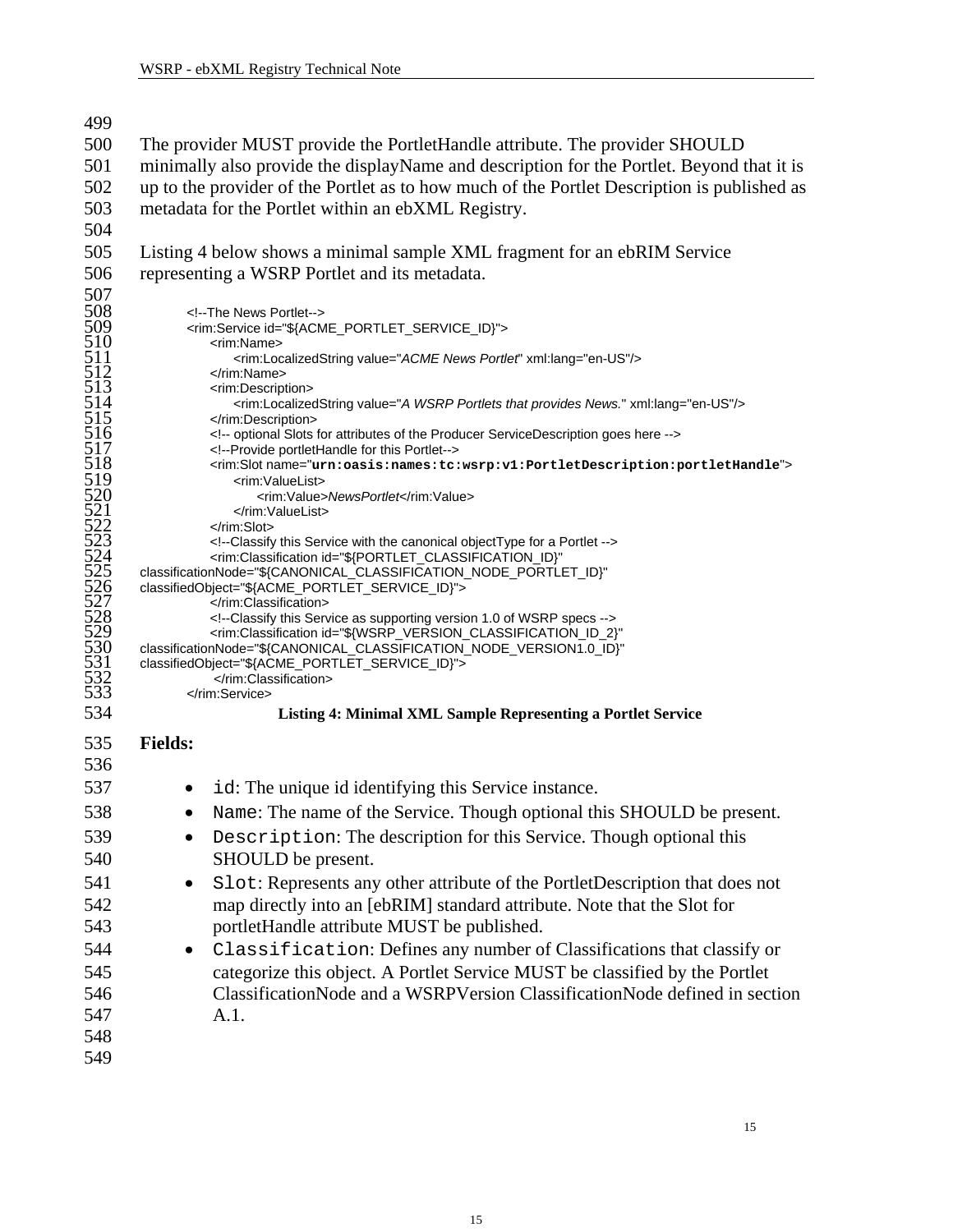#### <span id="page-15-0"></span>550 **3.4 Producer's Organization Description**

- 551 552 A Producer Service when published to an ebXML Registry MAY be optionally associated with a description of the Organization that offers the Producer Service.
- 553 This is done by publishing an ebRIM Organization instance.
- 554
- 555 556 [Listing 5](#page-15-1) shows a sample XML fragment for an Organization instance that offers the Producer Service described in [Listing 2.](#page-12-2)
- 557<br>558<br>559 558 <rim:Organization id="\${ACME\_ORG\_ID}" primaryContact="\${ACME\_PRIMARY\_CONTACT\_ID}"> 559 <rim:Name> 560 <rim:LocalizedString value="*ACME Content Inc.*" xml:lang="en-US"/> </rim:Name> <rim:Description> 563 <rim:LocalizedString value="*Provides WSRP Producer service for news and stock content.*" xml:lang="en- $564$  US"/> </rim:Description> 566 <!--Classify Organization by geography of United States--> <rim:Classification id="\${US\_CLASSIFICATION\_ID}" classificationNode="\${CANONICAL\_CLASSIFICATION\_NODE\_GEO\_US}" classifiedObject="\${ACME\_ORG\_ID}"> 570 </rim:Classification> 571 <rim:Address city="*Burlington*" country="*USA*" postalCode="*01867*" stateOrProvince="*MA*" street="*Network*  572 *Dr.*" streetNumber="*1*"/> 573 <rim:TelephoneNumber areaCode="*123*" countryCode="*1*" number="*456-7890*"/> 574 575 576 577 578 579 580 581 582 583 </rim:Organization> **Listing 5: Sample XML fragment representing the Organization offering the Producer Service Fields:**  id: The unique id identifying this Organization instance. • Name: The name of the Organization. Though optional this SHOULD be present. • Description: The description for this Organization. Though optional this SHOULD be present. • Classification: Once or more Classifications MAY be used to classify or
- <span id="page-15-1"></span>584 585 categorize the Organization using any ClassificationScheme (taxonomy). Though optional there SHOULD be some classifications present.
- 586 587 • ExternalIdentifier: Defines zero or more additional identifiers for this Organization besides its id attribute.
- 588 • Address: The PostalAddress for this Organization.
- 589 590 • TelephoneNumber: Defines one or more TelephoneNumbers for this Organization.
- 591

#### <span id="page-15-2"></span>592 **3.4.1 Association Producer Organization and Service**

- 593 594 595<br>596 The Organization instance MAY be associated with the Producer Service instance using an Association instance that has an associationType of "OffersService".
- 596 <!--Associate Org and Service with OffersService canonical associationType -->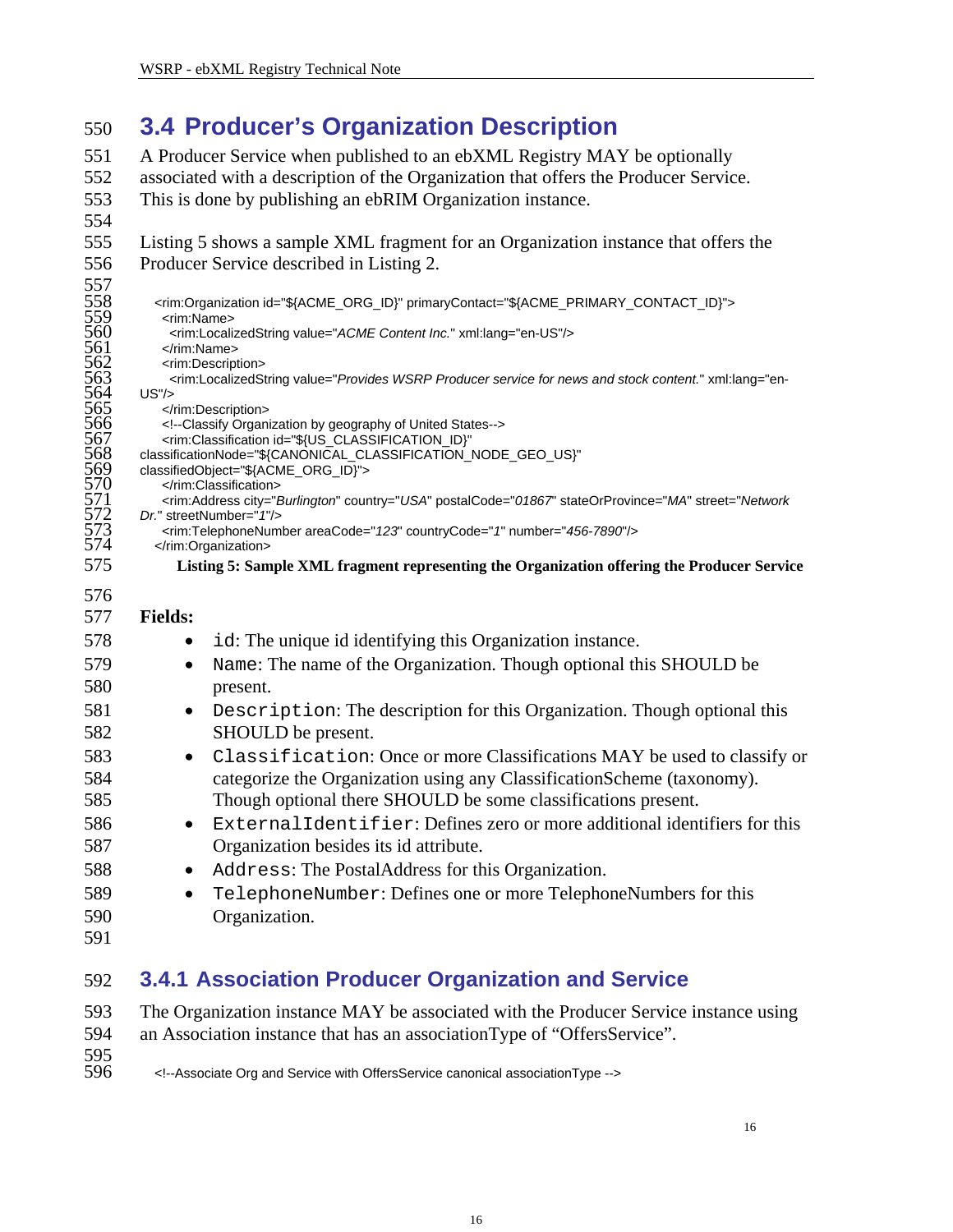- <span id="page-16-0"></span>597 <rim:Association associationType="\${CANONICAL\_CLASSIFICATION\_NODE\_OFFERS\_SERVICE}"<br>598 id="\${OFFERS\_SERVICE\_ASSOCIATION1\_ID}" sourceObject="\${ACME\_ORG\_ID}"<br>599 targetObject="\${ACME\_PRODUCER\_SERVICE\_ID}"/>
	- id="\${OFFERS\_SERVICE\_ASSOCIATION1\_ID}" sourceObject="\${ACME\_ORG\_ID}"
- targetObject="\${ACME\_PRODUCER\_SERVICE\_ID}"/>
- 600 **Listing 6: Sample XML Fragment for Association between Producer's Organization and Service**

## 601 **3.5 Portlet's Organization Description**

- 602 It is possible that a Portlet MAY be provided by a different Organization than the one that
- 603 provides the Producer Service that hosts the Portlet. In such cases the Portlet provider
- 604 Organization may be associated with the ebRIM Service describing the Portlet in the
- 605 same manner as defined in section [3.4.1.](#page-15-2)

### 606 **3.6 Publishing the Service Implementation WSDL**

- 607 608 The Service Implementation WSDL for the Producer Service may be published in one of two ways:
- 609 610 1. Publish the WSDL directly into the ebXML Registry's repository as a repository item.
- 611 612 2. Publish a reference to the WSDL into the ebXML Registry as an ExternalLink instance.
- 613 A Producer SHOULD publish the WSDL directly into the ebXML Registry's repository
- 614 because this enables the WSDL to benefit from all the use cases identified in this
- 615 document for the Portlet and Producer metadata.
- 616
- 617 Alternatively, a Producer MAY publish the WSDL into the ebXML Registry as an
- 618 ExternalLink instance if the WSDL is generated dynamically or if there is some other
- 619 compelling reason for keeping it outside the ebXML Registry. In such cases the WSDL
- 620 will not be able to benefit from all the use cases identified in this document for the Portlet
- 621 and Producer metadata.

## 622 **3.7 Validation of WSRP Producer Service Descriptions**

- 623 The ebXML Registry Content Management Services support the ability to enforce
- 624 domain specific business validation rules upon submitted content and metadata in a
- 625 content specific manner.
- 626

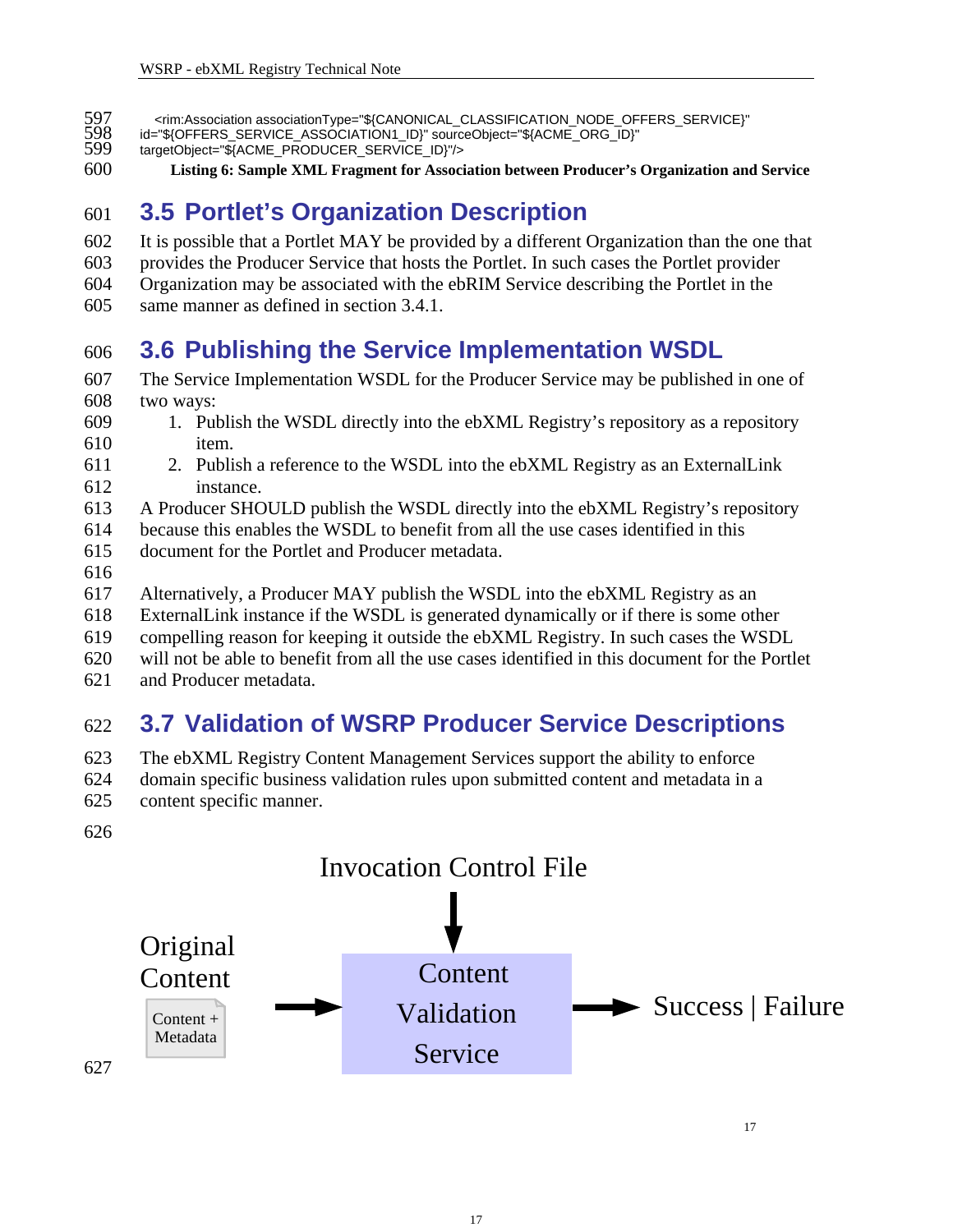<span id="page-17-0"></span>

| 628 | <b>Figure 4: Content Validation Service</b>                                                       |
|-----|---------------------------------------------------------------------------------------------------|
| 629 | An ebXML Registry uses one or more Content Validation Services to automatically                   |
| 630 | validate <sup>2</sup> the Content and Metadata when it is submitted to the registry. According to |
| 631 | [ebRS] a registry MUST reject a submission request in its entirety if it contains invalid         |
| 632 | data as deemed by a content validation service.                                                   |
| 633 | The following are suggested validation rules that SHOULD be encapsulated in a Content             |
| 634 | Validation service for WSRP Producer Services and Portlets.                                       |
| 635 | • PortletHandle MUST Be Specified: Enforce that when a WSRP Portlet is                            |
| 636 | published that it MUST have its PortletHandle specified.                                          |
| 637 | • Valid Attribute Values MUST be Specified: Enforce that all attribute values                     |
| 638 | specified by Slots for Producer Service or Portlet have a valid value. For example                |
| 639 | specifying a value other than "true" or "false" for the requires Registration                     |
| 640 | attribute of Producer Service is not valid.                                                       |

## 641 **4 Discovery**

642 So far we have described how the Producer publishes descriptions of WSRP Producer

643 644 Services and Portlets to an ebXML Registry. In this chapter we describe how consumers subsequently discover these descriptions.

645

646 647 648 The ebXML Registry allows a Consumer to discover WSRP Producer Services and Portlets within it using ad hoc queries. By their very nature ad hoc queries are userdefined and open-ended. This means that a Consumer MAY use *any* ad hoc query to

649 search the registry as long as the query syntax is supported by [ebRS].

650

651 652 The subsequent section will show ad hoc queries of varying complexity that cover anticipated discovery needs for Portlets and Producer Services. It is expected that UI

653 654 tools would provide simplified form based parameter entry to hide the details of these underlying queries from the user.

## 655 **4.1 Producer Service Discovery**

656 657 Producer Services may be discovered using queries that may be as general or as specific as needed.

## 658 **4.1.1 Find All WSRP Producers**

- 659 [Listing 7](#page-18-1) shows a query that finds all WSRP Producer Services. It looks for all ebRIM
- 660 Services that are classified as a WSRP Producer.
- 661
- 662

 $\overline{a}$ 

<span id="page-17-1"></span> $<sup>2</sup>$  Such business rule based validation is distinct and orthogonal to syntax validation offered by validating</sup> XML parsers.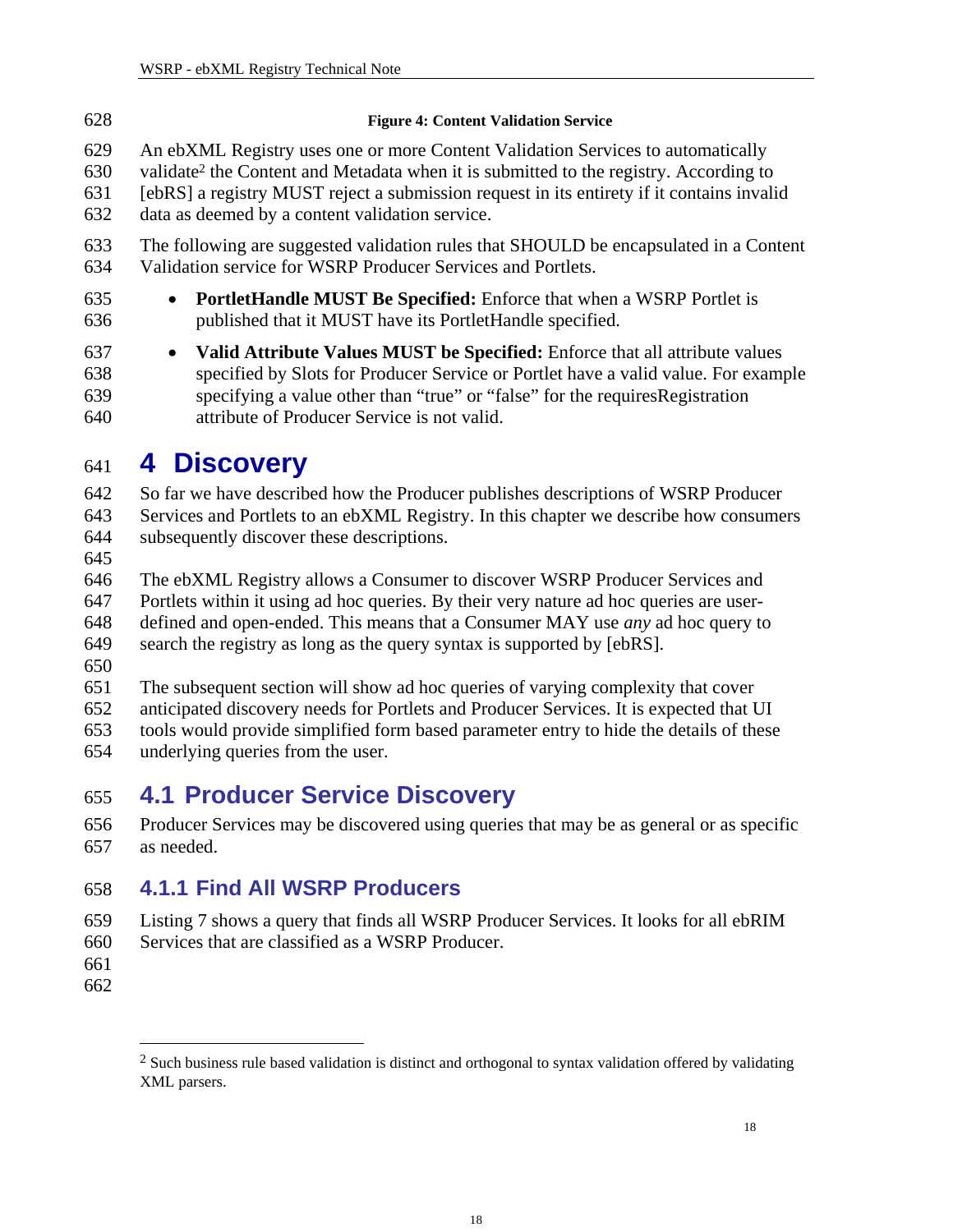<span id="page-18-1"></span><span id="page-18-0"></span>

| 663<br>664<br>665<br>666<br>667<br>668<br>669 | SELECT * from Service producer<br><b>WHERE</b><br>(producer.id IN ( SELECT classifiedObject FROM Classification WHERE<br>classificationNode IN ( SELECT id<br>FROM ClassificationNode WHERE path LIKE "/urn: uuid: 3188a449-18ac-<br>$41fb$ -be $9f$ -          |
|-----------------------------------------------|-----------------------------------------------------------------------------------------------------------------------------------------------------------------------------------------------------------------------------------------------------------------|
| 670<br>671<br>672                             | 99a1adca02cb/RegistryObject/RegistryEntry/ExtrinsicObject/WSRP/P<br>$roduce r$ <sup>2</sup> " $))$                                                                                                                                                              |
| 673                                           | <b>Listing 7: Find All Producers - Query</b>                                                                                                                                                                                                                    |
| 674                                           |                                                                                                                                                                                                                                                                 |
| 675<br>676                                    | 4.1.2 Find All WSRP Producer Supporting Specified WSRP<br><b>Version</b>                                                                                                                                                                                        |
| 677<br>678<br>679<br>680                      | Listing 8 shows a query that finds all WSRP Producer Services that support a specified<br>WSRP version. The query shows the WSRPVersion query parameter with the parameter<br>name prefixed by a '\$'. This should be replaced with the actual parameter value. |
| 681<br>682<br>683<br>684<br>685               | SELECT * from Service producer<br><b>WHERE</b><br>(producer.id IN ( SELECT classifiedObject FROM Classification WHERE<br>classificationNode IN ( SELECT id                                                                                                      |
| 686                                           | FROM ClassificationNode WHERE path LIKE "/urn: uuid: 3188a449-18ac-                                                                                                                                                                                             |
| 687<br>688<br>689                             | $41fb$ -be $9f$ -<br>99a1adca02cb/RegistryObject/RegistryEntry/ExtrinsicObject/WSRP/P<br>roducer%"))) AND                                                                                                                                                       |
| 690<br>691                                    | (producer.id IN ( SELECT classifiedObject FROM Classification WHERE<br>classificationNode IN ( SELECT id                                                                                                                                                        |
| 692<br>693<br>694                             | FROM ClassificationNode WHERE path LIKE "/urn: uuid: bd0c092a-cb38-<br>4578-8520-81274054f678/\$WSRPVersion")))                                                                                                                                                 |
| 695                                           |                                                                                                                                                                                                                                                                 |
| 696                                           | Listing 8: Find All Producers Supporting Specified WSRP Version - Query                                                                                                                                                                                         |

## <span id="page-18-2"></span> **4.1.3 Find Producer By Name**

| Listing 9 shows a query that finds all ebRIM Services that are classified as a Producer<br>Service and match the specified name pattern. |
|------------------------------------------------------------------------------------------------------------------------------------------|
|                                                                                                                                          |
|                                                                                                                                          |
| The query shows the name query parameter with the parameter name prefixed by a '\$'.                                                     |
| This should be replaced with the actual parameter value.                                                                                 |
|                                                                                                                                          |
|                                                                                                                                          |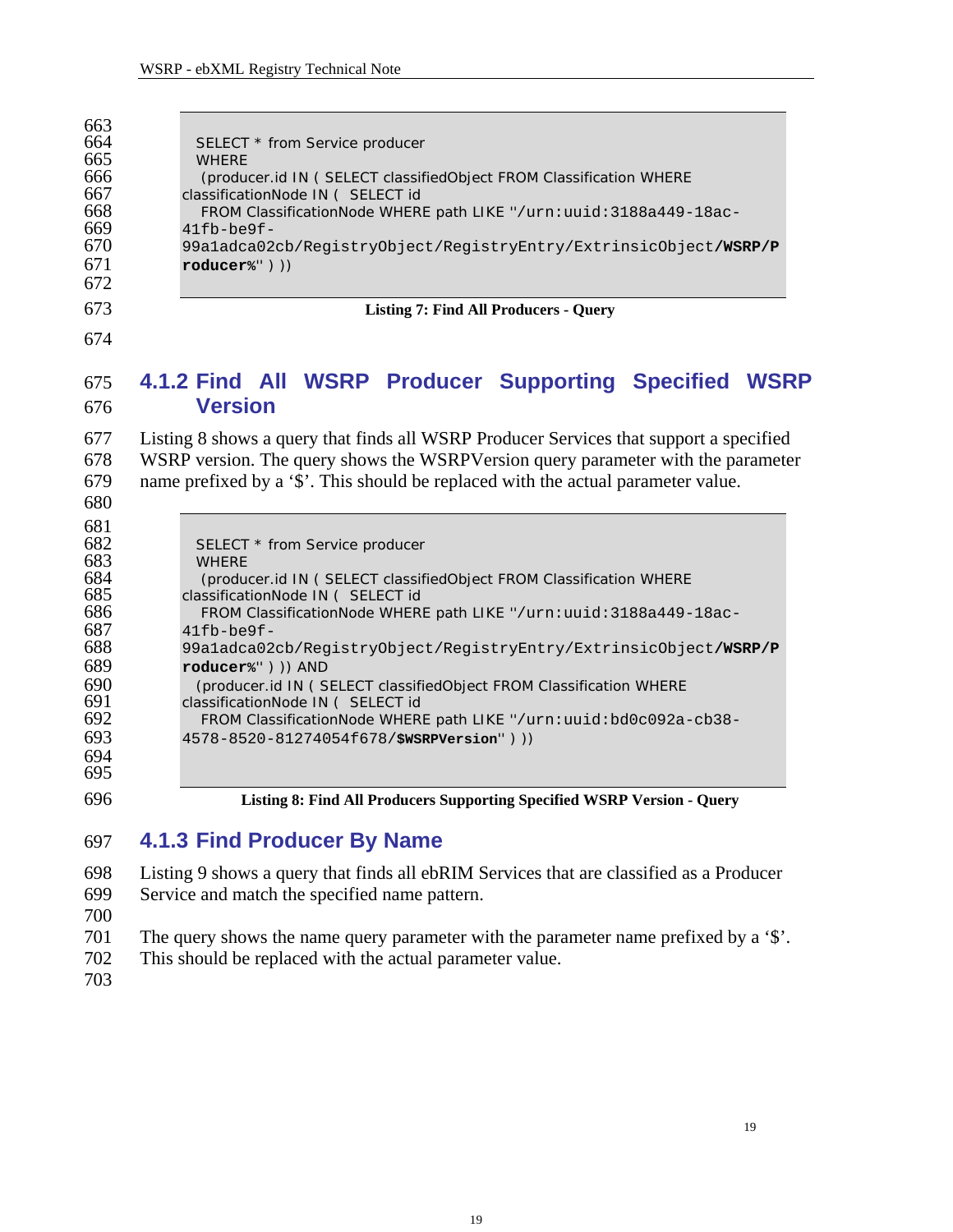<span id="page-19-1"></span><span id="page-19-0"></span>

| 704<br>705<br>706<br>707<br>708<br>709<br>710<br>711<br>712<br>713<br>714                                                                       | SELECT * from Service producer, Name nm<br><b>WHERE</b><br>(nm.parent = producer.id AND UPPER (nm.value ) LIKE UPPER (''\$name'') )<br>AND (producer.id IN ( SELECT classifiedObject FROM Classification WHERE<br>classificationNode IN ( SELECT id<br>FROM ClassificationNode WHERE path LIKE "/urn: uuid: 3188a449-18ac-<br>$41fb$ -be $9f$ -<br>99a1adca02cb/RegistryObject/RegistryEntry/ExtrinsicObject/WSRP/P<br>$roduce r\$ " ) )                                                                                                                                                                                                                                                                                                                                                                                                                                                                                                                                                                                |
|-------------------------------------------------------------------------------------------------------------------------------------------------|-------------------------------------------------------------------------------------------------------------------------------------------------------------------------------------------------------------------------------------------------------------------------------------------------------------------------------------------------------------------------------------------------------------------------------------------------------------------------------------------------------------------------------------------------------------------------------------------------------------------------------------------------------------------------------------------------------------------------------------------------------------------------------------------------------------------------------------------------------------------------------------------------------------------------------------------------------------------------------------------------------------------------|
| 715                                                                                                                                             | <b>Listing 9: Find Producer By Name - Query</b>                                                                                                                                                                                                                                                                                                                                                                                                                                                                                                                                                                                                                                                                                                                                                                                                                                                                                                                                                                         |
| 716                                                                                                                                             | <b>4.1.4 Find Producer for Specified Portlet</b>                                                                                                                                                                                                                                                                                                                                                                                                                                                                                                                                                                                                                                                                                                                                                                                                                                                                                                                                                                        |
| 717<br>718<br>719<br>720<br>721<br>722                                                                                                          | Listing 10 shows a query that finds all ebRIM Services that are classified as a Producer<br>Service and hosts the Portlet specified by its portlet Handle.<br>The query shows the portlet Handle query parameter with the parameter name prefixed by<br>a '\$'. This should be replaced with the actual parameter value.                                                                                                                                                                                                                                                                                                                                                                                                                                                                                                                                                                                                                                                                                                |
| 723<br>724<br>725<br>726<br>727<br>728<br>729<br>730<br>731<br>732<br>733<br>734<br>735<br>736<br>737<br>738<br>739<br>740<br>741<br>742<br>743 | SELECT * from Service producer, Service portlet, Association ass<br><b>WHERE</b><br>(producer.id IN ( SELECT classifiedObject FROM Classification WHERE<br>classificationNode IN ( SELECT id<br>FROM ClassificationNode WHERE path LIKE "/urn: uuid: 3188a449-18ac-<br>$41fb$ -be $9f$ -<br>99a1adca02cb/RegistryObject/RegistryEntry/ExtrinsicObject/WSRP/P<br>$roduce r$ <sup>2</sup> " $))$<br>AND (portlet.id IN ( SELECT classifiedObject FROM Classification WHERE<br>classificationNode IN ( SELECT id<br>FROM ClassificationNode WHERE path LIKE "/urn: uuid: 3188a449-18ac-<br>$41fb$ -be $9f$ -<br>99a1adca02cb/RegistryObject/RegistryEntry/ExtrinsicObject/WSRP/P<br>$ortlet$ ") $))$<br>AND (ass.sourceObject = producer.id AND ass.targetObject = portlet.id AND<br>$ass. associationType =$<br>"\${CANONICAL_CLASSIFICATION_NODE_HAS_PORTLET_ID}")<br>AND (Slot.parent = portlet, Slot.name =<br>"urn:oasis:names:tc:wsrp:v1:PortletDescription:portletHandle"<br>AND Slot.value LIKE "\$portletHandle") |
| 744                                                                                                                                             | <b>Listing 10: Find Producer For Specified Portlet</b>                                                                                                                                                                                                                                                                                                                                                                                                                                                                                                                                                                                                                                                                                                                                                                                                                                                                                                                                                                  |

## <span id="page-19-2"></span> **4.1.5 Complex Producer Discovery Query**

- [Listing 11](#page-20-1) shows a more complex query that finds all ebRIM Services that are classified as a Producer Service based upon zero or more of following criteria:
- • Service name
- • Service description
- • Portlet handle of hosted Portlet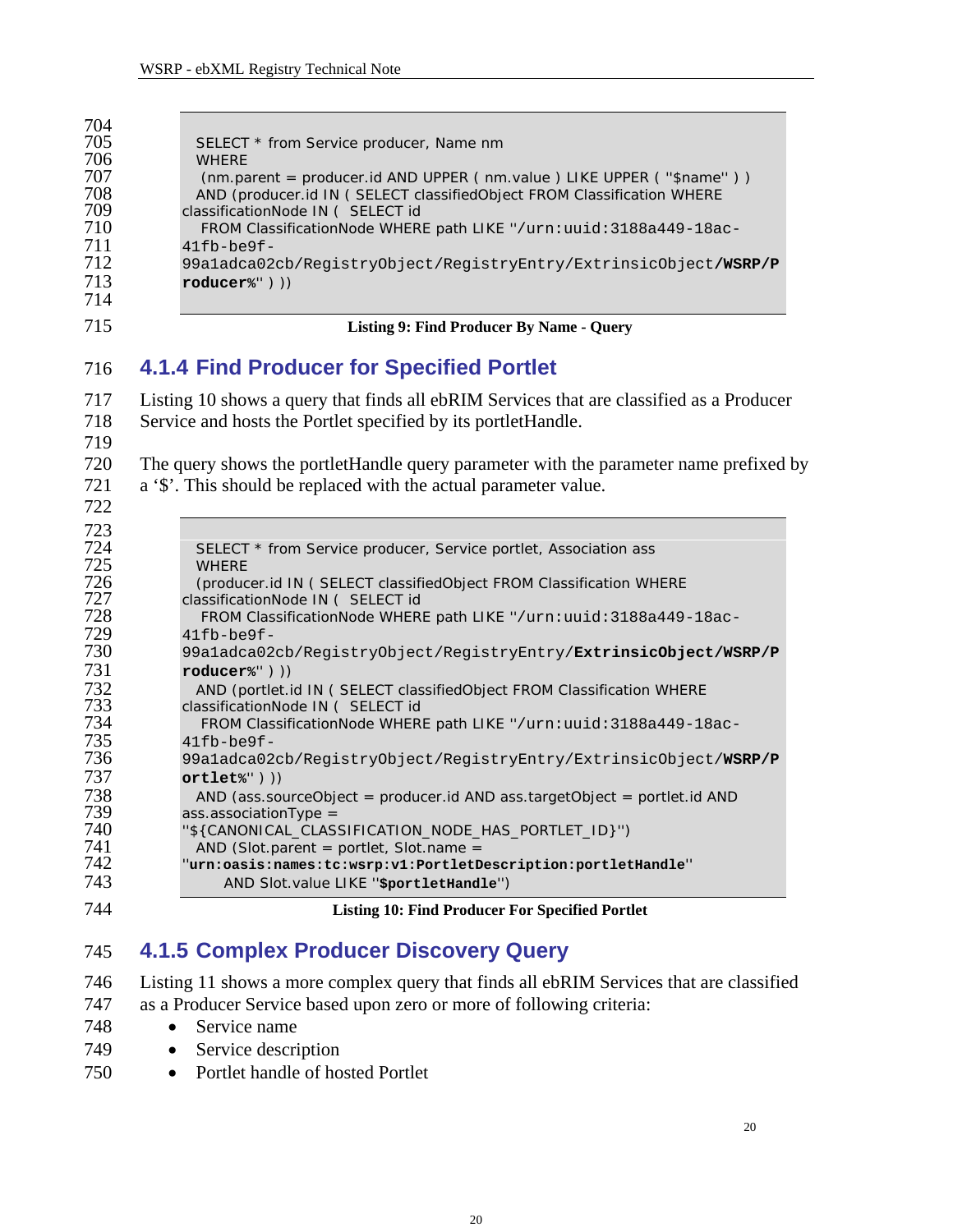- <span id="page-20-0"></span>
- Value of requiresRegistration attribute
- 

• Value of initCookies

 The query shows all query parameters with the parameter name prefixed by a '\$'. These should be replaced with the actual parameter value. If a parameter is not relevant to the query then the entire query predicate for that parameter SHOULD be pruned.

| 758        |                                                                                                              |
|------------|--------------------------------------------------------------------------------------------------------------|
| 759        | SELECT * from Service producer, Service portlet, Association ass, Name nm,                                   |
| 760        | Description d                                                                                                |
| 761        | <b>WHERE</b>                                                                                                 |
| 762        | (nm.parent = producer.id AND UPPER (nm.value) LIKE UPPER ("\$name"))                                         |
| 763        | AND (d.parent = producer.id AND UPPER (d.value) LIKE UPPER ("\$description"                                  |
| 764<br>765 | $)$ )                                                                                                        |
| 766        | AND (producer.id IN ( SELECT classifiedObject FROM Classification WHERE<br>classificationNode IN ( SELECT id |
| 767        | FROM ClassificationNode WHERE path LIKE "/urn: uuid: 3188a449-18ac-                                          |
| 768        | $41fb$ -be $9f$ -                                                                                            |
| 769        | 99a1adca02cb/RegistryObject/RegistryEntry/ExtrinsicObject/WSRP/P                                             |
| 770        | $roduce r\%$ " $))$                                                                                          |
| 771        | AND (portlet.id IN ( SELECT classifiedObject FROM Classification WHERE                                       |
| 772        | classificationNode IN ( SELECT id                                                                            |
| 773        | FROM ClassificationNode WHERE path LIKE "/urn: uuid: 3188a449-18ac-                                          |
| 774        | $41fb$ -be $9f$ -                                                                                            |
| 775        | 99a1adca02cb/RegistryObject/RegistryEntry/ExtrinsicObject/WSRP/P                                             |
| 776        | $ortlet\%" ) )$                                                                                              |
| 777        | AND (ass.sourceObject = producer.id AND ass.targetObject = portlet.id AND                                    |
| 778        | $ass. associationType =$                                                                                     |
| 779        | "\${CANONICAL_CLASSIFICATION_NODE_HAS_PORTLET_ID}")                                                          |
| 780        | AND (Slot.parent = portlet, Slot.name =                                                                      |
| 781        | "urn:oasis:names:tc:wsrp:v1:PortletDescription:portletHandle"                                                |
| 782        | AND Slot.value LIKE "sportletHandle")                                                                        |
| 783        | AND (Slot.parent = producer, Slot.name =                                                                     |
| 784        | "urn:oasis:names:tc:wsrp:v1:ServiceDescription:requiresRegistration"                                         |
| 785        | AND Slot.value LIKE "\$ requiresRegistration")                                                               |
| 786        | AND (Slot.parent = producer, Slot.name =                                                                     |
| 787        | "urn:oasis:names:tc:wsrp:v1:ServiceDescription:requiresInitCookie"                                           |
| 788        | AND Slot.value LIKE "\$ requires InitCookie")                                                                |
| 789        |                                                                                                              |
| 790        |                                                                                                              |
| 791        | <b>Listing 11: Complex Producer Service Discovery Query</b>                                                  |

<span id="page-20-1"></span>**Listing 11: Complex Producer Service Discovery Query** 

## **4.2 Portlet Discovery**

 Portlets may be discovered using queries that may as general or as specific as needed. Simple queries are less specific while complex queries are most specific.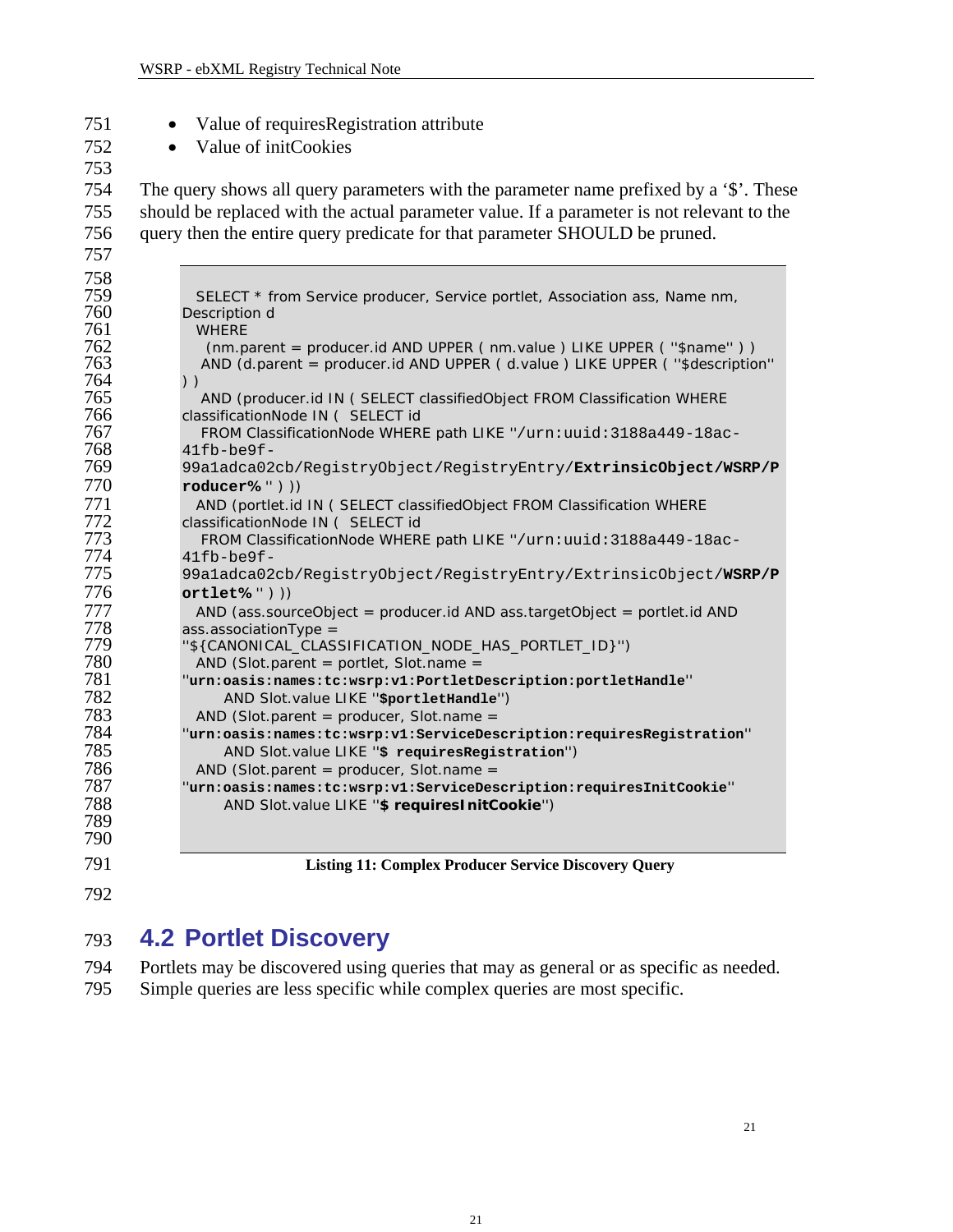#### <span id="page-21-0"></span> **4.2.1 Find All Portlets**

 [Listing 12](#page-21-1) shows a query that finds all ebRIM Services that are classified as a Portlet Service.

| 800 |                                                                     |
|-----|---------------------------------------------------------------------|
| 801 | SELECT * from Service portlet                                       |
| 802 | <b>WHERE</b>                                                        |
| 803 | (portlet.id IN ( SELECT classifiedObject FROM Classification WHERE  |
| 804 | classificationNode IN ( SELECT id                                   |
| 805 | FROM ClassificationNode WHERE path LIKE "/urn: uuid: 3188a449-18ac- |
| 806 | $41fb$ -be $9f$ -                                                   |
| 807 | 99a1adca02cb/RegistryObject/RegistryEntry/ExtrinsicObject/WSRP/P    |
| 808 | $ortlet\%$ " $)$ )                                                  |
| 809 |                                                                     |
|     |                                                                     |

# <span id="page-21-1"></span>**Listing 12: Final All Portlets - Query**

#### **4.2.2 Find All Portlets Supporting Specified WSRP Version**

 [Listing 13](#page-21-2) shows a query that finds all ebRIM Services that are classified as a Portlet Service and that support the specified WSRP specification version. The query shows the WSRPVersion query parameter with the parameter name prefixed by a '\$'. This should be replaced with the actual parameter value.

| 817 |                                                                     |
|-----|---------------------------------------------------------------------|
| 818 | SELECT * from Service portlet                                       |
| 819 | <b>WHERE</b>                                                        |
| 820 | (portlet.id IN ( SELECT classifiedObject FROM Classification WHERE  |
| 821 | classificationNode IN ( SELECT id                                   |
| 822 | FROM ClassificationNode WHERE path LIKE "/urn: uuid: 3188a449-18ac- |
| 823 | $41fb$ -be $9f$ -                                                   |
| 824 | 99a1adca02cb/ReqistryObject/ReqistryEntry/ExtrinsicObject/WSRP/P    |
| 825 | $ortlet\%$ " ) ) AND                                                |
| 826 | <b>AND</b>                                                          |
| 827 | (portlet.id IN ( SELECT classifiedObject FROM Classification WHERE  |
| 828 | classificationNode IN ( SELECT id                                   |
| 829 | FROM ClassificationNode WHERE path LIKE "/urn: uuid: bd0c092a-cb38- |
| 830 | 4578-8520-81274054f678/\$WSRPVersion")))                            |

<span id="page-21-2"></span>**Listing 13: Find All Portlets Supporting Specified WSRP Version - Query** 

#### **4.2.3 Find Portlet By Portlet Handle**

 [Listing 14](#page-22-1) shows a query that finds all ebRIM Services that are classified as a Portlet

 Service and match the specified portletHandle.

- 
- The query shows the portletHandle query parameter with the parameter name prefixed by
- a '\$'. This should be replaced with the actual parameter value.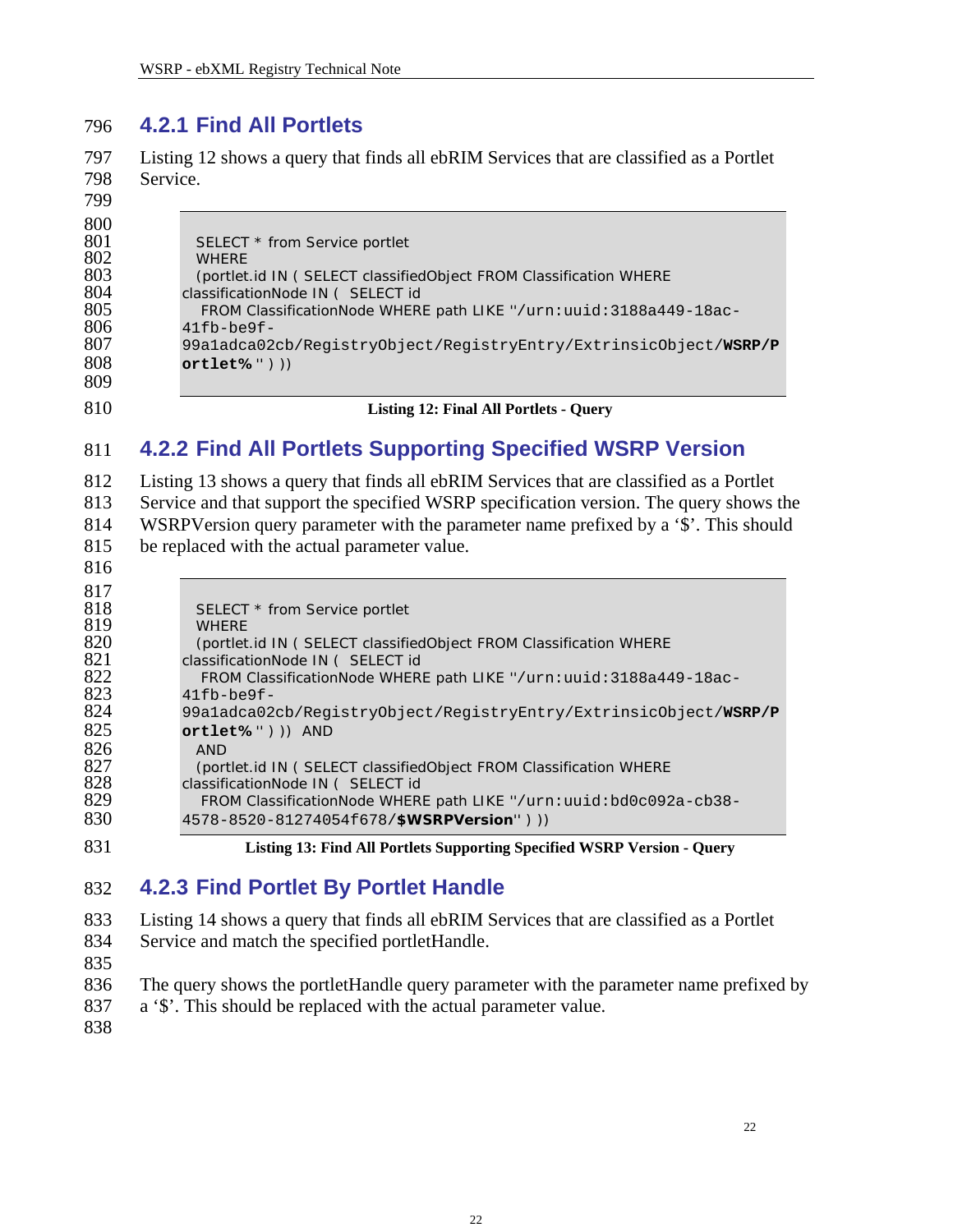<span id="page-22-0"></span>

| 852 | Listing 14: Find Portlet By Portlet Handle - Query                     |
|-----|------------------------------------------------------------------------|
| 851 |                                                                        |
| 850 | $ortlet\%$ " $)$ )                                                     |
| 849 | 99a1adca02cb/RegistryObject/RegistryEntry/ExtrinsicObject/WSRP/P       |
| 848 | $41fb$ -be $9f$ -                                                      |
| 847 | FROM ClassificationNode WHERE path LIKE "/urn: uuid: 3188a449-18ac-    |
| 846 | classificationNode IN ( SELECT id                                      |
| 845 | AND (portlet.id IN ( SELECT classifiedObject FROM Classification WHERE |
| 844 | AND Slot.value LIKE "\$portletHandle")                                 |
| 843 | "urn:oasis:names:tc:wsrp:v1:PortletDescription:portletHandle"          |
| 842 | $(Slot.parent = portlet, Slot.name =$                                  |
| 841 | <b>WHERE</b>                                                           |
| 840 | SELECT * from Service portlet, Slot slot                               |
| 839 |                                                                        |

#### <span id="page-22-1"></span> **4.2.4 Find All Portlets for a Producer**

 [Listing 15](#page-22-2) shows a query that finds all Portlets offered by a specified Producer. The query shows the producerId query parameter with the parameter name prefixed by a '\$'. This should be replaced with the actual parameter value that identifies the producer Service. Note that a variation on this query could also specify the Producer by name,

- description or classification.
- 

<span id="page-22-2"></span>862<br>863 SELECT \* from Service portlet, Service producer, Association ass WHERE (portlet.id IN ( SELECT classifiedObject FROM Classification WHERE classificationNode IN ( SELECT id FROM ClassificationNode WHERE path LIKE ''/urn:uuid:3188a449-18ac-41fb-be9f-99a1adca02cb/RegistryObject/RegistryEntry/ExtrinsicObject/**WSRP/P ortlet%**'' ) )) 871 AND (ass.sourceObject = producer.id AND ass.targetObject = portlet.id AND 872 ass.associationType = " ass.associationType = '' **\${CANONICAL\_CLASSIFICATION\_NODE\_HAS\_PORTLET\_ID}**'' 874 AND (producer.id IN ( SELECT classifiedObject FROM Classification WHERE<br>875 classificationNode IN ( SELECT id classificationNode IN ( SELECT id FROM ClassificationNode WHERE path LIKE ''/urn:uuid:3188a449-18ac-41fb-be9f-99a1adca02cb/RegistryObject/RegistryEntry/ExtrinsicObject/**WSRP/P roducer%**'' ) )) AND (producer.id = \$producerid) **Listing 15: Find All Portlets for a Producer - Query**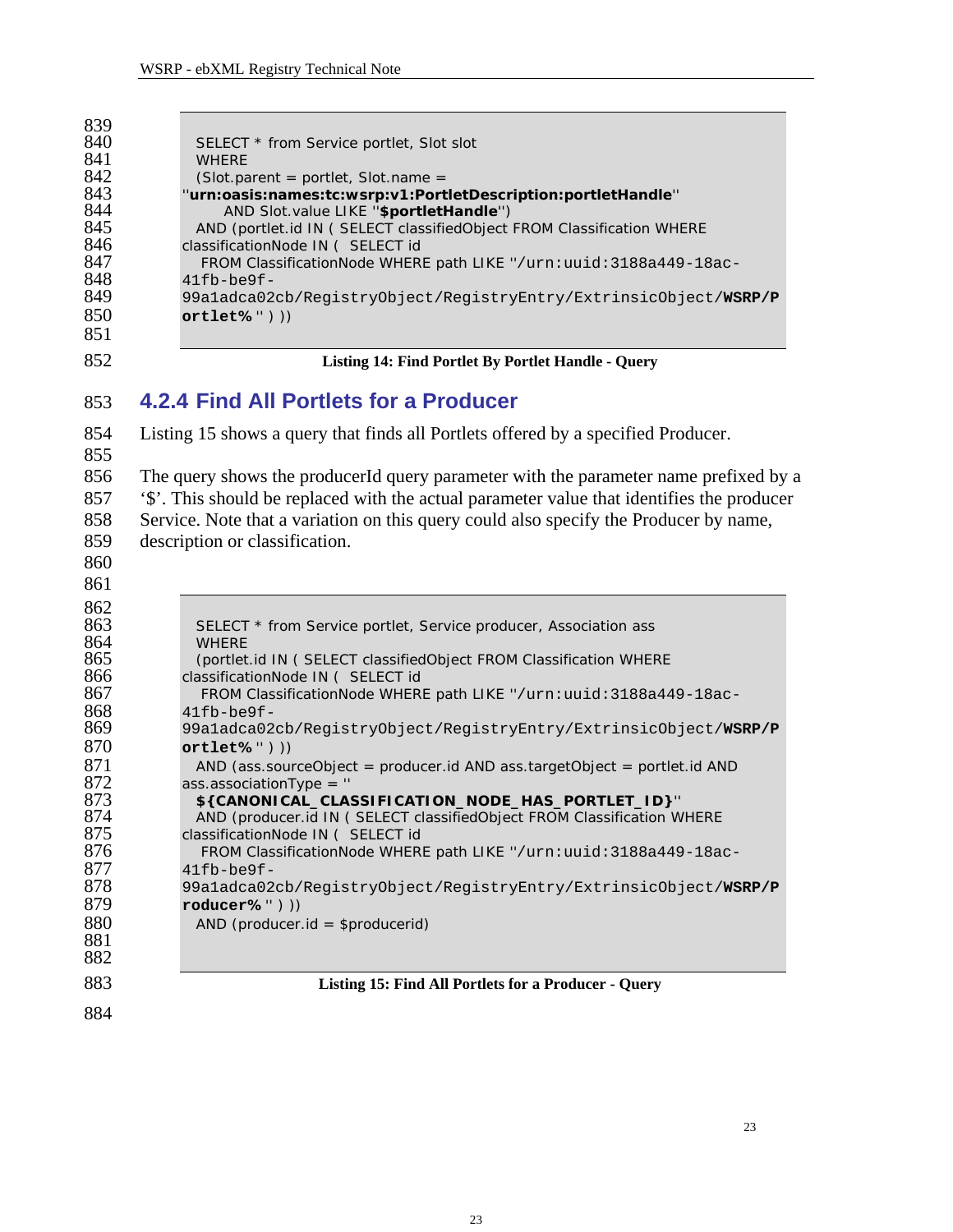#### <span id="page-23-0"></span> **4.2.5 Complex Portlet Discovery Query**

 [Listing 16](#page-23-1) shows a query that finds all ebRIM Services that are classified as Portlets based upon zero or more of following criteria:

- Portlet displayName (specified as Name element of Portlet Service)
- Portlet description
- Portlet handle
- Supported markupType
- 

 

 The query shows all query parameters with the parameter name prefixed by a '\$'. These should be replaced with the actual parameter value. If a parameter is not relevant to the query then the entire query predicate for that parameter SHOULD be pruned.

| 897 |                                                                              |
|-----|------------------------------------------------------------------------------|
| 898 | SELECT * from Service portlet, Name nm, Description d, Slot slot             |
| 899 | <b>WHERE</b>                                                                 |
| 900 | (nm.parent = portlet.id AND UPPER (nm.value ) LIKE UPPER ("\$name"))         |
| 901 | AND (d.parent = portlet.id AND UPPER (d.value) LIKE UPPER ("\$description")) |
| 902 | AND (Slot.parent = portlet, Slot.name =                                      |
| 903 | "urn:oasis:names:tc:wsrp:v1:PortletDescription:portletHandle"                |
| 904 | AND Slot.value LIKE "sportletHandle")                                        |
| 905 | $AND$ (Slot.name =                                                           |
| 906 | "urn:oasis:names:tc:wsrp:v1:PortletDescription:markupType"                   |
| 907 | AND Slot.value LIKE "\$markupType")                                          |
| 908 | AND (portlet.id IN ( SELECT classifiedObject FROM Classification WHERE       |
| 909 | classificationNode IN ( SELECT id                                            |
| 910 | FROM ClassificationNode WHERE path LIKE "/urn: uuid: 3188a449-18ac-          |
| 911 | $41fb$ -be $9f$ -                                                            |
| 912 | 99a1adca02cb/RegistryObject/RegistryEntry/ExtrinsicObject/WSRP/P             |
| 913 | $ortlet\%$ ") $))$                                                           |
| 914 |                                                                              |
|     |                                                                              |
| 915 | Listing 16: Complex Portlet Discovery Query                                  |

<span id="page-23-1"></span>

## **5 Lifecycle Management**

 In addition to publish and discovery of WSRP Portlets and Producer Services, the

- ebXML Registry MAY also be used to perform the following life cycle management
- operations on WSRP Portlets and Producer Services.

## **5.1 Approve Portlets and Producer Services**

- WSRP Portlets and Producer Services MAY be approved using the
- ApproveObjectsRequest protocol defined by [ebRIM]. The request specifies Portlets and
- Producer Services to be approved using the id attribute of their Service instances. A
- publisher SHOULD approve WSRP Portlets and Producer Services once they feel the
- description is ready for deployment or broader use.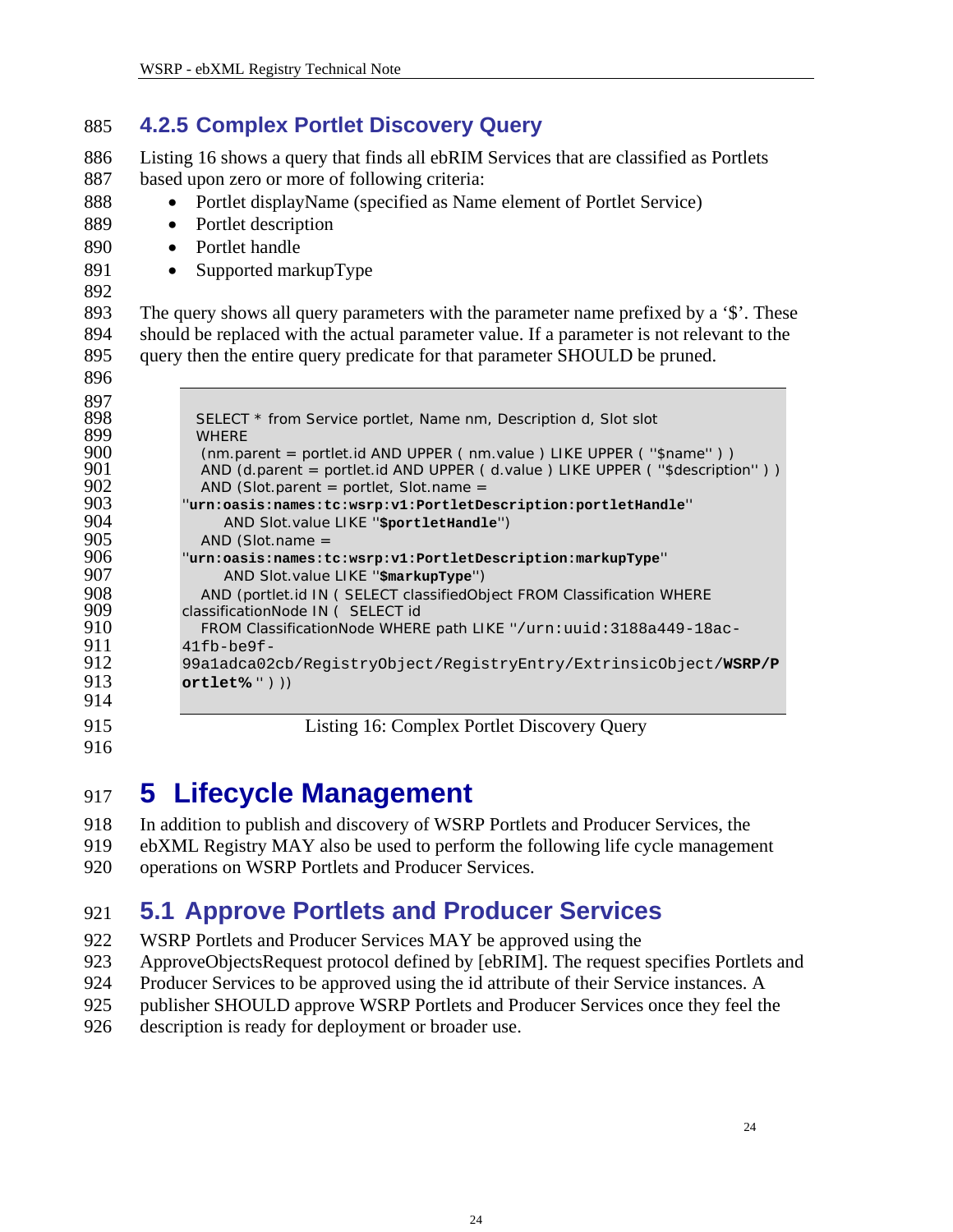#### <span id="page-24-0"></span>927 **5.2 Update of Portlets and Producer Services**

928 929 The metadata for WSRP Portlets and Producer Services MAY be updated using the UpdateObjectsRequest protocol defined by [ebRIM].

#### 930 **5.3 Versioning of Portlets and Producer Services**

- 931 WSRP Portlets and Producer Services MAY be versioned using the
- 932 SubmitObjectsRequest protocol defined by [ebRIM] to submit the new versions of the
- 933 Service representing the Portlet or Producer Service. The new version MUST have a new
- 934 unique id. The Service instance representing the new version MAY be associated with the
- 935 Service instance of the next older version using an Association of association type
- 936 "Supercedes". The new Service MUST be the sourceObject while the old Service MUST
- 937 be the targetObject.

## 938 **5.4 Deprecation of Portlets and Producer Services**

- 939 940 The ebXML registry allows marking objects as deprecated. Once an object is deprecated the registry will allow no new references to that object. This is the registry mechanism to
- 941 mark an object as obsolete and on its way to deletion.
- 942
- 943 WSRP Portlets and Producer Services MAY be deprecated using the
- 944 DeprecateObjectsRequest protocol defined by [ebRIM]. The request specifies Portlets
- 945 and Producer Services to be deprecated using the id attribute of their Service instances.

## 946 **5.5 Un-Deprecation of Portlets and Producer Services**

- 947 WSRP Portlets and Producer Services MAY be un-deprecated using the
- 948 UndeprecateObjectsRequest protocol defined by [ebRIM]. The request specifies Portlets
- 949 and Producer Services to be un-deprecated using the id attribute of their Service
- 950 instances.
- 951

## 952 **5.6 Deletion of Portlets and Producer Services**

- 953 954 WSRP Portlets and Producer Services MAY be deleted from the registry using the RemoveObjectsRequest protocol defined by [ebRIM]. The request specifies Portlets and
- 955 Producer Services to be deleted using the id attribute of their Service instances.

## 956 **6 Event Notification**

- 957 A WSRP Consumer MAY wish to be notified when a WSRP Portlet or Producer Service
- 958 is published or affected by any other life cycle event. The ebXML Registry allows
- 959 content-based event notification to enable this use case. In most cases the Consumer
- 960 MAY further narrow their interest to Portlets or Producer Services that match certain
- 961 specific interest criteria (e.g. Portlets that support text/xml markup).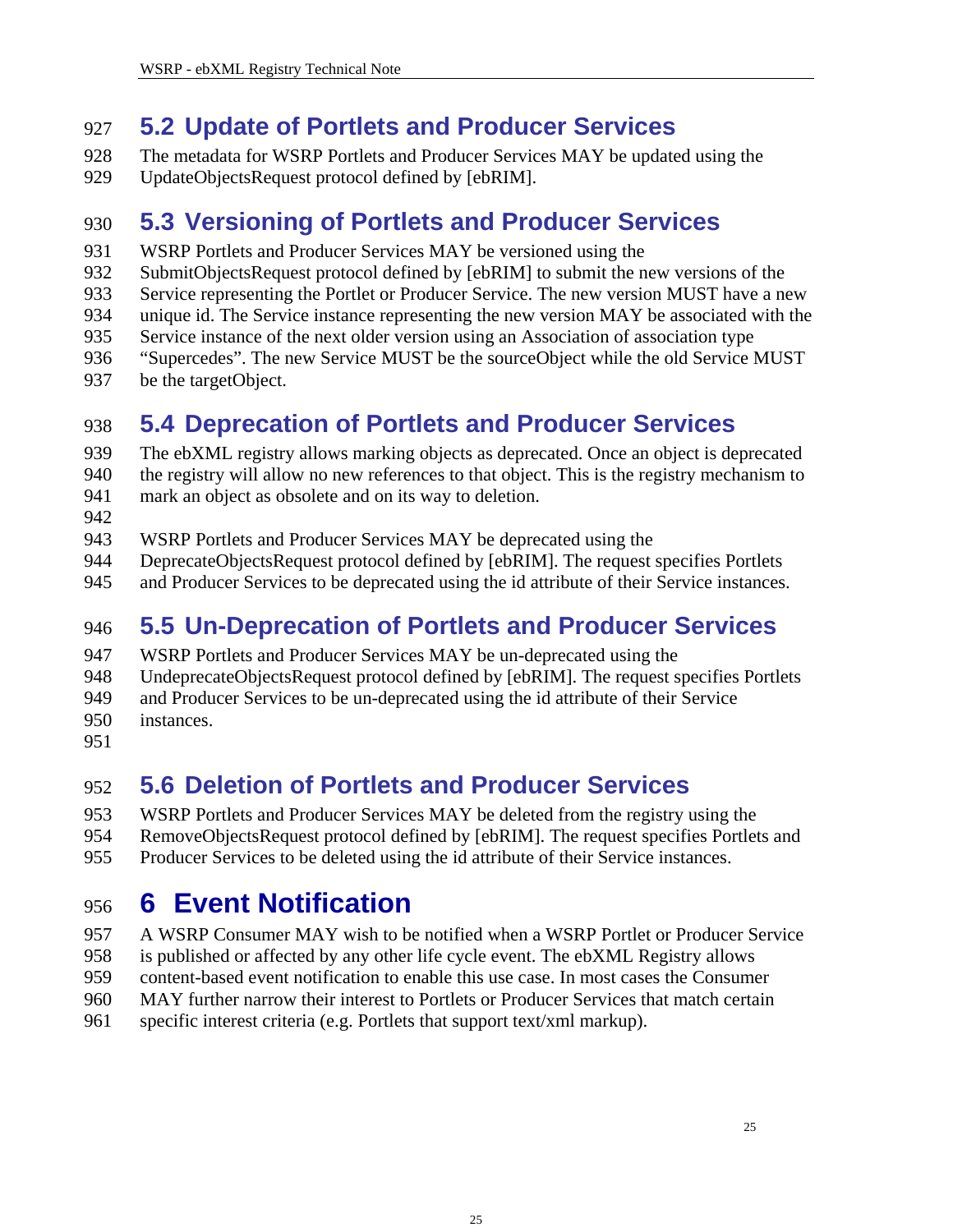#### <span id="page-25-0"></span>962 **6.1 Subscribing to Events**

- 963 964 965 966 A WSRP Consumer MAY create a subscription with a registry to receive notifications of events related to WSRP Portlets and Producer Services of interest. A Consumer creates a subscription by submitting an ebRIM Subscription instance to a registry using the SubmitObjectsRequest protocol.
- 967
- 968 A Subscription instance references an ad hoc query that has been published to the registry
- 969 by the Consumer. Such a persistent ad hoc query is similar in concept to stored
- 970 procedures in relational databases. The role of this ad hoc query is to select events in the
- 971 registry that the Consumer wishes to be notified of.

#### 972 **6.2 Selector Query for WSRP Events**

973 974 The following query subscribes to all events on all Portlets and Producer Services within the registry. The Consumer MAY add additional predicates to narrow their interest.

| v<br>× |  |
|--------|--|
|        |  |

| 987 |                                                                     |
|-----|---------------------------------------------------------------------|
| 986 | <b>Listing 17: Simple Selector Query for WSRP Events</b>            |
| 985 |                                                                     |
| 984 | %")))                                                               |
| 983 | 99a1adca02cb/RegistryObject/RegistryEntry/ExtrinsicObject/WSRP/     |
| 982 | $41fb$ -be $9f$ -                                                   |
| 981 | FROM ClassificationNode WHERE path LIKE "/urn: uuid: 3188a449-18ac- |
| 980 | classificationNode IN ( SELECT id                                   |
| 979 | AND (s.id IN ( SELECT classified Object FROM Classification WHERE   |
| 978 | <b>WHERE</b>                                                        |
| 977 | SELECT * from Service s                                             |
| 976 |                                                                     |

988

### 989 **6.3 Receiving Notification of Events**

990 991 992 993 A Consumer MAY receive notification of WSRP related events of interest by email or by providing a NotificationListener web service. The web service needs to be compatible with the WSDL described for EventListeners in [ebRS]. A Consumer MAY also wish to receive notifications to an email address. [Listing 18](#page-26-2) covers both scenarios.

## 994 **6.4 A Complete Subscription Example**

995 996 [Listing 18](#page-26-2) shows a complete example of publishing a Subscription to receive events related to WSRP Portlets and Producer Services.

```
997<br>998<br>999
         <SubmitObjectsRequest>
999 <rim:RegistryObjectList> 
1000 <rim:Subscription id="${SUBSCRIPTION1_ID}" 
1001 objectType="${CANONICAL_OBJECT_TYPE_SUBSCRIPTION_ID}" 
1002 selector="${WSRP_EVENT_SELECTOR_QUERY1_ID}"> 
1003 <!-- Next endPoint is an email address --> 
1004 <rim:NotifyAction notificationOption="Objects" endPoint="mailto:farrukh.najmi@sun.com"/> 
                   1005 <!-- Next endPoint is a service via reference to its ServiceBinding object -->
```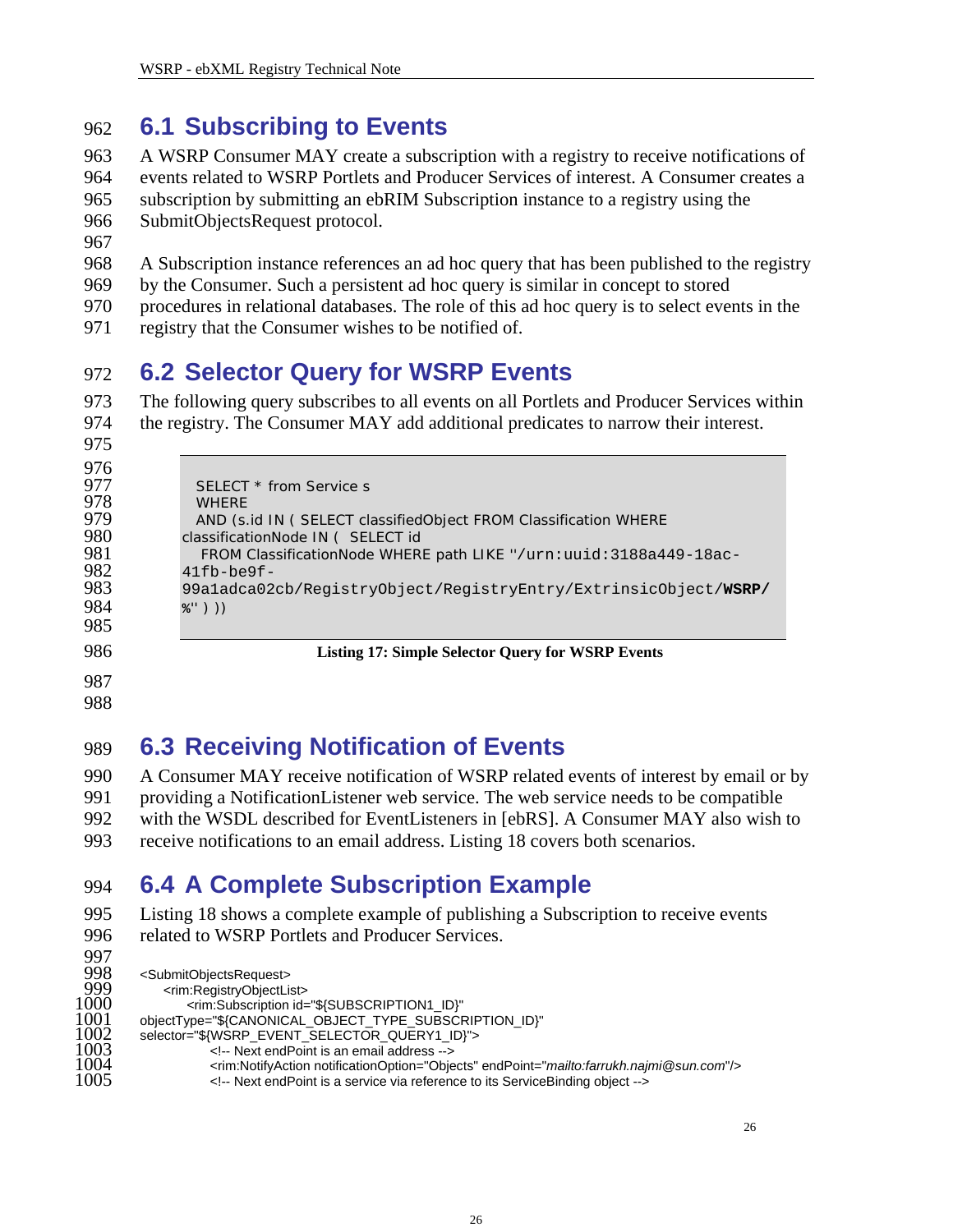<span id="page-26-0"></span>

| 1006                 | <rim:notifyaction <="" notificationoption="Objects" th=""></rim:notifyaction>                                                                                                                        |
|----------------------|------------------------------------------------------------------------------------------------------------------------------------------------------------------------------------------------------|
| 1007                 | endPoint="\${NOTIFICATION LISTENER SERVICE BINDING ID}"/>                                                                                                                                            |
| 1008                 |                                                                                                                                                                                                      |
| 1009                 | The query used as a selector for Subscription.                                                                                                                                                       |
| 1010                 | <query:sqlquery id="\${WSRP_EVENT_SELECTOR_QUERY1_ID}"></query:sqlquery>                                                                                                                             |
| 1011                 | <query:querystring></query:querystring>                                                                                                                                                              |
| 1012                 | SELECT * from Service s, Name nm, Description d, Slot slot                                                                                                                                           |
| 1013                 | <b>WHERE</b>                                                                                                                                                                                         |
| 1014                 | AND (nm.parent = portlet.id AND UPPER (nm.value) LIKE UPPER ("\$name"))                                                                                                                              |
| 1015                 | AND (d.parent = portlet.id AND UPPER (d.value) LIKE UPPER ("\$description"))                                                                                                                         |
| 1016                 | AND (Slot.parent = portlet, Slot.name =                                                                                                                                                              |
| 1017                 | "urn:oasis:names:tc:wsrp:v1:PortletDescription:portletHandle"                                                                                                                                        |
| 1018                 | AND Slot.value LIKE "sportletHandle")                                                                                                                                                                |
| 1019                 | AND (Slot.name = ''urn:oasis:names:tc:wsrp:v1:PortletDescription:markupType"                                                                                                                         |
| 1020                 | AND Slot.value LIKE "\$markupType"                                                                                                                                                                   |
| 1021                 | AND (portlet.id IN ( SELECT classifiedObject FROM Classification WHERE classificationNode IN ( SELECT id                                                                                             |
| 1022                 | FROM ClassificationNode WHERE path LIKE "/urn:uuid:3188a449-18ac-41fb-be9f-                                                                                                                          |
| 1023                 | 99a1adca02cb/RegistryObject/RegistryEntry/ExtrinsicObject/WSRP/Portlet%")))                                                                                                                          |
| 1024                 |                                                                                                                                                                                                      |
| 1025<br>1026<br>1027 | <br>The listener service and its binding                                                                                                                                                             |
| 1028<br>1029         | <rim:service id="\${NOTIFICATION_LISTENER_SERVICE_ID}"><br/><rim:name><br/><rim:localizedstring value="WSRP Event Listener Service" xml:lang="en-US"></rim:localizedstring></rim:name></rim:service> |
| 1030                 |                                                                                                                                                                                                      |
| 1031                 | <rim:description></rim:description>                                                                                                                                                                  |
| 1032                 | <rim:localizedstring value="Consumer provided WSRP Listener Service" xml:lang="en-US"></rim:localizedstring>                                                                                         |
| 1033                 |                                                                                                                                                                                                      |
| 1034                 | <rim:servicebinding< td=""></rim:servicebinding<>                                                                                                                                                    |
| 1035                 | accessURI="http:/listener.consumer.com:8080/NotificationListener/notificationListener"                                                                                                               |
| 1036                 | id="\${NOTIFICATION_LISTENER_SERVICE_BINDING_ID}">                                                                                                                                                   |
| 1037                 | <rim:name></rim:name>                                                                                                                                                                                |
| 1038                 | <rim:localizedstring value="WSRP Event Listener Service binding" xml:lang="en-US"></rim:localizedstring>                                                                                             |
| 1039                 |                                                                                                                                                                                                      |
| 1040                 |                                                                                                                                                                                                      |
| 1041                 |                                                                                                                                                                                                      |
| 1042<br>1043<br>1044 | <br>                                                                                                                                                                                                 |
| 1045                 | Listing 18: A Complete Example of a Publishing a Subscription for WSRP Events                                                                                                                        |

## <span id="page-26-2"></span> **Appendix A Canonical Metadata**

- This section described the canonical metadata defined by this document. Such metadata
- is used to enable the publishing, management and discovery of WSRP Portlets and Producer Services.

### <span id="page-26-1"></span> **A.1 New Object Types Defined**

- The ebXML Registry defines a Canonical ObjectType ClassificationScheme
- (taxonomoy). It further allows clients to extend the canonical object type definitions in a domain specific manner.
- 
- This document defines new ClassificationNodes (nodes) tree within the ObjectType
- ClassificationScheme under the existing ExtrinsicObject object type as follows:
- 
- • **WSRP:** Base node for all WSRP object types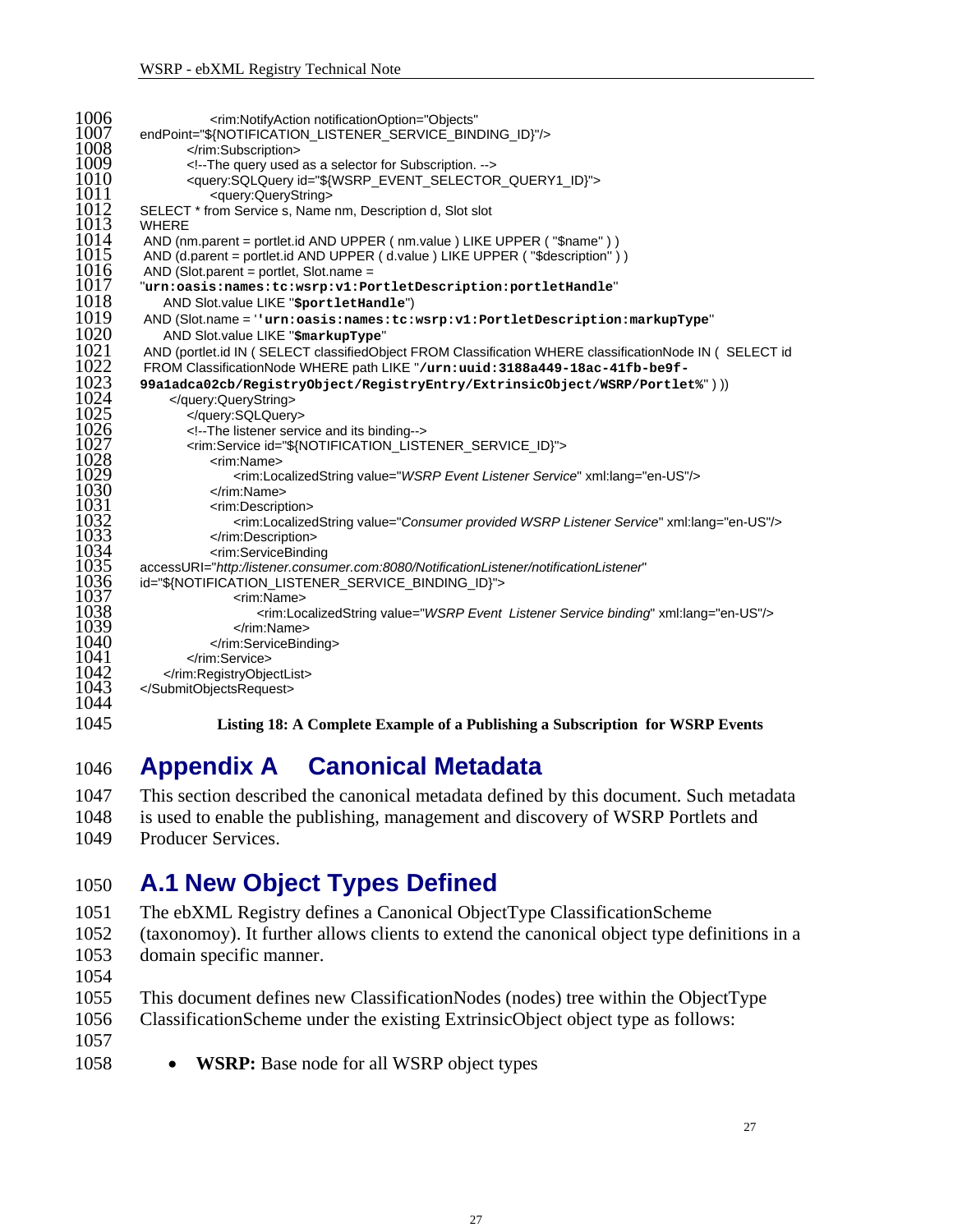<span id="page-27-0"></span>

| 1059 | • Portlet: Object type representing a Portlet                                |
|------|------------------------------------------------------------------------------|
| 1060 | o Producer: Object type representing a Producer Service                      |
| 1061 |                                                                              |
| 1062 | This document defines a new WSRPVersion ClassificationScheme as follows:     |
| 1063 |                                                                              |
| 1064 | <b>WSRPVersion:</b> Defines versions for WSRP specification(s).<br>$\bullet$ |
| 1065 | $\circ$ 1.0: WSRP version 1.0 specification                                  |
| 1066 |                                                                              |
| 1067 |                                                                              |
|      |                                                                              |

## <span id="page-27-1"></span>1068 **A.2 New Association Types Defined**

1069 1070 1071 1072 1073 The ebXML Registry defines a Canonical AssociationType ClassificationScheme (taxonomoy) that allows giving meaning to an Association between two objects. It further allows clients to extend the canonical association type definitions in a domain specific manner.

1074 1075 This document defines a new ClassificationNodes (nodes) tree within the ObjectType ClassificationScheme as follows:

- 1076
- 1077

1078

1079

• **HasPortlet:** Used to Associate a Producer Service as sourceObject to a Portlet Service as targetObject. Indicates that a Producer Service has specified Portlets.

## 1080 **A.3 Canonical Data to Publish**

```
1081 
1082 
1083 
1084 
1085 
1086 
1087 
1088 
1089 
1090 
1091 
1092 
1093 
1094 
1095 
1096 
1097 
1098 
1099 
1100 
1101 
1102 
1103 
1104 
1105 
1106 
1107 
1108 
        Listing 19 gives the complete request to publish WSRP canonical metadata to an ebXML 
        Registry. Note that all id attribute values are canonical and MUST be exactly as 
        specified. 
        <?xml version="1.0" encoding="UTF-8"?> 
        <!-- $Header: 
        /cvsroot/ebxmlrr/omar/misc/samples/demoDB/SubmitObjectsRequest_WSRPCanonical.xml,v 
        1.2 2004/03/31 19:12:07 farrukh_najmi Exp $ --> 
        <SubmitObjectsRequest xmlns="urn:oasis:names:tc:ebxml-regrep:xsd:lcm:3.0" 
        xmlns:lcm="urn:oasis:names:tc:ebxml-regrep:xsd:lcm:3.0" 
        xmlns:query="urn:oasis:names:tc:ebxml-regrep:xsd:query:3.0" 
        xmlns:rim="urn:oasis:names:tc:ebxml-regrep:xsd:rim:3.0" 
        xmlns:rs="urn:oasis:names:tc:ebxml-regrep:xsd:rs:3.0" 
        xmlns:xsi="http://www.w3.org/2001/XMLSchema-instance" > 
            <rim:RegistryObjectList> 
              <!-- Add canonical objectType tree for WSRP --> 
                <rim:ClassificationNode code="WSRP" id="urn:uuid:88f464d7-5488-4720-9b52-
        a1119f6807f7" parent="urn:uuid:baa2e6c8-873e-4624-8f2d-b9c7230eb4f8"> 
                  <rim:Name> 
                      <rim:LocalizedString charset="UTF-8" value="WSRP"/> 
                   </rim:Name> 
                  <rim:Description> 
                     <rim:LocalizedString charset="UTF-8" value="Base node for all WSRP 
        object types."/> 
                  </rim:Description> 
                   <rim:ClassificationNode code="Portlet" id="urn:uuid:68be52c4-63ab-43ec-
        976b-aa5dfc00af23"> 
                      <rim:Name> 
                         <rim:LocalizedString charset="UTF-8" value="Portlet"/>
```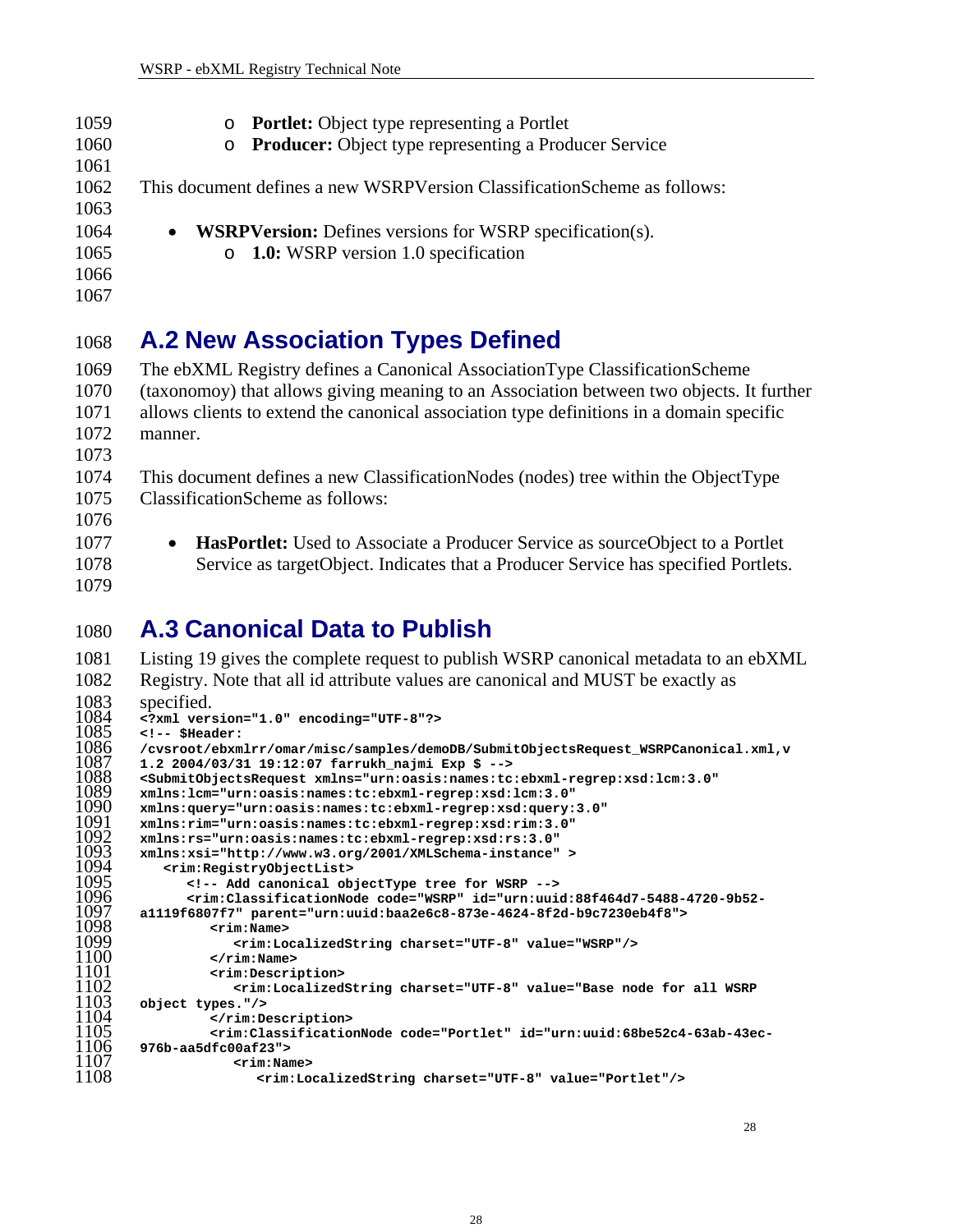<span id="page-28-0"></span>

| 1109 | $\langle$ rim:Name>                                                                                                                                                                                                                                                                                                                                                                                                                                                                                                                                                                                                                                                                             |
|------|-------------------------------------------------------------------------------------------------------------------------------------------------------------------------------------------------------------------------------------------------------------------------------------------------------------------------------------------------------------------------------------------------------------------------------------------------------------------------------------------------------------------------------------------------------------------------------------------------------------------------------------------------------------------------------------------------|
| 1110 |                                                                                                                                                                                                                                                                                                                                                                                                                                                                                                                                                                                                                                                                                                 |
| 1111 | <rim:classificationnode code="Producer" id="urn:uuid:5ba75b99-ea59-4bcf-&lt;/th&gt;&lt;/tr&gt;&lt;tr&gt;&lt;th&gt;1112&lt;/th&gt;&lt;th&gt;8921-ecfbc8d00031"></rim:classificationnode>                                                                                                                                                                                                                                                                                                                                                                                                                                                                                                         |
| 1113 | $<$ rim:Name $>$                                                                                                                                                                                                                                                                                                                                                                                                                                                                                                                                                                                                                                                                                |
| 1114 | <rim:localizedstring charset="UTF-8" value="Producer"></rim:localizedstring>                                                                                                                                                                                                                                                                                                                                                                                                                                                                                                                                                                                                                    |
| 1115 | $\langle$ rim:Name>                                                                                                                                                                                                                                                                                                                                                                                                                                                                                                                                                                                                                                                                             |
| 1116 |                                                                                                                                                                                                                                                                                                                                                                                                                                                                                                                                                                                                                                                                                                 |
| 1117 |                                                                                                                                                                                                                                                                                                                                                                                                                                                                                                                                                                                                                                                                                                 |
| 1118 | Add canonical associationTypes tree for WSRP                                                                                                                                                                                                                                                                                                                                                                                                                                                                                                                                                                                                                                                    |
| 1119 | <rim:classificationnode code="HasPortlet" id="urn:uuid:b2522e35-b2e3-4fc5-&lt;/th&gt;&lt;/tr&gt;&lt;tr&gt;&lt;th&gt;&lt;b&gt;1120&lt;/b&gt;&lt;/th&gt;&lt;th&gt;8c33-b565900c3969" parent="urn:uuid:6902675f-2f18-44b8-888b-c91db8b96b4d"></rim:classificationnode>                                                                                                                                                                                                                                                                                                                                                                                                                             |
| 1121 | $<$ rim:Name>                                                                                                                                                                                                                                                                                                                                                                                                                                                                                                                                                                                                                                                                                   |
| 1122 | <rim:localizedstring charset="UTF-8" value="HasPortlet"></rim:localizedstring>                                                                                                                                                                                                                                                                                                                                                                                                                                                                                                                                                                                                                  |
| 1123 | $\langle$ rim:Name>                                                                                                                                                                                                                                                                                                                                                                                                                                                                                                                                                                                                                                                                             |
| 1124 | <rim:description></rim:description>                                                                                                                                                                                                                                                                                                                                                                                                                                                                                                                                                                                                                                                             |
| 1125 | <rim:localizedstring charset="UTF-8" value="The Producer Service&lt;/th&gt;&lt;/tr&gt;&lt;tr&gt;&lt;th&gt;1126&lt;/th&gt;&lt;th&gt;identified by the sourceObject hosts the Portlet identified by targetObject."></rim:localizedstring>                                                                                                                                                                                                                                                                                                                                                                                                                                                         |
| 1127 |                                                                                                                                                                                                                                                                                                                                                                                                                                                                                                                                                                                                                                                                                                 |
| 1128 |                                                                                                                                                                                                                                                                                                                                                                                                                                                                                                                                                                                                                                                                                                 |
| 1129 | Add new canonical WSRPVersion canonical scheme                                                                                                                                                                                                                                                                                                                                                                                                                                                                                                                                                                                                                                                  |
| 1130 | <rim:classificationscheme id="urn:uuid:c03bed66-f554-40ec-9ed4-a9033d7a51cd" isinternal="true" nodetype="urn:uuid:bd0c092a-cb38-4578-8520-&lt;/th&gt;&lt;/tr&gt;&lt;tr&gt;&lt;th&gt;1131&lt;/th&gt;&lt;th&gt;81274054f678"></rim:classificationscheme>                                                                                                                                                                                                                                                                                                                                                                                                                                          |
| 1132 | <rim:name></rim:name>                                                                                                                                                                                                                                                                                                                                                                                                                                                                                                                                                                                                                                                                           |
| 1133 | <rim:localizedstring charset="UTF-8" defines="" for="" the="" valid="" value="WSRPVersion" versions="" wsrp<br="" xml:lang="en-&lt;/th&gt;&lt;/tr&gt;&lt;tr&gt;&lt;th&gt;1134&lt;/th&gt;&lt;th&gt;&lt;math&gt;US''&lt;/math&gt; /&gt;&lt;/th&gt;&lt;/tr&gt;&lt;tr&gt;&lt;th&gt;1135&lt;/th&gt;&lt;th&gt;&lt;math&gt;\langle&lt;/math&gt;rim:Name&gt;&lt;/th&gt;&lt;/tr&gt;&lt;tr&gt;&lt;th&gt;1136&lt;/th&gt;&lt;th&gt;&lt;/th&gt;&lt;/tr&gt;&lt;tr&gt;&lt;th&gt;1137&lt;/th&gt;&lt;th&gt;&lt;rim:Description&gt;&lt;/th&gt;&lt;/tr&gt;&lt;tr&gt;&lt;th&gt;1138&lt;/th&gt;&lt;th&gt;&lt;rim:LocalizedString value=">Specification." charset="UTF-8" xml:lang="en-US"/&gt;</rim:localizedstring> |
| 1139 |                                                                                                                                                                                                                                                                                                                                                                                                                                                                                                                                                                                                                                                                                                 |
| 1140 |                                                                                                                                                                                                                                                                                                                                                                                                                                                                                                                                                                                                                                                                                                 |
| 1141 | <rim:classificationnode code="1.0" id="urn:uuid:8d8ffcd3-2430-40c6-bf57-fcdaac0ec391" parent="urn:uuid:c03bed66-f554-40ec-9ed4-&lt;br&gt;a9033d7a51cd"></rim:classificationnode>                                                                                                                                                                                                                                                                                                                                                                                                                                                                                                                |
| 1142 | <rim:name></rim:name>                                                                                                                                                                                                                                                                                                                                                                                                                                                                                                                                                                                                                                                                           |
| 1143 |                                                                                                                                                                                                                                                                                                                                                                                                                                                                                                                                                                                                                                                                                                 |
| 1144 | <rim:localizedstring charset="UTF-8" value="1.0" xml:lang="en-US"></rim:localizedstring><br>$\langle$ rim:Name>                                                                                                                                                                                                                                                                                                                                                                                                                                                                                                                                                                                 |
| 1145 | <rim:description></rim:description>                                                                                                                                                                                                                                                                                                                                                                                                                                                                                                                                                                                                                                                             |
| 1146 | <rim:localizedstring <="" charset="UTF-8" th="" value="WSRP 1.0 specification."></rim:localizedstring>                                                                                                                                                                                                                                                                                                                                                                                                                                                                                                                                                                                          |
| 1147 | xml:lang="en-US"/>                                                                                                                                                                                                                                                                                                                                                                                                                                                                                                                                                                                                                                                                              |
| 1148 |                                                                                                                                                                                                                                                                                                                                                                                                                                                                                                                                                                                                                                                                                                 |
| 1149 |                                                                                                                                                                                                                                                                                                                                                                                                                                                                                                                                                                                                                                                                                                 |
| 1150 |                                                                                                                                                                                                                                                                                                                                                                                                                                                                                                                                                                                                                                                                                                 |
| 1151 |                                                                                                                                                                                                                                                                                                                                                                                                                                                                                                                                                                                                                                                                                                 |
| 1152 |                                                                                                                                                                                                                                                                                                                                                                                                                                                                                                                                                                                                                                                                                                 |
|      |                                                                                                                                                                                                                                                                                                                                                                                                                                                                                                                                                                                                                                                                                                 |
| 1153 | <b>Listing 19: WSRP Canonical Metadata</b>                                                                                                                                                                                                                                                                                                                                                                                                                                                                                                                                                                                                                                                      |

## <span id="page-28-1"></span>1154 **Appendix B The Complete Example**

| 1155<br>1156<br>1157<br>1158<br>1159<br>1160<br>1161<br>1162<br>1163<br>1164<br>1165<br>1166<br>1167<br>1168 | xml version="1.0" encoding="UTF-8"?<br>\$Header: /cvsroot/ebxmlrr/omar/misc/samples/demoDB/SubmitObjectsRequest_WSRP.xml,v 1.3 2004/05/16<br>21:17:31 farrukh najmi Exp \$<br><submitobjectsrequest <br="" xmlns="urn:oasis:names:tc:ebxml-regrep:xsd:lcm:3.0">xmlns:lcm="urn:oasis:names:tc:ebxml-regrep:xsd:lcm:3.0" xmlns:query="urn:oasis:names:tc:ebxml-<br/>regrep:xsd:query:3.0" xmlns:rim="urn:oasis:names:tc:ebxml-regrep:xsd:rim:3.0"<br/>xmlns:rs="urn:oasis:names:tc:ebxml-regrep:xsd:rs:3.0" xmlns:xsi="http://www.w3.org/2001/XMLSchema-<br/>instance""&gt;<br/><rim:registryobjectlist><br/><!---The main Producer Service. The Portlets it hosts are modeled as related Services----><br/><rim:service id="\${ACME_PRODUCER_SERVICE_ID}"><br/><rim:name><br/><rim:localizedstring value="ACME WSRP Producer Service" xml:lang="en-US"></rim:localizedstring><br/><math>\le</math>/rim:Name&gt;</rim:name></rim:service></rim:registryobjectlist></submitobjectsrequest> |
|--------------------------------------------------------------------------------------------------------------|-----------------------------------------------------------------------------------------------------------------------------------------------------------------------------------------------------------------------------------------------------------------------------------------------------------------------------------------------------------------------------------------------------------------------------------------------------------------------------------------------------------------------------------------------------------------------------------------------------------------------------------------------------------------------------------------------------------------------------------------------------------------------------------------------------------------------------------------------------------------------------------------------------------------------------------------------------------------------------------------|
| 1169                                                                                                         | <rim:description></rim:description>                                                                                                                                                                                                                                                                                                                                                                                                                                                                                                                                                                                                                                                                                                                                                                                                                                                                                                                                                     |
|                                                                                                              |                                                                                                                                                                                                                                                                                                                                                                                                                                                                                                                                                                                                                                                                                                                                                                                                                                                                                                                                                                                         |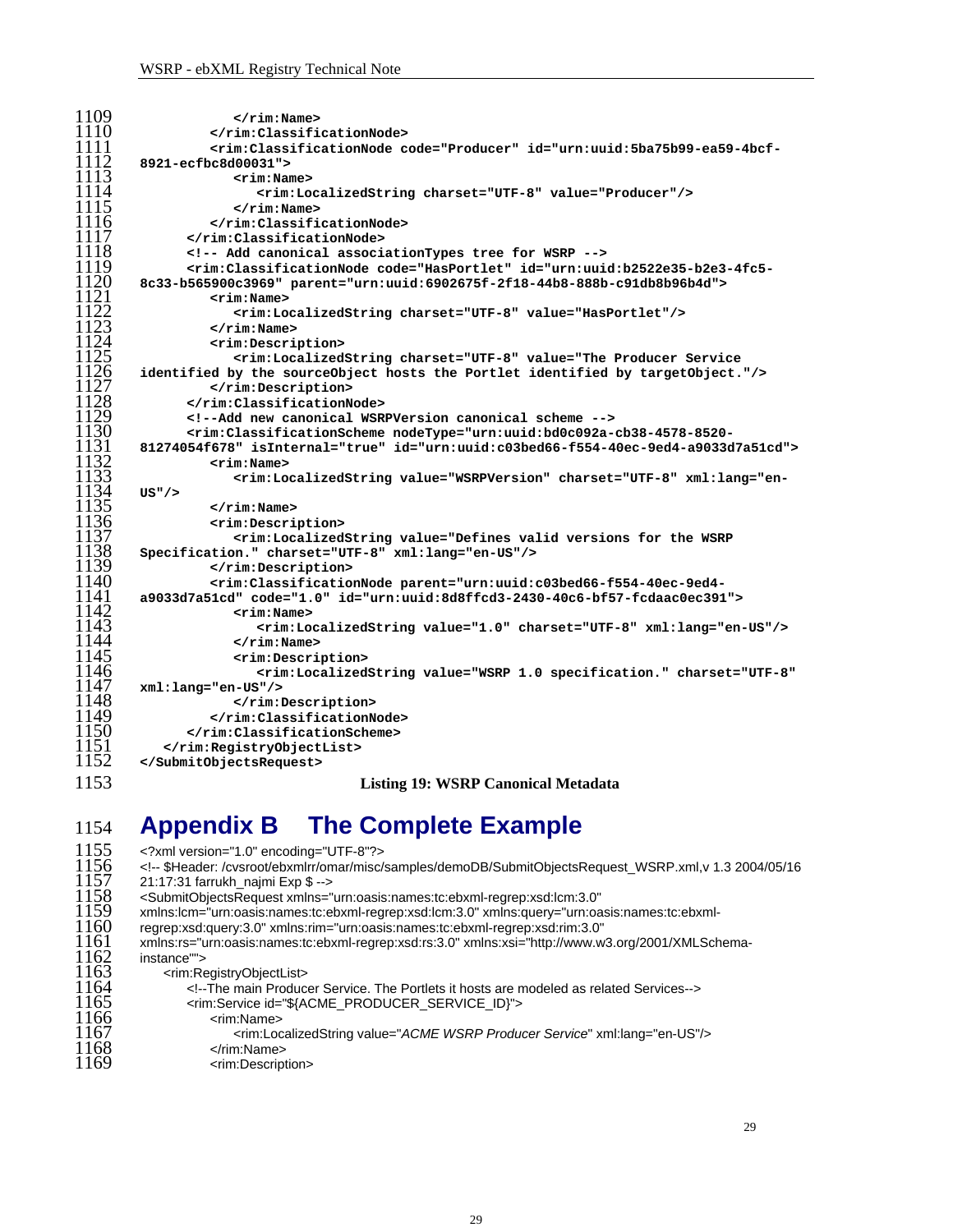| 1170                                            | <rim:localizedstring <="" td="" value="A WSRP Producer Service. Contains news and stock Portlets"></rim:localizedstring>                                                                                                                                                                                                                                                                                                                                                                                    |
|-------------------------------------------------|-------------------------------------------------------------------------------------------------------------------------------------------------------------------------------------------------------------------------------------------------------------------------------------------------------------------------------------------------------------------------------------------------------------------------------------------------------------------------------------------------------------|
| 1171                                            | xml:lang="en-US"/>                                                                                                                                                                                                                                                                                                                                                                                                                                                                                          |
| 1172                                            |                                                                                                                                                                                                                                                                                                                                                                                                                                                                                                             |
| 1173                                            | Slot for the requiresRegistration attribute                                                                                                                                                                                                                                                                                                                                                                                                                                                                 |
| 1174                                            | <rim:slot< td=""></rim:slot<>                                                                                                                                                                                                                                                                                                                                                                                                                                                                               |
| 1175                                            | name="urn:oasis:names:tc:wsrp:v1:ServiceDescription:requiresRegistration">                                                                                                                                                                                                                                                                                                                                                                                                                                  |
|                                                 |                                                                                                                                                                                                                                                                                                                                                                                                                                                                                                             |
| 1176                                            | <rim:valuelist></rim:valuelist>                                                                                                                                                                                                                                                                                                                                                                                                                                                                             |
| 1177                                            | <rim:value>false</rim:value>                                                                                                                                                                                                                                                                                                                                                                                                                                                                                |
| 1178                                            |                                                                                                                                                                                                                                                                                                                                                                                                                                                                                                             |
| 1179                                            |                                                                                                                                                                                                                                                                                                                                                                                                                                                                                                             |
| 1180                                            | Slot for the requiresInitCookie attribute                                                                                                                                                                                                                                                                                                                                                                                                                                                                   |
| 1181                                            | <rim:slot< td=""></rim:slot<>                                                                                                                                                                                                                                                                                                                                                                                                                                                                               |
| 1182                                            | name="urn:oasis:names:tc:wsrp:v1:ServiceDescription:requiresInitCookie">                                                                                                                                                                                                                                                                                                                                                                                                                                    |
| 1183                                            |                                                                                                                                                                                                                                                                                                                                                                                                                                                                                                             |
|                                                 | <rim:valuelist></rim:valuelist>                                                                                                                                                                                                                                                                                                                                                                                                                                                                             |
| 1184                                            | <rim:value>perUser</rim:value>                                                                                                                                                                                                                                                                                                                                                                                                                                                                              |
| 1185                                            |                                                                                                                                                                                                                                                                                                                                                                                                                                                                                                             |
| 1186                                            |                                                                                                                                                                                                                                                                                                                                                                                                                                                                                                             |
| 1187                                            | Classify this Service with the canonical objectType for a Producer Service                                                                                                                                                                                                                                                                                                                                                                                                                                  |
| 1188                                            | <rim:classification <="" id="\${PRODUCER_CLASSIFICATION_ID}" td=""></rim:classification>                                                                                                                                                                                                                                                                                                                                                                                                                    |
| 1189                                            | classificationNode="\${CANONICAL_CLASSIFICATION_NODE_PRODUCER_ID}"                                                                                                                                                                                                                                                                                                                                                                                                                                          |
| 1190                                            |                                                                                                                                                                                                                                                                                                                                                                                                                                                                                                             |
|                                                 | classifiedObject="\${ACME_PRODUCER_SERVICE_ID}">                                                                                                                                                                                                                                                                                                                                                                                                                                                            |
| 1191                                            | <rim:name></rim:name>                                                                                                                                                                                                                                                                                                                                                                                                                                                                                       |
| 1192                                            | <rim:localizedstring value="Producer" xml:lang="en-US"></rim:localizedstring>                                                                                                                                                                                                                                                                                                                                                                                                                               |
| 1193                                            |                                                                                                                                                                                                                                                                                                                                                                                                                                                                                                             |
| 1194                                            |                                                                                                                                                                                                                                                                                                                                                                                                                                                                                                             |
| 1195                                            | Classify this Service as supporting version 1.0 of WSRP specs                                                                                                                                                                                                                                                                                                                                                                                                                                               |
| 1196                                            | <rim:classification <="" id="\${WSRP_VERSION_CLASSIFICATION_ID}" td=""></rim:classification>                                                                                                                                                                                                                                                                                                                                                                                                                |
| 1197                                            |                                                                                                                                                                                                                                                                                                                                                                                                                                                                                                             |
| 1198                                            | classificationNode="\${CANONICAL_CLASSIFICATION_NODE_VERSION1.0_ID}"                                                                                                                                                                                                                                                                                                                                                                                                                                        |
|                                                 | classifiedObject="\${ACME_PRODUCER_SERVICE_ID}">                                                                                                                                                                                                                                                                                                                                                                                                                                                            |
| 1199                                            | <rim:name></rim:name>                                                                                                                                                                                                                                                                                                                                                                                                                                                                                       |
| 1200                                            | <rim:localizedstring charset="UTF-8" value="1.0" xml:lang="en-US"></rim:localizedstring>                                                                                                                                                                                                                                                                                                                                                                                                                    |
| 1201                                            |                                                                                                                                                                                                                                                                                                                                                                                                                                                                                                             |
| 1202                                            |                                                                                                                                                                                                                                                                                                                                                                                                                                                                                                             |
| 1203                                            | <rim:servicebinding <="" accessuri="http://content.acme.com/producer_service" td=""></rim:servicebinding>                                                                                                                                                                                                                                                                                                                                                                                                   |
| 1204                                            | id="\${PRODUCER_SERVICE_SOAP_BINDING_ID}">                                                                                                                                                                                                                                                                                                                                                                                                                                                                  |
| 1205                                            | <rim:name></rim:name>                                                                                                                                                                                                                                                                                                                                                                                                                                                                                       |
| 1206                                            |                                                                                                                                                                                                                                                                                                                                                                                                                                                                                                             |
|                                                 | <rim:localizedstring \${producer_service_soap_binding_speclink_id}"<="" acme="" binding="" producer="" service"="" soap="" td="" to="" value="ACME WSRP Producer Service SOAP binding" wsrp="" xml:lang="en-&lt;/td&gt;&lt;/tr&gt;&lt;tr&gt;&lt;td&gt;1211&lt;/td&gt;&lt;td&gt;US''/&gt;&lt;/td&gt;&lt;/tr&gt;&lt;tr&gt;&lt;td&gt;1212&lt;/td&gt;&lt;td&gt;&lt;/rim:Description&gt;&lt;/td&gt;&lt;/tr&gt;&lt;tr&gt;&lt;td&gt;1213&lt;/td&gt;&lt;td&gt;&lt;rim:SpecificationLink id="></rim:localizedstring> |
| 1214                                            |                                                                                                                                                                                                                                                                                                                                                                                                                                                                                                             |
|                                                 | specificationObject="\${V1_TYPES_XSD_ID}">                                                                                                                                                                                                                                                                                                                                                                                                                                                                  |
| 1215                                            | <rim:name></rim:name>                                                                                                                                                                                                                                                                                                                                                                                                                                                                                       |
| 1216                                            | <rim:localizedstring value="Link to ACME Producer Service WSDL" xml:lang="en-US"></rim:localizedstring>                                                                                                                                                                                                                                                                                                                                                                                                     |
| 1217                                            |                                                                                                                                                                                                                                                                                                                                                                                                                                                                                                             |
| 1218                                            | <rim:description></rim:description>                                                                                                                                                                                                                                                                                                                                                                                                                                                                         |
| 1219                                            | <rim:localizedstring value="Link to ACME Producer Service WSDL" xml:lang="en-US"></rim:localizedstring>                                                                                                                                                                                                                                                                                                                                                                                                     |
| 1220                                            |                                                                                                                                                                                                                                                                                                                                                                                                                                                                                                             |
|                                                 |                                                                                                                                                                                                                                                                                                                                                                                                                                                                                                             |
| $\frac{1}{2}$<br>$\frac{2}{2}$<br>$\frac{1}{2}$ |                                                                                                                                                                                                                                                                                                                                                                                                                                                                                                             |
|                                                 |                                                                                                                                                                                                                                                                                                                                                                                                                                                                                                             |
| $\frac{1223}{1224}$                             |                                                                                                                                                                                                                                                                                                                                                                                                                                                                                                             |
|                                                 | Associate Org and Service with OffersService canonical association Type                                                                                                                                                                                                                                                                                                                                                                                                                                     |
| 1225                                            | <rim:association <="" associationtype="\${CANONICAL_CLASSIFICATION_NODE_OFFERS_SERVICE}" td=""></rim:association>                                                                                                                                                                                                                                                                                                                                                                                           |
| $\frac{1226}{1227}$<br>$\frac{1227}{1228}$      | id="\${OFFERS_SERVICE_ASSOCIATION1_ID}" sourceObject="\${ACME_ORG_ID}"                                                                                                                                                                                                                                                                                                                                                                                                                                      |
|                                                 | targetObject="\${ACME_PRODUCER_SERVICE_ID}"/>                                                                                                                                                                                                                                                                                                                                                                                                                                                               |
|                                                 | The News Portlet                                                                                                                                                                                                                                                                                                                                                                                                                                                                                            |
| 1229                                            | <rim:service id="\${ACME_PORTLET_SERVICE_ID}"></rim:service>                                                                                                                                                                                                                                                                                                                                                                                                                                                |
| 1230                                            |                                                                                                                                                                                                                                                                                                                                                                                                                                                                                                             |
|                                                 | <rim:name></rim:name>                                                                                                                                                                                                                                                                                                                                                                                                                                                                                       |
| 1231                                            | <rim:localizedstring value="ACME News Portlet" xml:lang="en-US"></rim:localizedstring>                                                                                                                                                                                                                                                                                                                                                                                                                      |
| 1232                                            |                                                                                                                                                                                                                                                                                                                                                                                                                                                                                                             |
| 1233                                            | <rim:description></rim:description>                                                                                                                                                                                                                                                                                                                                                                                                                                                                         |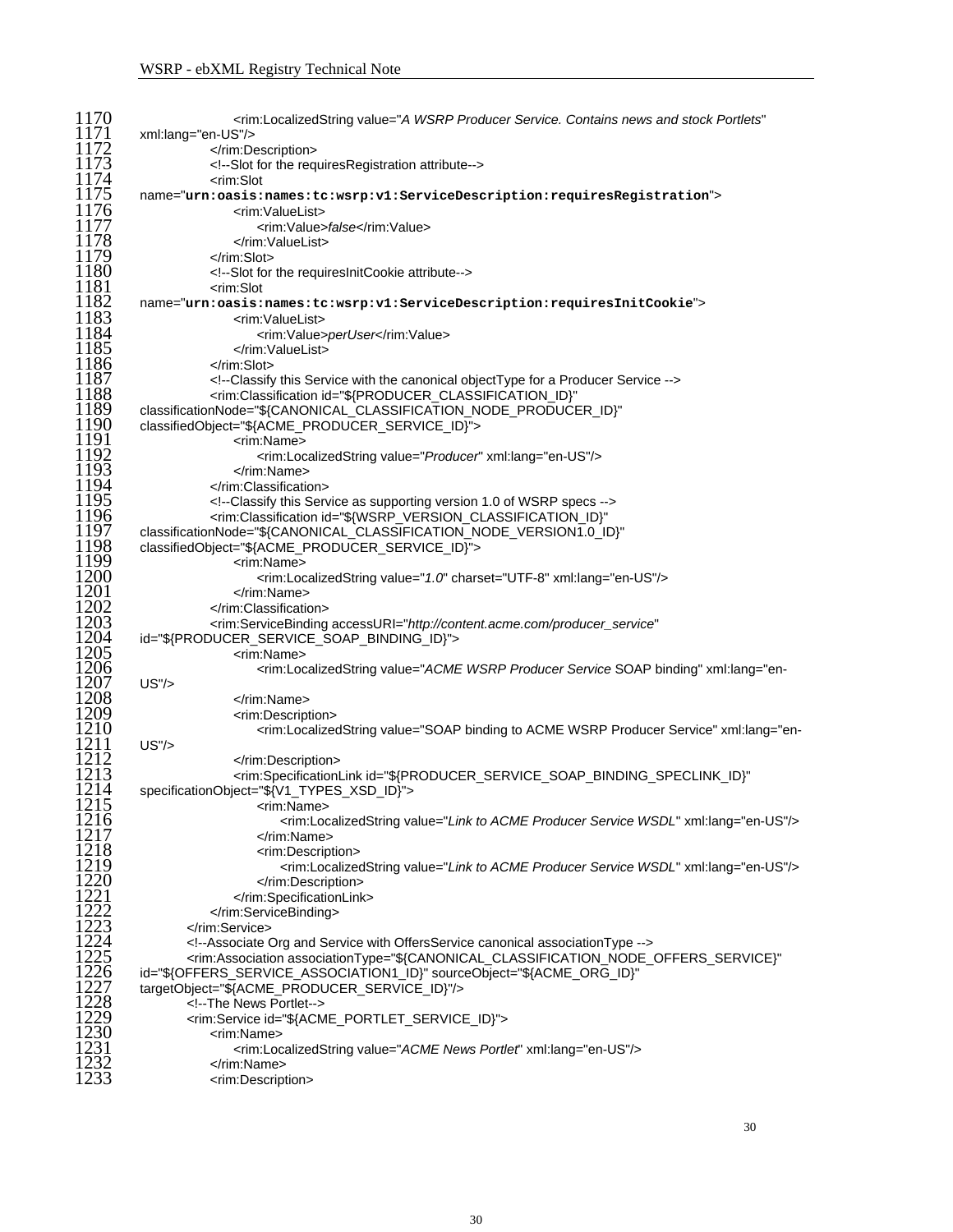| 1234         |                                                                                                                                                           |
|--------------|-----------------------------------------------------------------------------------------------------------------------------------------------------------|
|              | <rim:localizedstring value="A WSRP Portlets that provides News." xml:lang="en-US"></rim:localizedstring>                                                  |
| 1235         |                                                                                                                                                           |
| 1236         | Provide portletHandle for this Portlet                                                                                                                    |
| 1237         | <rim:slotname="urn:oasis:names:tc:wsrp:v1:portletdescription:portlethandle"></rim:slotname="urn:oasis:names:tc:wsrp:v1:portletdescription:portlethandle"> |
| 1238         | <rim:valuelist></rim:valuelist>                                                                                                                           |
| 1239         | <rim:value>NewsPortlet</rim:value>                                                                                                                        |
| 1240         |                                                                                                                                                           |
| 1241         |                                                                                                                                                           |
| 1242         | Provide MarkupTypes supported by this Portlet                                                                                                             |
| 1243         | <rim:slotname="urn:oasis:names:tc:wsrp:v1:portletdescription:markuptype"></rim:slotname="urn:oasis:names:tc:wsrp:v1:portletdescription:markuptype">       |
| 1244         | <rim:valuelist></rim:valuelist>                                                                                                                           |
| 1245         | <rim:value>text/html</rim:value>                                                                                                                          |
| 1246         | <rim:value>text/xml</rim:value>                                                                                                                           |
| 1247         |                                                                                                                                                           |
| 1248         | $\langle$ rim:Slot>                                                                                                                                       |
| 1249         | Classify this Service with the canonical object Type for a Portlet                                                                                        |
| 1250         | <rim:classification <="" id="\${PORTLET_CLASSIFICATION_ID}" td=""></rim:classification>                                                                   |
| 1251         | classificationNode="\${CANONICAL_CLASSIFICATION_NODE_PORTLET_ID}"                                                                                         |
| 1252         | classifiedObject="\${ACME_PORTLET_SERVICE_ID}">                                                                                                           |
| 1253         | <rim:name></rim:name>                                                                                                                                     |
| 1254         | <rim:localizedstring value="Portlet" xml:lang="en-US"></rim:localizedstring>                                                                              |
| 1255         |                                                                                                                                                           |
| 1256         |                                                                                                                                                           |
| 1257         | Classify this Service as supporting version 1.0 of WSRP specs                                                                                             |
| 1258         | <rim:classification <="" id="\${WSRP_VERSION_CLASSIFICATION_ID_2}" td=""></rim:classification>                                                            |
| 1259         | classificationNode="\${CANONICAL_CLASSIFICATION_NODE_VERSION1.0_ID}"                                                                                      |
| 1260         | classifiedObject="\${ACME_PORTLET_SERVICE_ID}">                                                                                                           |
| 1261         | <rim:name></rim:name>                                                                                                                                     |
| 1262         | <rim:localizedstring charset="UTF-8" value="1.0" xml:lang="en-US"></rim:localizedstring>                                                                  |
| 1263         |                                                                                                                                                           |
| 1264         |                                                                                                                                                           |
| 1265         |                                                                                                                                                           |
| 1266         | Associate host Producer service with Portlet service. Association type is HasPortlet.                                                                     |
| 1267         | <rim:association <="" associationtype="\${CANONICAL_CLASSIFICATION_NODE_HAS_PORTLET_ID}" td=""></rim:association>                                         |
| 1268         |                                                                                                                                                           |
| 1269         | id="\${HAS_PORTLET_ASSOCIATION1_ID}" sourceObject="\${ACME_PRODUCER_SERVICE_ID}"                                                                          |
| 1270         | targetObject="\${ACME_PORTLET_SERVICE_ID}"/>                                                                                                              |
| 1271         | The Stock Portlet                                                                                                                                         |
| 1272         | <rim:service id="\${STOCK_PORTLET_SERVICE_ID}"><br/><rim:name></rim:name></rim:service>                                                                   |
| 1273         | <rim:localizedstring value="ACME Stock Portlet" xml:lang="en-US"></rim:localizedstring>                                                                   |
| 1274         |                                                                                                                                                           |
| 1275         | <rim:description></rim:description>                                                                                                                       |
| 1276         | <rim:localizedstring value="A WSRP Portlets that provides Stock quotes." xml:lang="en-US"></rim:localizedstring>                                          |
| 1277         |                                                                                                                                                           |
| 1278         | Provide portletHandle for this Portlet                                                                                                                    |
| 1279         |                                                                                                                                                           |
| 1280         | <rim:slotname="urn:oasis:names:tc:wsrp:v1:portletdescription:portlethandle"></rim:slotname="urn:oasis:names:tc:wsrp:v1:portletdescription:portlethandle"> |
|              | <rim:valuelist></rim:valuelist>                                                                                                                           |
| 1281<br>1282 | <rim:value>StockPortlet</rim:value>                                                                                                                       |
| 1283         |                                                                                                                                                           |
| 1284         | $\langle$ rim:Slot>                                                                                                                                       |
| 1285         | Provide MarkupTypes supported by this Portlet                                                                                                             |
|              | <rim:slotname="urn:oasis:names:tc:wsrp:v1:portletdescription:markuptype"></rim:slotname="urn:oasis:names:tc:wsrp:v1:portletdescription:markuptype">       |
| 1286         | <rim:valuelist></rim:valuelist>                                                                                                                           |
| 1287         | <rim:value>text/html</rim:value>                                                                                                                          |
| 1288         | <rim:value>text/xml</rim:value>                                                                                                                           |
| 1289         |                                                                                                                                                           |
| 1290         |                                                                                                                                                           |
| 1291         | Classify this Service with the canonical objectType for a Portlet                                                                                         |
| 1292         | <rim:classification <="" id="\${STOCK_PORTLET_OBJECT_TYPE_CLASSIFICATION_ID}" td=""></rim:classification>                                                 |
| 1293         | classificationNode="\${CANONICAL_CLASSIFICATION_NODE_PORTLET_ID}"                                                                                         |
| 1294         | classifiedObject="\${STOCK_PORTLET_SERVICE_ID}">                                                                                                          |
| 1295         | <rim:name></rim:name>                                                                                                                                     |
| 1296<br>1297 | <rim:localizedstring value="Portlet" xml:lang="en-US"></rim:localizedstring>                                                                              |
|              |                                                                                                                                                           |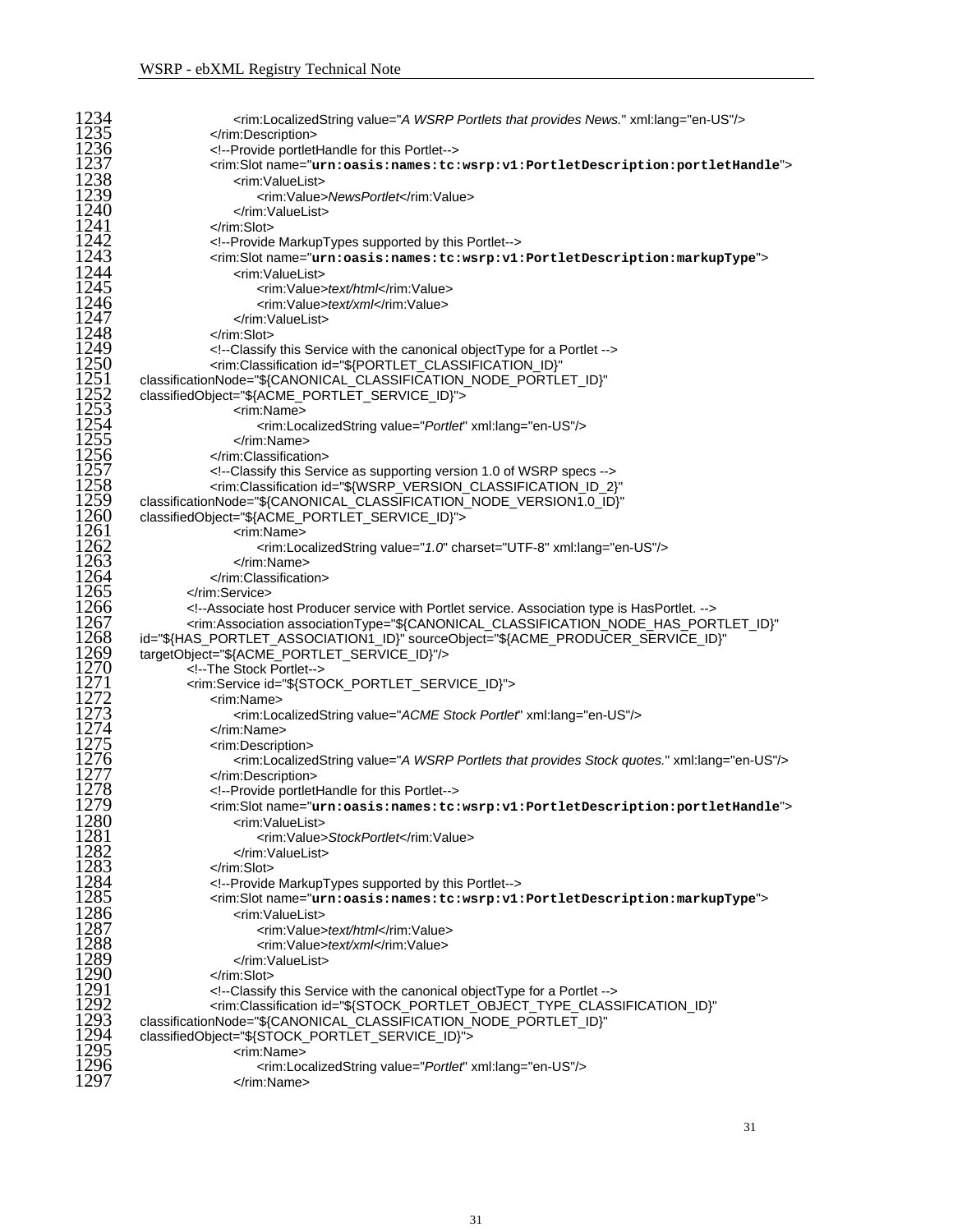| 1298         |                                                                                                                                                                                                                                     |
|--------------|-------------------------------------------------------------------------------------------------------------------------------------------------------------------------------------------------------------------------------------|
| 1299         | Classify this Service as supporting version 1.0 of WSRP specs                                                                                                                                                                       |
| 1300         | <rim:classification <="" id="\${STOCK_PORTLET_WSRP_VERSION_CLASSIFICATION_ID}" td=""></rim:classification>                                                                                                                          |
| 1301         | classificationNode="\${CANONICAL_CLASSIFICATION_NODE_VERSION1.0_ID}"                                                                                                                                                                |
| 1302         | classifiedObject="\${STOCK_PORTLET_SERVICE_ID}">                                                                                                                                                                                    |
| 1303<br>1304 | <rim:name></rim:name>                                                                                                                                                                                                               |
| 1305         | <rim:localizedstring charset="UTF-8" value="1.0" xml:lang="en-US"></rim:localizedstring><br>                                                                                                                                        |
| 1306         |                                                                                                                                                                                                                                     |
| 1307         |                                                                                                                                                                                                                                     |
| 1308         | Associate host Producer service with Portlet service. Association type is HasPortlet.                                                                                                                                               |
| 1309         | <rim:association <="" associationtype="\${CANONICAL_CLASSIFICATION_NODE_HAS_PORTLET_ID}" td=""></rim:association>                                                                                                                   |
| 1310         | id="\${HAS_PORTLET_ASSOCIATION2_ID}" sourceObject="\${ACME_PRODUCER_SERVICE_ID}"                                                                                                                                                    |
| 1311         | targetObject="\${STOCK_PORTLET_SERVICE_ID}"/>                                                                                                                                                                                       |
| 1312         | <rim:organization id="\${ACME_ORG_ID}" primarycontact="\${ACME_PRIMARY_CONTACT_ID}"></rim:organization>                                                                                                                             |
| 1313         | <rim:name></rim:name>                                                                                                                                                                                                               |
| 1314         | <rim:localizedstring value="ACME Content Inc." xml:lang="en-US"></rim:localizedstring>                                                                                                                                              |
| 1315<br>1316 |                                                                                                                                                                                                                                     |
| 1317         | <rim:description><br/><rim:localizedstring <="" td="" value="Provides WSRP Producer service for news and stock content."></rim:localizedstring></rim:description>                                                                   |
| 1318         | xml:lang="en-US"/>                                                                                                                                                                                                                  |
| 1319         |                                                                                                                                                                                                                                     |
| 1320         | Classify Organization by geography of United States                                                                                                                                                                                 |
| 1321         | <rim:classification <="" id="\${US_CLASSIFICATION_ID}" td=""></rim:classification>                                                                                                                                                  |
| 1322         | classificationNode="\${CANONICAL_CLASSIFICATION_NODE_GEO_US}"                                                                                                                                                                       |
| 1323         | classifiedObject="\${ACME_ORG_ID}">                                                                                                                                                                                                 |
| 1324         | <rim:name></rim:name>                                                                                                                                                                                                               |
| 1325         | <rim:localizedstring value="United States" xml:lang="en-US"></rim:localizedstring>                                                                                                                                                  |
| 1326<br>1327 |                                                                                                                                                                                                                                     |
| 1328         | <br><rim:address <="" city="Burlington" country="USA" postalcode="01867" stateorprovince="MA" td=""></rim:address>                                                                                                                  |
| 1329         | street="Network Dr." streetNumber="1"/>                                                                                                                                                                                             |
| 1330         | <rim:telephonenumber areacode="123" countrycode="1" number="456-7890"></rim:telephonenumber>                                                                                                                                        |
| 1331         |                                                                                                                                                                                                                                     |
| 1332         | ClassificationNode for "United States"                                                                                                                                                                                              |
| 1333         | <rim:objectref id="\${CANONICAL_CLASSIFICATION_NODE_GEO_US}"></rim:objectref>                                                                                                                                                       |
| 1334         | Reference the URL to wsrp_v1_types.xsd                                                                                                                                                                                              |
| 1335         | <rim:externallink <="" externaluri="http://www.oasis-&lt;/td&gt;&lt;/tr&gt;&lt;tr&gt;&lt;td&gt;1336&lt;br&gt;1337&lt;/td&gt;&lt;td&gt;open.org/committees/wsrp/specifications/version1/wsrp_v1_types.xsd" td=""></rim:externallink> |
| 1338         | id="\${EXTERNAL_LINK_TYPES_ID}">                                                                                                                                                                                                    |
| 1339         | <rim:name><br/><rim:localizedstring value="WSRP WSDL Data Type Definition"></rim:localizedstring></rim:name>                                                                                                                        |
| 1340         |                                                                                                                                                                                                                                     |
| 1341         | <rim:description></rim:description>                                                                                                                                                                                                 |
| 1342         | <rim:localizedstring value="Defines data types used by WSRP WSDL"></rim:localizedstring>                                                                                                                                            |
| 1343         |                                                                                                                                                                                                                                     |
| 1344         |                                                                                                                                                                                                                                     |
| 1345         | Association of association Type Extarnally Links                                                                                                                                                                                    |
| 1346         | <rim:association <="" associationtype="\${CANONICAL_ASSOCIATION_TYPE_EXTERNALLY_LINKS_ID}" td=""></rim:association>                                                                                                                 |
| 1347<br>1348 | id="\${ASSOCIATION_EXTERNALLY_LINKS_TYPES_ID}" sourceObject="\${EXTERNAL_LINK_TYPES_ID}"                                                                                                                                            |
| 1349         | targetObject="\${ACME_PRODUCER_SERVICE_ID}"/><br>Reference the URL to wsrp_v1_interfaces.xsd                                                                                                                                        |
| 1350         | <rim:externallink <="" externaluri="http://www.oasis-&lt;/td&gt;&lt;/tr&gt;&lt;tr&gt;&lt;td&gt;1351&lt;/td&gt;&lt;td&gt;open.org/committees/wsrp/specifications/version1/wsrp_v1_interfaces.xsd" td=""></rim:externallink>          |
| 1352         | id="\${EXTERNAL_LINK_INTERFACES_ID}">                                                                                                                                                                                               |
| 1353         | <rim:name></rim:name>                                                                                                                                                                                                               |
| 1354         | <rim:localizedstring value="WSRP WSDL Interface Definition"></rim:localizedstring>                                                                                                                                                  |
| 1355         |                                                                                                                                                                                                                                     |
| 1356         | <rim:description></rim:description>                                                                                                                                                                                                 |
| 1357         | <rim:localizedstring value="Defines abstract interfaces or PortTypes for WSRP WSDL"></rim:localizedstring>                                                                                                                          |
| 1358         |                                                                                                                                                                                                                                     |
| 1359<br>1360 |                                                                                                                                                                                                                                     |
|              | Association of associationType ExtarnallyLinks                                                                                                                                                                                      |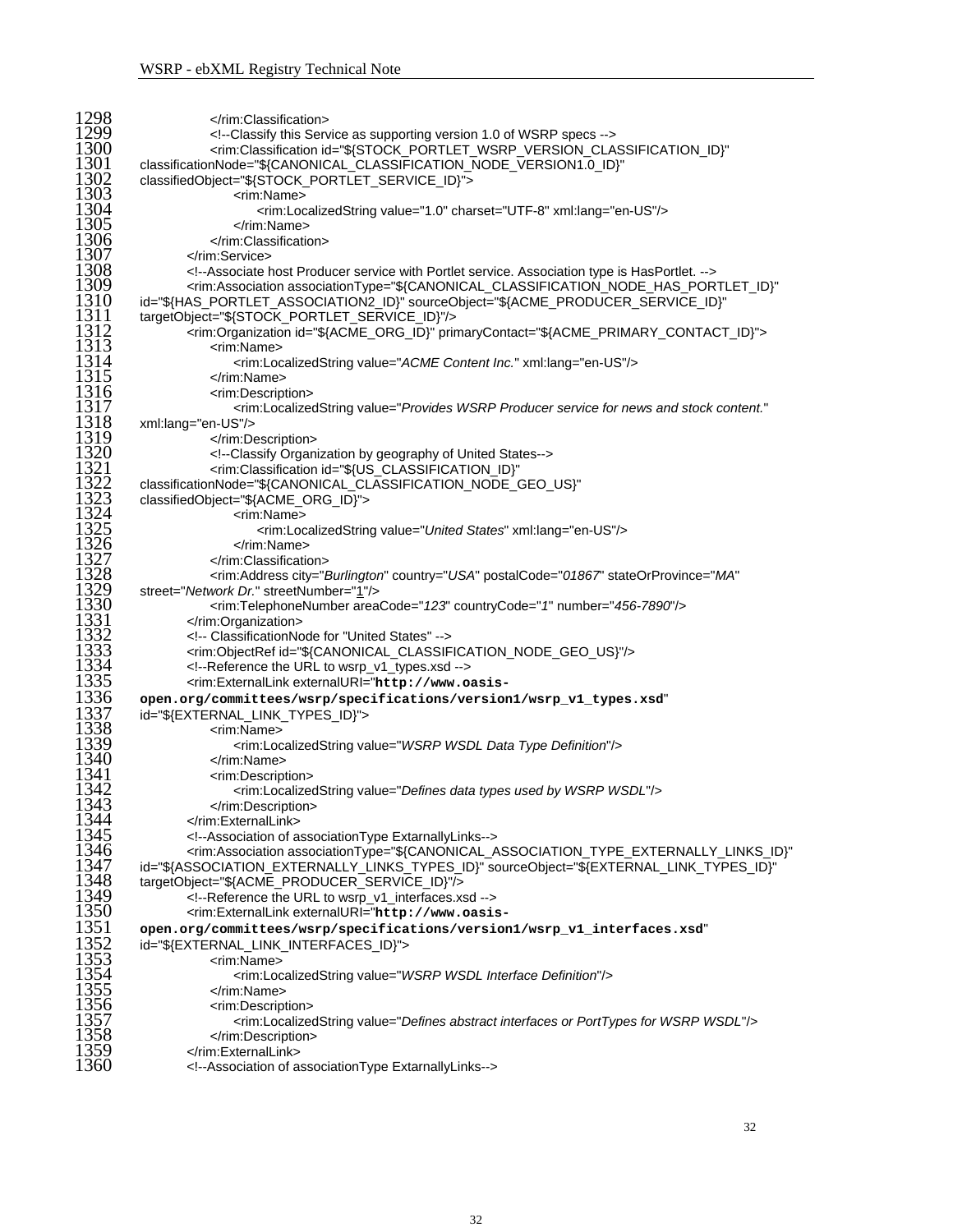<span id="page-32-0"></span>

| 1361<br>1362 | <rim:association <br="" associationtype="\${CANONICAL_ASSOCIATION_TYPE_EXTERNALLY_LINKS_ID}">id="\${ASSOCIATION_EXTERNALLY_LINKS_INTERFACES_ID}"</rim:association>                                                       |
|--------------|--------------------------------------------------------------------------------------------------------------------------------------------------------------------------------------------------------------------------|
| 1363         | sourceObject="\${EXTERNAL_LINK_INTERFACES_ID}" targetObject="\${ACME_PRODUCER_SERVICE_ID}"/>                                                                                                                             |
| 1364         | Reference the URL to wsrp_v1_bindings.xsd                                                                                                                                                                                |
| 1365         | <rim:externallink <="" externaluri="http://www.oasis-&lt;/td&gt;&lt;/tr&gt;&lt;tr&gt;&lt;td&gt;1366&lt;/td&gt;&lt;td&gt;open.org/committees/wsrp/specifications/version1/wsrp_v1_bindings.xsd" td=""></rim:externallink> |
| 1367         | id="\${EXTERNAL LINK BINDINGS ID}">                                                                                                                                                                                      |
| 1368         | <rim:name></rim:name>                                                                                                                                                                                                    |
| 1369<br>1370 | <rim:localizedstring value="WSRP WSDL Bindings Definition"></rim:localizedstring><br>                                                                                                                                    |
| 1371         | <rim:description></rim:description>                                                                                                                                                                                      |
| 1372         | <rim:localizedstring value="Defines Service Bindings for WSRP WSDL"></rim:localizedstring>                                                                                                                               |
| 1373         |                                                                                                                                                                                                                          |
| 1374         | $\le$ /rim:ExternalLink>                                                                                                                                                                                                 |
| 1375         | Association of association Type Extarnally Links                                                                                                                                                                         |
| 1376<br>1377 | <rim:association <="" associationtype="\${CANONICAL_ASSOCIATION_TYPE_EXTERNALLY_LINKS_ID}" td=""></rim:association>                                                                                                      |
| 1378         | id=" ASSOCIATION_EXTERNALLY_LINKS_BINDINGS_ID " sourceObject="\${EXTERNAL_LINK_BINDINGS_ID}"<br>targetObject="\${ACME_PRODUCER_SERVICE_ID}"/>                                                                            |
| 1379         |                                                                                                                                                                                                                          |
| 1380         |                                                                                                                                                                                                                          |
| 1381         |                                                                                                                                                                                                                          |
| 1382         | Listing 20: Complete Example of a Publishing a WSDL Producer Service, Portlets and                                                                                                                                       |
| 1383         | <b>Organization</b>                                                                                                                                                                                                      |
|              |                                                                                                                                                                                                                          |

1384

## 1385 **Appendix C Revision History**

| <b>Rev</b> | Date         | <b>By Whom</b> | What                                                                                                                                                                                                   |
|------------|--------------|----------------|--------------------------------------------------------------------------------------------------------------------------------------------------------------------------------------------------------|
| 0.1        | Feb 7, 2004  | Farrukh Najmi  | Initial version.                                                                                                                                                                                       |
| 0.2        | Feb 12, 2004 | Farrukh Najmi  | Minor changes based on comments<br>received.                                                                                                                                                           |
| 0.3        | Mar 2, 2004  | Farrukh Najmi  | Version reviewed at WSRP f2f                                                                                                                                                                           |
| 0.4        | June 3, 2004 | Farrukh Najmi  | Changes based on f2f review<br>feedback                                                                                                                                                                |
| 0.5        | July 1, 2004 | Farrukh Najmi  | Changes based upon review in PFB<br>meeting and Andre's comment. Adds<br>several new queries based upon PFB<br>Abstract Model 1.02. Added new<br><b>WSRPVersion canonical</b><br>ClassificationScheme. |
| 0.6        | Sep 10, 2004 | Farrukh Najmi  | Changes to conform to WSRP<br>specification notational convention.<br>All listing were updated to conform.                                                                                             |
| Draft-1.0  | Sep 22. 2004 | Farrukh Najmi  | Added OASIS logo, updated version<br>number and added link to comments<br>form after final SC review.                                                                                                  |
| 1.0-final  | Sep 30, 2004 | Farrukh Najmi  | Added Notices Appendix and<br>changed status from Draft to TC<br>approved. Updated link to primer to<br>latest version.                                                                                |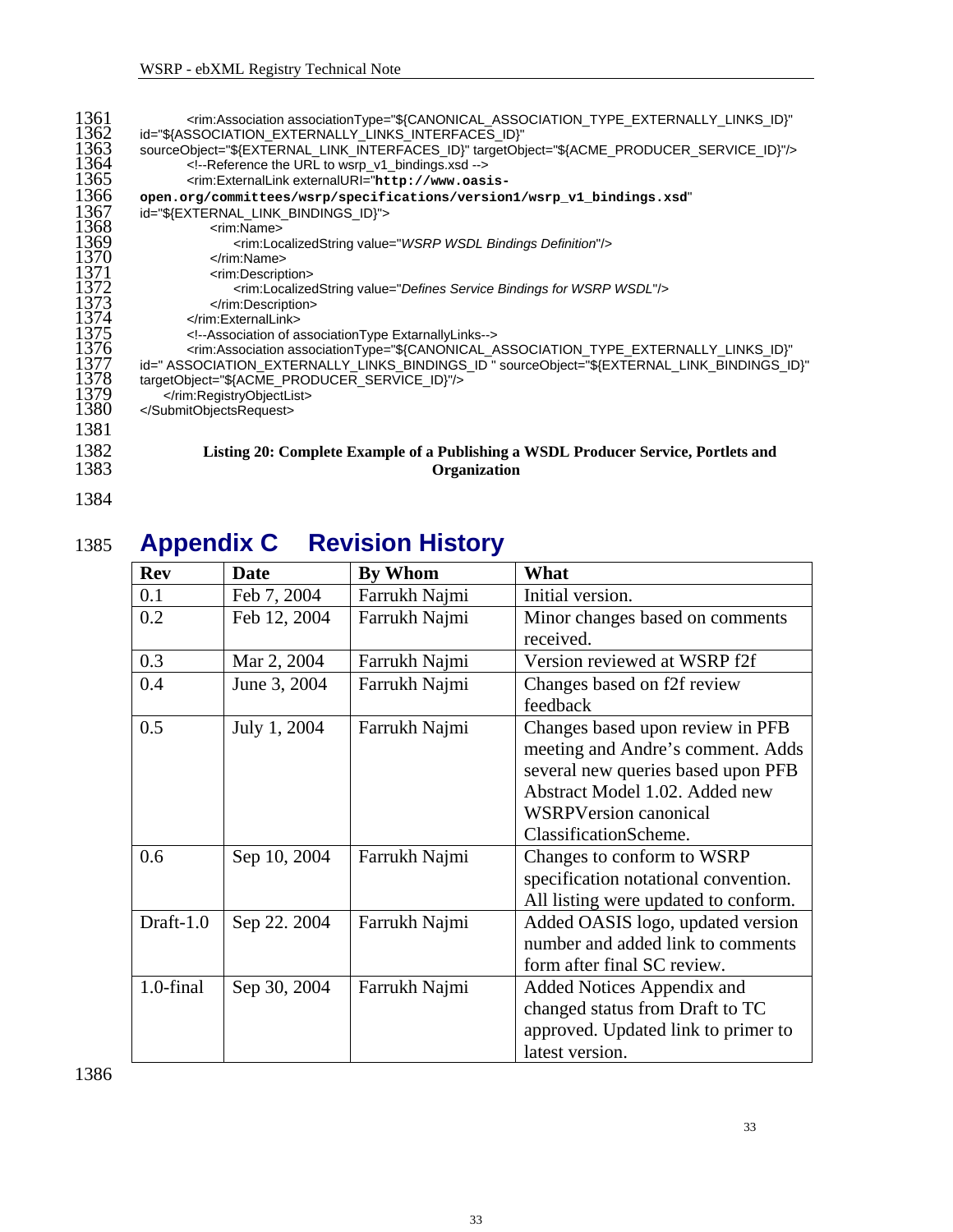#### <span id="page-33-0"></span>1387 **Appendix D Notices**

1388 1389 1390 1391 1392 1393 1394 1395 1396 1397 OASIS takes no position regarding the validity or scope of any intellectual property or other rights that might be claimed to pertain to the implementation or use of the technology described in this document or the extent to which any license under such rights might or might not be available; neither does it represent that it has made any effort to identify any such rights. Information on OASIS's procedures with respect to rights in OASIS specifications can be found at the OASIS website. Copies of claims of rights made available for publication and any assurances of licenses to be made available, or the result of an attempt made to obtain a general license or permission for the use of such proprietary rights by implementors or users of this specification, can be obtained from the OASIS Executive Director.

1398 1399 1400 1401 OASIS invites any interested party to bring to its attention any copyrights, patents or patent applications, or other proprietary rights which may cover technology that may be required to implement this specification. Please address the information to the OASIS Executive Director.

#### 1402 **Copyright © OASIS Open 2004.** *All Rights Reserved.*

- 1403 1404 1405 1406 1407 1408 1409 1410 1411 1412 This document and translations of it may be copied and furnished to others, and derivative works that comment on or otherwise explain it or assist in its implementation may be prepared, copied, published and distributed, in whole or in part, without restriction of any kind, provided that the above copyright notice and this paragraph are included on all such copies and derivative works. However, this document itself does not be modified in any way, such as by removing the copyright notice or references to OASIS, except as needed for the purpose of developing OASIS specifications, in which case the procedures for copyrights defined in the OASIS Intellectual Property Rights document must be followed, or as required to translate it into languages other than English.
- 1413 1414 The limited permissions granted above are perpetual and will not be revoked by OASIS or its successors or assigns.
- 1415 1416 1417 1418 1419 1420 This document and the information contained herein is provided on an "AS IS" basis and OASIS DISCLAIMS ALL WARRANTIES, EXPRESS OR IMPLIED, INCLUDING BUT NOT LIMITED TO ANY WARRANTY THAT THE USE OF THE INFORMATION HEREIN WILL NOT INFRINGE ANY RIGHTS OR ANY IMPLIED WARRANTIES OF MERCHANTABILITY OR FITNESS FOR A PARTICULAR PURPOSE.

### 1421 **References**

#### 1422 **6.5 Normative**

- <span id="page-33-1"></span>1423 [RFC2119] S. Bradner, Key words for use in RFCs to Indicate Requirement Levels, IETF RFC 2119, March 1997.
- 1424<br>1425 <http://www.ietf.org/rfc/rfc2119.txt>
- 1426
- 1427 [WSRP] web services for Remote Portlets Specification version 1.0<br>1428 http://www.oasis-open.org/committees/download.php/3343/oasis-200304-wsrp-sp
- <http://www.oasis-open.org/committees/download.php/3343/oasis-200304-wsrp-specification-1.0.pdf>